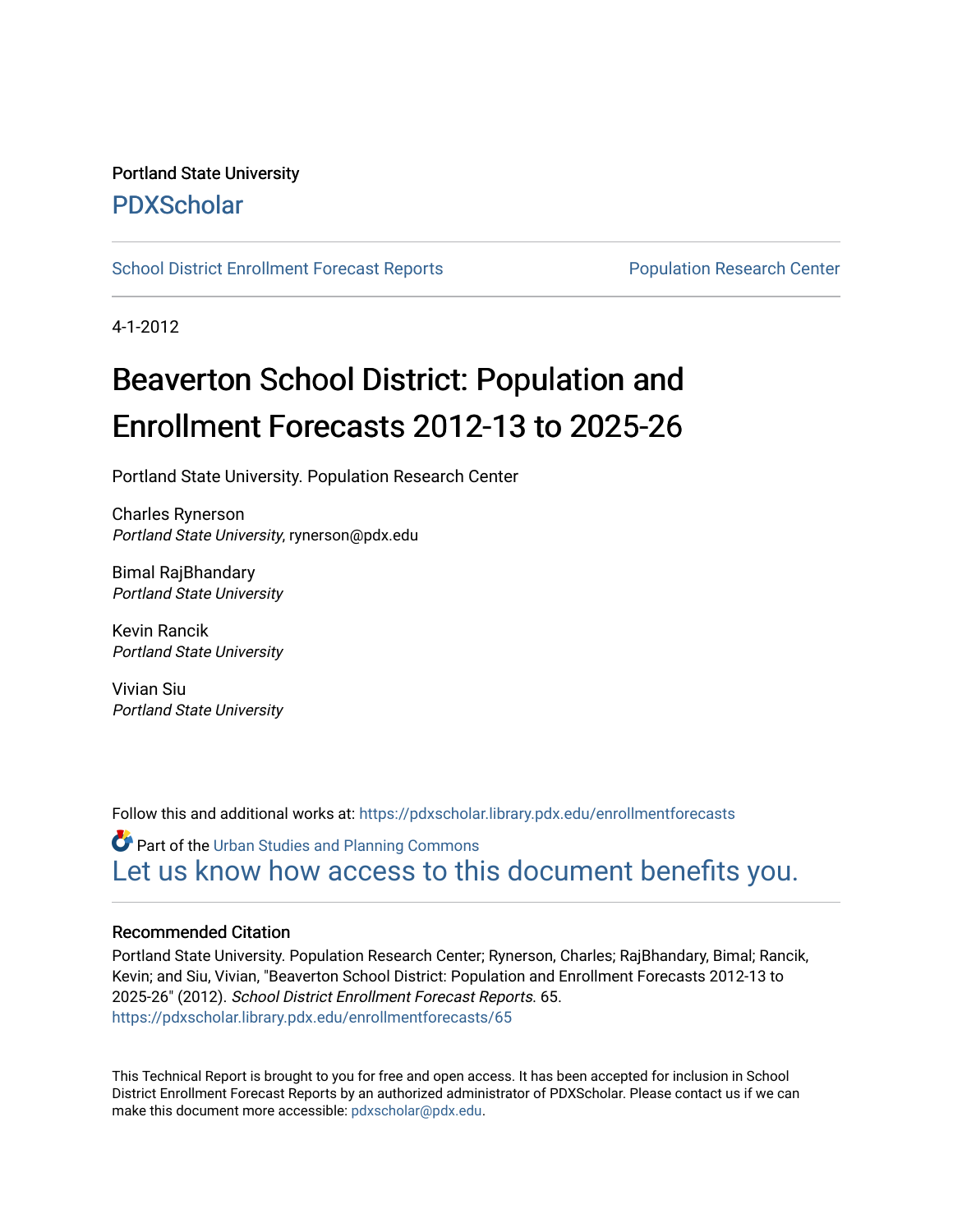# **BEAVERTON SCHOOL DISTRICT**

## **POPULATION AND ENROLLMENT FORECASTS**

**2012‐13 TO 2025‐26**



Population Research Center



**APRIL, 2012**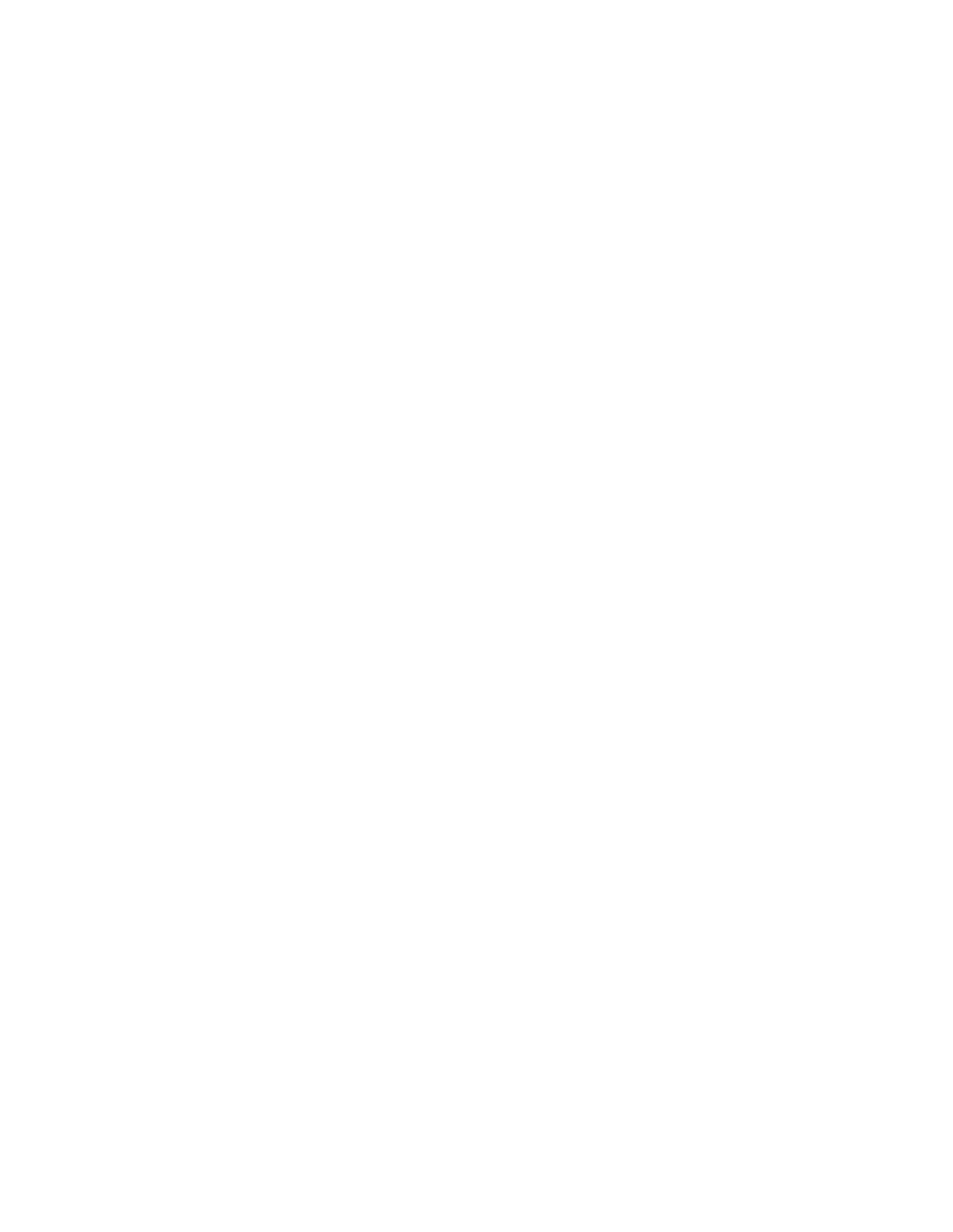### **BEAVERTON SCHOOL DISTRICT**

### **POPULATION AND ENROLLMENT FORECASTS**

### **2012‐13 TO 2025‐26**

**Prepared By**

**Population Research Center**

**Portland State University**

**April, 2012**

**Project Staff:**

*Charles Rynerson, Principal Investigator Bimal RajBhandary, Demographic Analyst Kevin Rancik, GIS Analyst Vivian Siu, Database and Spatial Analyst*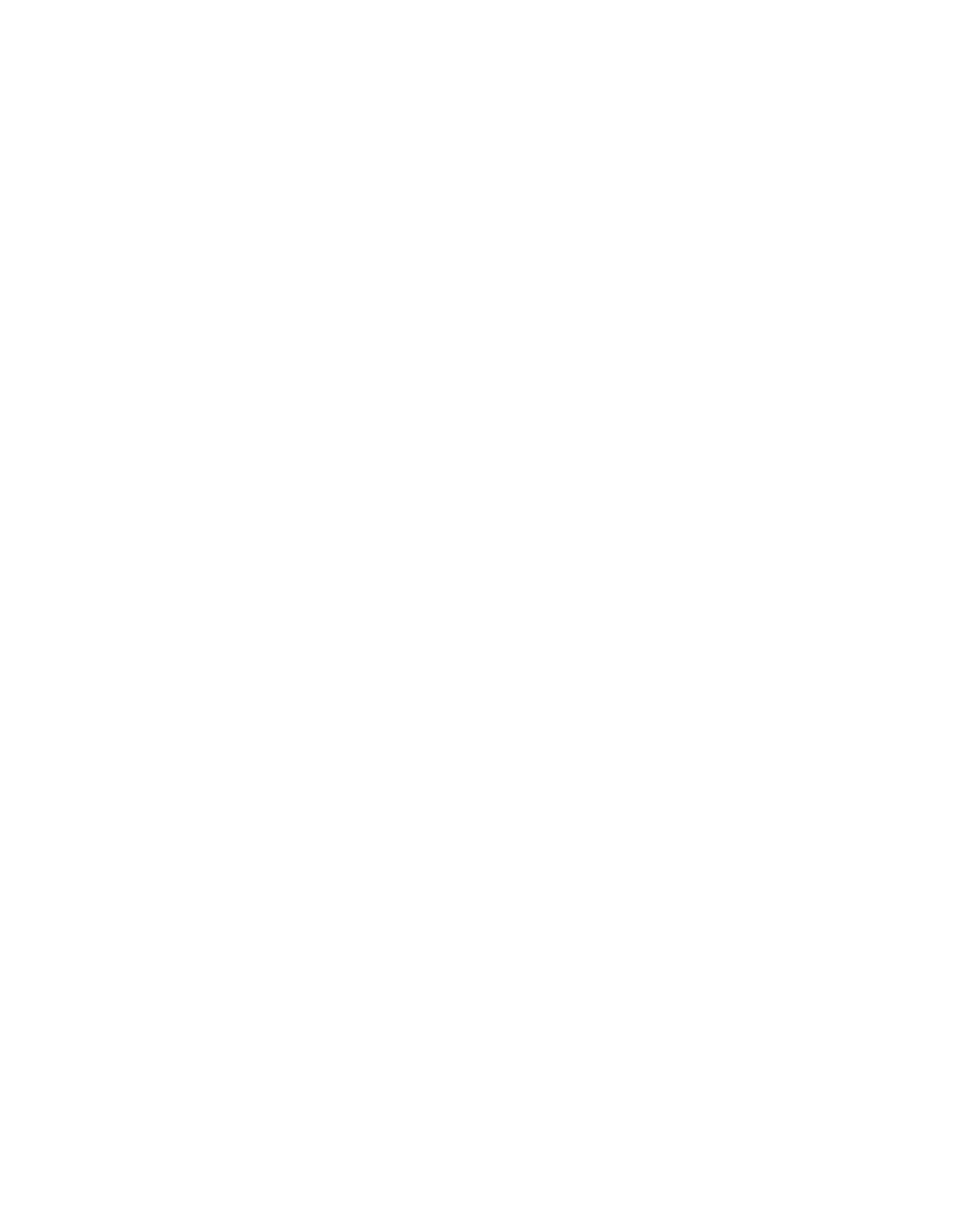### **CONTENTS**

### **TABLES AND CHARTS**

| Table 6. BSD Housing and Household Characteristics, 1990, 2000 and 201012 |  |
|---------------------------------------------------------------------------|--|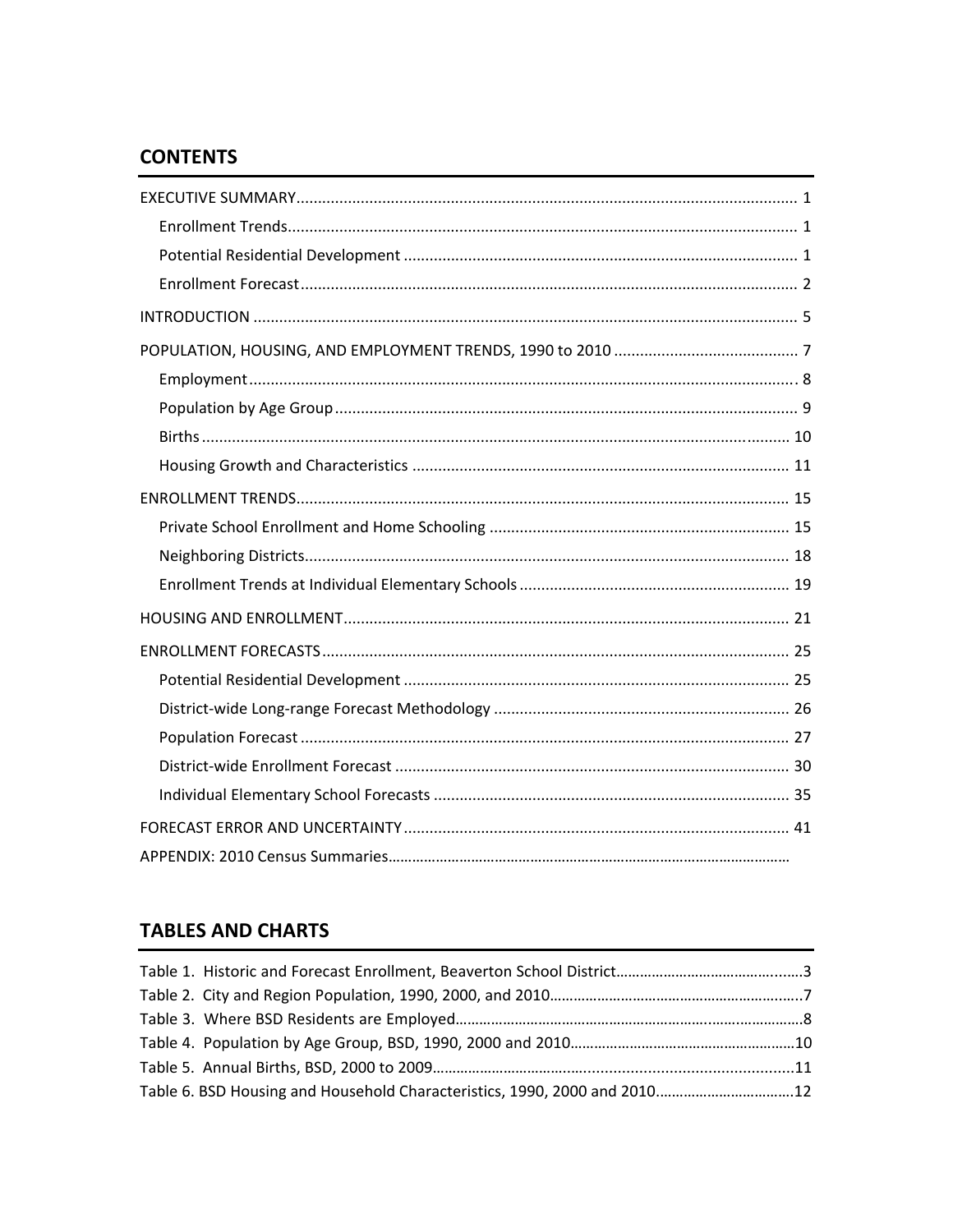# **TABLES AND CHARTS (continued)**

| Table 7. Housing Units Authorized by Building Permits, City of Beaverton12              |  |
|-----------------------------------------------------------------------------------------|--|
| Table 8. BSD Single Family Homes Built 2000 to 2010 by Attendance Area13                |  |
|                                                                                         |  |
| Table 10. School Enrollment by Type of School, (1990, 2000 & 2008-10)17                 |  |
|                                                                                         |  |
| Table 12. Selected School Districts, Demographic and Enrollment Highlights19            |  |
| Table 13. Historic Enrollment by Elementary School, 2006-07 to 2011-1220                |  |
| Table 14. BSD Students per Home, Fall 2011 by Housing Type and Grade Level22            |  |
|                                                                                         |  |
|                                                                                         |  |
|                                                                                         |  |
|                                                                                         |  |
| Table 19 Kindergarten Enrollment Forecasts for Individual Schools, 2012-13 to 2025-2636 |  |
| Table 20 Total K-5 Enrollment Forecasts for Individual Schools, 2012-13 to 2025-2638    |  |
| Table 21. Fall 2011 Enrollment Compared to Previous Forecasts by Grade Level41          |  |
|                                                                                         |  |
|                                                                                         |  |
|                                                                                         |  |
|                                                                                         |  |
|                                                                                         |  |
|                                                                                         |  |
|                                                                                         |  |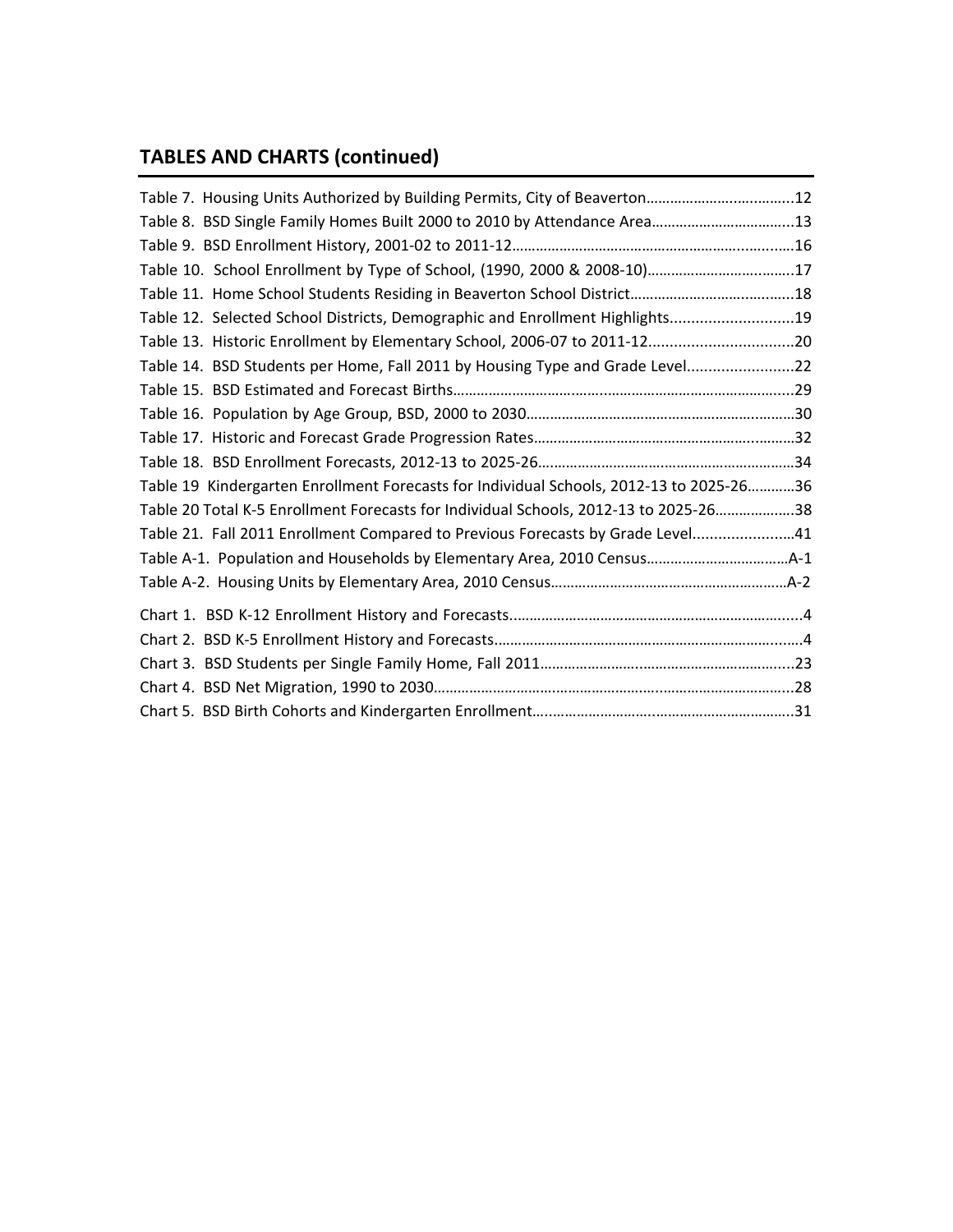#### **EXECUTIVE SUMMARY**

This report presents the results of a demographic study conducted by the Portland State University Population Research Center (PRC). The study includes analyses of population, housing and enrollment trends affecting the District in recent years, estimates of the impacts of housing development on BSD enrollment, and forecasts of district-wide and individual elementary school enrollments for the 2012‐13 to 2025‐26 school years.

#### *Enrollment Trends*

Fall 2011 K-12 enrollment in all BSD schools was 37,681, which was 253 students (0.7 percent) more than in Fall 2010. This was the third consecutive year with enrollment gain, following two years (2007‐08 and 2008‐09) in which the District lost a small amount of enrollment. The loss of 419 students total between Fall 2006 and Fall 2008 followed 21 consecutive years of enrollment gains; since Fall 2008 growth has resumed and the BSD has added 1,481 K‐12 students over a three year period.

District-wide elementary (K-5<sup>th</sup>) and middle ( $6<sup>th</sup>-8<sup>th</sup>$ ) grade enrollments have both grown in the past five years. However, high school  $(9^{th} - 12^{th})$  grade enrollment peaked in 2006-07 and has declined by 255 students (2.3 percent) in the five years since. Statewide  $9^{th}$ -12<sup>th</sup> grade enrollment has also declined in the same five year period, by 3.1 percent.

Most of the District's recent growth has been concentrated at the elementary level, due to larger incoming kindergarten classes. Fall 2010 kindergarten enrollment of 2,913 was the largest in District history. In that year 40 percent of kindergarten students were enrolled in full‐ day kindergarten. In Fall 2011, 36 percent of kindergarten students were enrolled in full-day kindergarten and enrollment of 2,858 was the second largest in BSD history.

#### *Potential Residential Development*

Metro is now in the final stages of allocating its most recent regional forecast to small areas called Transportation Analysis Zones (TAZs). Key inputs in the allocation are residential and employment capacity based on vacant land and estimates of redevelopment and infill. We used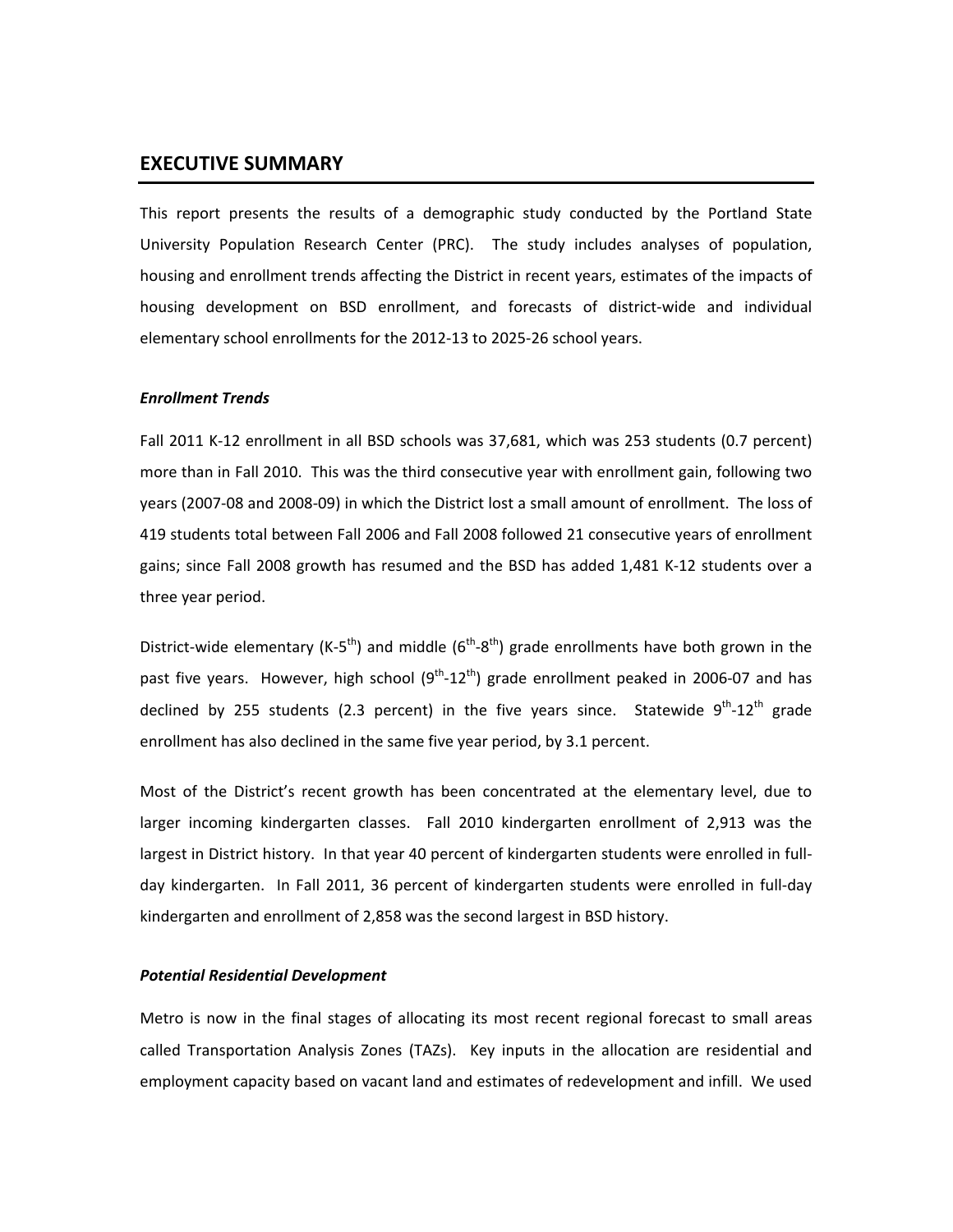Metro's capacity figures for land that was within the Urban Growth Boundary (UGB) as of October 2011 to generate rough estimates of residential capacity within the BSD. Our estimate shows capacity for about 14,800 housing units on vacant residential land. About 23,500 additional units could be built on land that is currently developed or partially developed.<sup>1</sup> This capacity is adequate to accommodate residential development through the 2025 horizon of these forecasts at a pace similar to the 2000 to 2010 period.

Development potential was also factored into enrollment forecasts for individual elementary schools. For example, growth may occur due to developments currently underway such as Timberland (Cedar Mill) and Summer Creek (Hiteon) or future large developments such as North Bethany (Springville) and the Peterkort property (West Tualatin View).

#### *Enrollment Forecast*

In these forecasts, K‐12 enrollment grows by 5,680 students (15 percent) over the 14 year forecast period, reaching 43,361 in 2025-26. The average annual growth rate is 1.0 percent. Elementary (K‐5) enrollments grow by 2,760 students (15 percent) to 20,680 in 2025‐26, also a 1.0 percent average annual growth rate. Similar growth is expected for secondary enrollments throughout the forecast period, amounting to 1,182 middle school and 1,735 high school students (14 and 15 percent growth rates respectively) over the 14 year period.

Kindergarten enrollments are forecast to remain relatively stable through 2016‐17, reflecting two significant developments with opposite impacts. First, the recent kindergarten growth trend is expected to end due to the downturn in births locally and in Oregon and the U.S. since the beginning of the Great Recession. Second, the expectation that the State of Oregon will fund full‐day kindergarten beginning in 2015‐16 is incorporated into these forecasts in the form of slightly higher kindergarten "capture rates," the District's share of eligible kindergarten‐age residents.

Table 1 summarizes the historic and forecast total (K‐12) and elementary (K‐5) growth for the District by five year increment. These forecasts are presented in Charts 1 and 2. Annual

 $1$  The underlying data was provided by Metro, but results included in this study are unofficial estimates prepared by the Portland State University Population Research Center.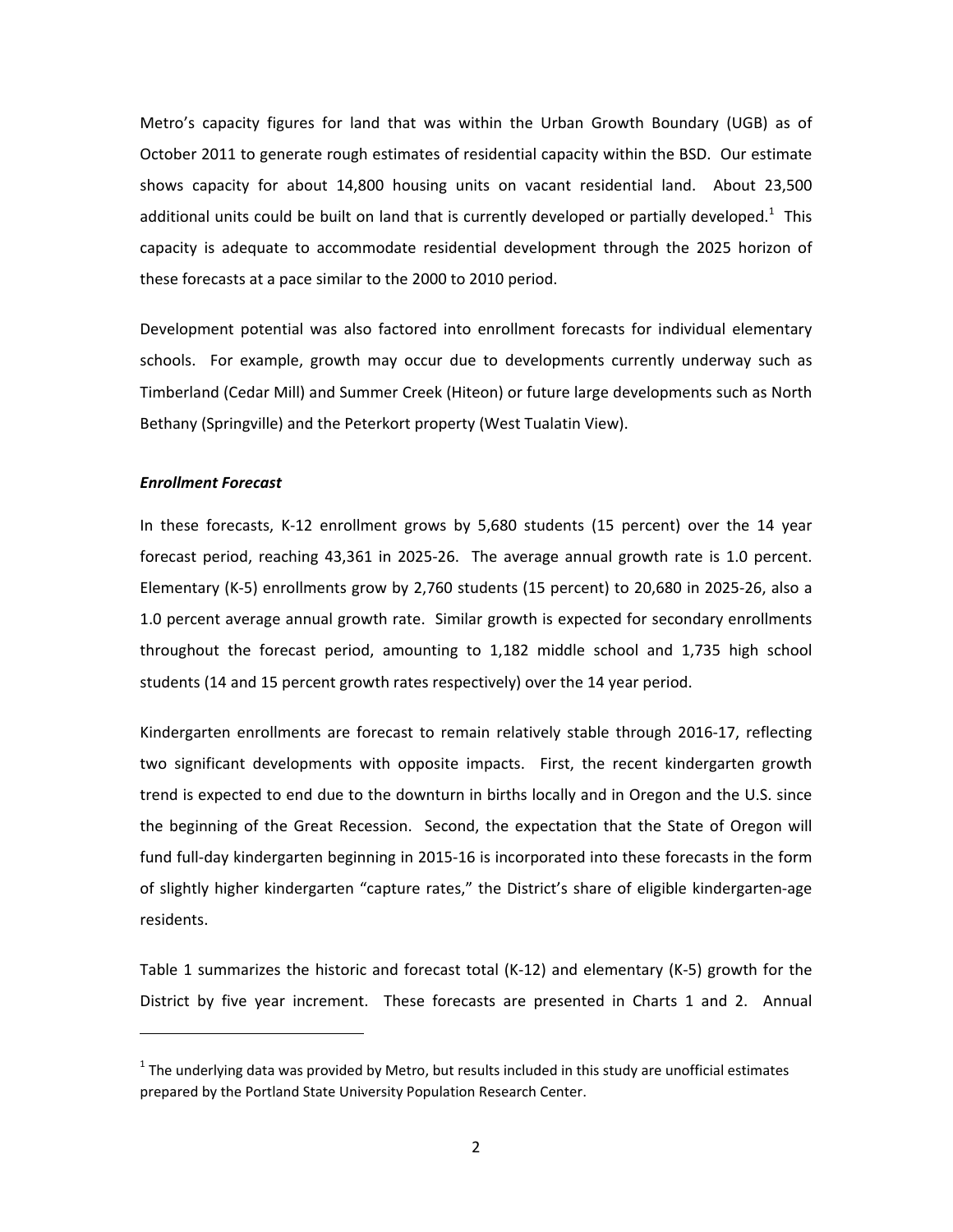forecasts for the District by grade level may be found in Table 18 of this report. Table 19 presents the kindergarten enrollment forecasts and Table 20 shows K‐5 enrollment forecasts for each elementary school.

|                                           | <b>Historic and Forecast Enrollment</b><br><b>Beaverton School District</b> | Table 1                      |                              |                           |
|-------------------------------------------|-----------------------------------------------------------------------------|------------------------------|------------------------------|---------------------------|
| <b>School Year</b>                        | Enroll-<br>ment <sup>1</sup>                                                | $K - 12$<br>5 year<br>growth | Enroll-<br>ment <sup>1</sup> | K - 5<br>5 year<br>growth |
| 2000-01                                   | 32,830                                                                      |                              | 15,801                       |                           |
| 2005-06                                   | 35,795                                                                      | 2,965                        | 16,470                       | 669                       |
| 2010-11                                   | 37,428                                                                      | 1,633                        | 17,818                       | 1,348                     |
| 2011-12                                   | 37,681                                                                      | ۰.                           | 17,917                       |                           |
| 2012-13 (fcst.)                           | 38,124                                                                      |                              | 18,149                       |                           |
| 2015-16 (fcst.)                           | 39,548                                                                      | 1,424                        | 18,550                       | 401                       |
| 2020-21 (fcst.)                           | 41,337                                                                      | 1,789                        | 19,071                       | 521                       |
| 2025-26 (fcst.)                           | 43,361                                                                      | 2,024                        | 20,680                       | 1,609                     |
| AAEG <sup>2</sup> , 2011-12 to<br>2025-26 | 1.01%                                                                       |                              |                              | 1.03%                     |

*1. Historic and Forecast enrollments do not include studentsin Pre‐Kindergarten, Self Contained Special Education, Alternative, and Early College programs.*

*2. Average Annual Enrollment Growth.*

*Source: Historic enrollment, Beaverton School District; Enrollment forecasts, Population Research Center, PSU. March 2012.*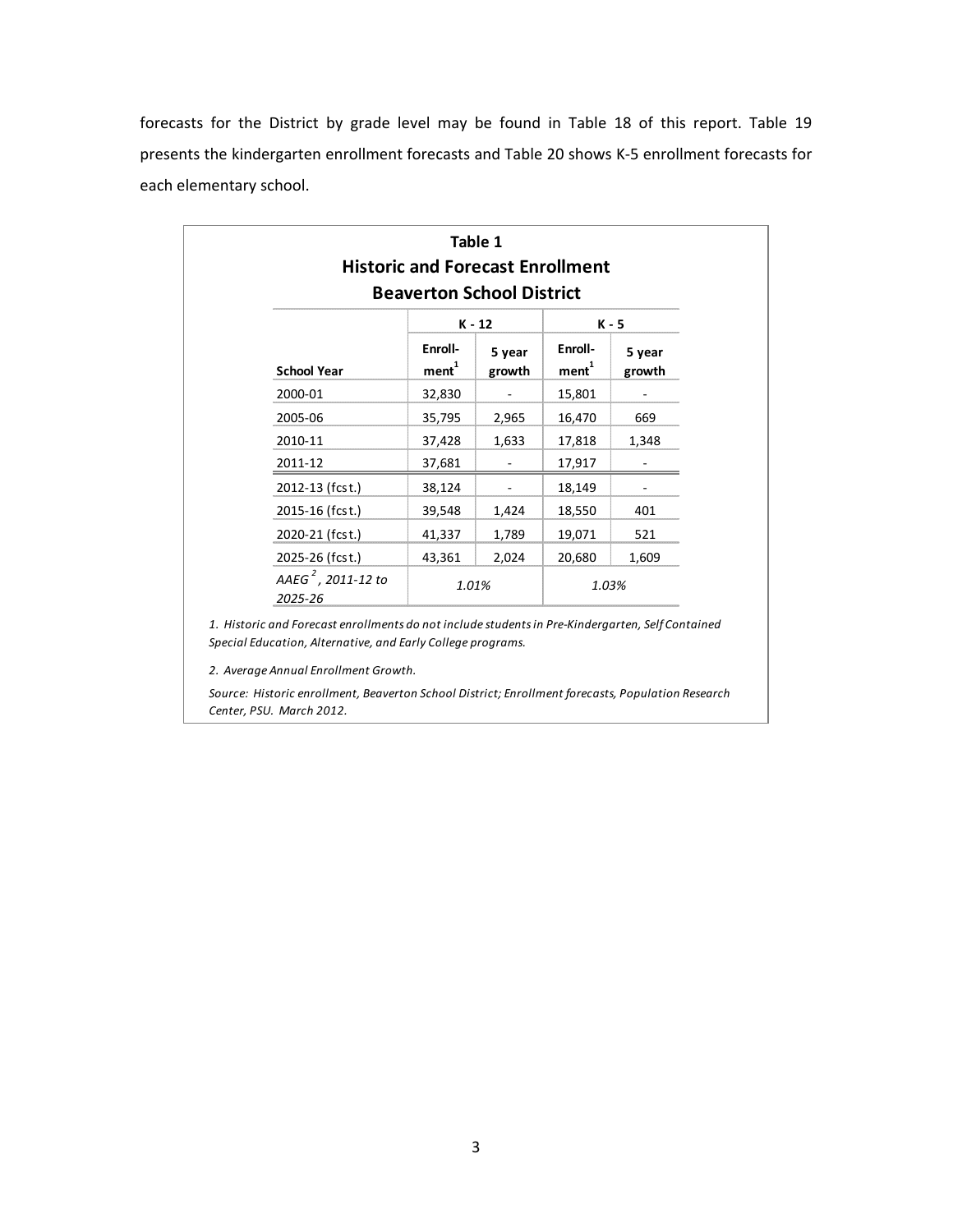

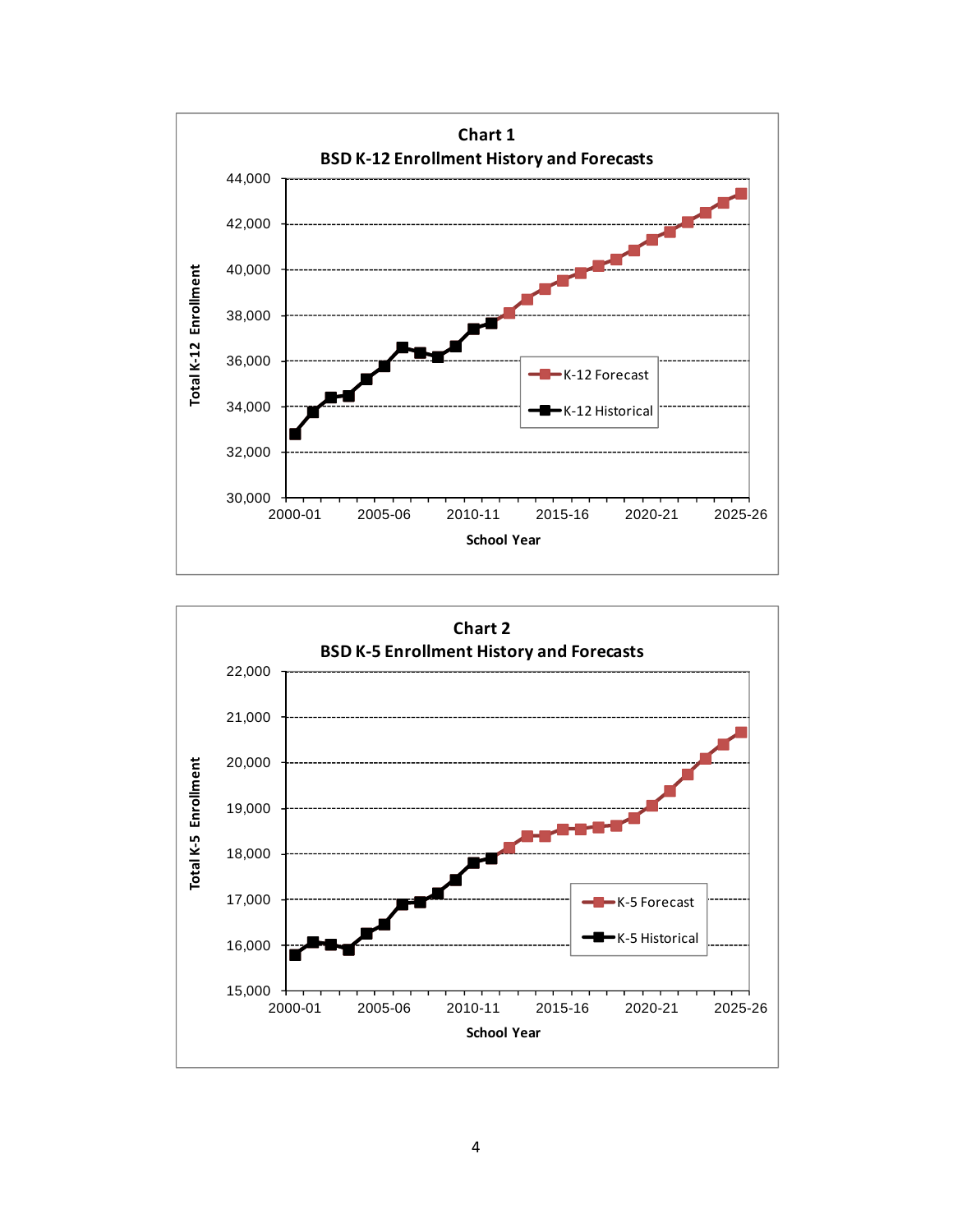#### **INTRODUCTION**

The Portland State University Population Research Center (PRC) has prepared long-range enrollment forecasts for the Beaverton School District (BSD) based on historical enrollment observed through Fall 2011. This report updates BSD enrollment history and local area population, housing, and economic trends, and presents forecasts of district-wide K-12 enrollment and individual elementary school enrollments for a 14 year horizon from 2012‐13 to 2025-26. Information sources include the U.S. Census Bureau, birth data from the Oregon Center for Health Statistics, city and county population estimates produced by PRC, economic trends from the Oregon Employment Department, housing development data from the county and cities, and residential capacity data from Metro.

The Beaverton School District has the third largest enrollment among Oregon school districts. It serves 98 percent of the City of Beaverton and portions of the cities of Tigard, Hillsboro, and Portland. The 2010 Census shows that a majority of the District's residents live in unincorporated Washington County, in communities such as Aloha, Oak Hills, Cedar Mill, and Bethany.

Following this introduction are sections presenting recent population, housing, and enrollment trends within the District and the relationship between enrollment and housing. Next are the results of the district-wide enrollment forecasts and individual elementary school forecasts, and a description of the methodologies used to produce the forecasts. The final section contains a brief discussion of the nature and accuracy of forecasts. An appendix contains a summary of demographic and housing characteristics for each elementary school and a five page census profile for the District.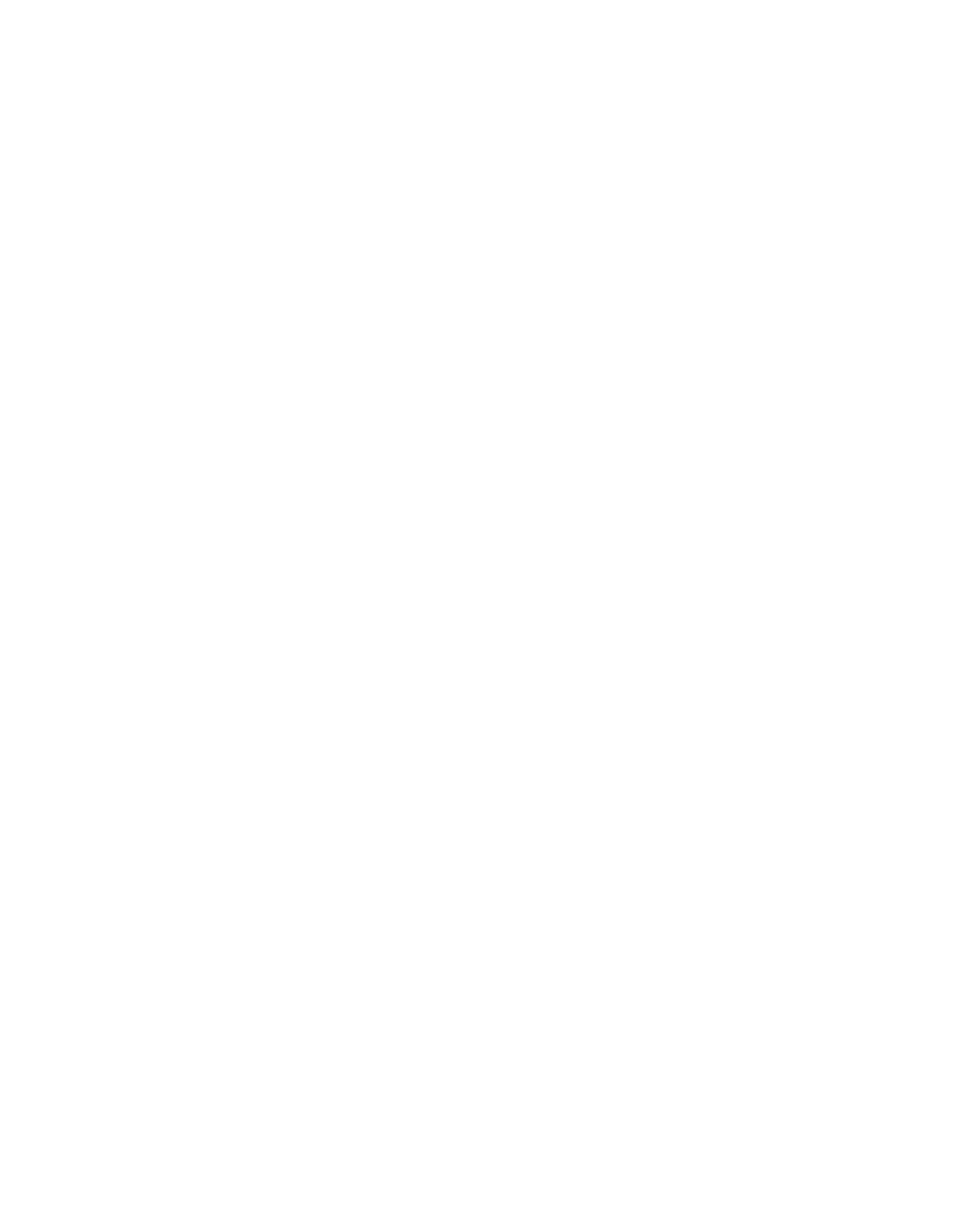#### **POPULATION, HOUSING, AND EMPLOYMENT TRENDS, 1990 to 2010**

Between 2000 and 2010, total population within the BSD grew by 18 percent, from 214,592 persons to 253,198. This growth rate was similar to the 19 percent growth experienced by Washington County and greater than the 15 percent in the Portland‐Vancouver‐Beaverton Metro area. However, numeric and percentage growth in the BSD as well as Washington County was smaller in the 2000s than in the 1990s. The share of the District's population living outside of the cities of Beaverton, Hillsboro, Tigard and Portland, in unincorporated Washington County,

| Table 2<br>City and Region Population, 1990, 2000, and 2010 |                         |           |           |           |           |  |  |  |  |  |
|-------------------------------------------------------------|-------------------------|-----------|-----------|-----------|-----------|--|--|--|--|--|
|                                                             | Avg. Annual Growth Rate |           |           |           |           |  |  |  |  |  |
|                                                             | 1990                    | 2000      | 2010      | 1990-2000 | 2000-2010 |  |  |  |  |  |
| City of Beaverton <sup>1</sup>                              | 53,307                  | 76,129    | 89,803    | 3.6%      | 1.7%      |  |  |  |  |  |
| <b>BSD Portion</b>                                          | 53,307                  | 74,981    | 88,350    | 3.4%      | 1.6%      |  |  |  |  |  |
| City of Hillsboro <sup>2</sup>                              | 37,598                  | 70,186    | 89,803    | 6.2%      | 2.5%      |  |  |  |  |  |
| <b>BSD Portion</b> <sup>5</sup>                             | 687                     | 4,682     | 7,540     | 19.2%     | 4.8%      |  |  |  |  |  |
| City of Portland <sup>3</sup>                               | 438,802                 | 529,121   | 586,776   | 1.9%      | 1.0%      |  |  |  |  |  |
| <b>BSD Portion</b> <sup>5</sup>                             | 994                     | 1,015     | 969       | 0.2%      | $-0.5%$   |  |  |  |  |  |
| City of Tigard <sup>4</sup>                                 | 29,435                  | 41,223    | 48,035    | 3.4%      | 1.5%      |  |  |  |  |  |
| <b>BSD Portion</b> <sup>5</sup>                             | 4,128                   | 6,987     | 7,436     | 5.3%      | 0.6%      |  |  |  |  |  |
| <b>BSD Unincorporated</b>                                   | 93,699                  | 126,927   | 148,903   | 3.0%      | 1.6%      |  |  |  |  |  |
| <b>BSD Total</b>                                            | 152,815                 | 214,592   | 253,198   | 3.4%      | 1.7%      |  |  |  |  |  |
| Washington County                                           | 311,554                 | 445,342   | 529,710   | 3.6%      | 1.7%      |  |  |  |  |  |
| Portland-Vancouver-                                         |                         |           |           |           |           |  |  |  |  |  |
| Beaverton MSA <sup>6</sup>                                  | 1,523,741               | 1,927,881 | 2,226,009 | 2.4%      | 1.4%      |  |  |  |  |  |

1. A portion of the City of Beaverton's population growth was due to the annexation of 2,468 persons between *1990 and 2000 and 1,944 persons between 2000 and 2007.*

2. A portion of the City of Hillsboro's population growth was due to the annexation of 635 persons between *1990 and 2000.*

3. A portion of the City of Portland's population change was due to the annexation of 47,227 persons between *1990 and 2000 and 8 persons between 2000 and 2007.*

4. A portion of the City of Tigard's population growth was due to the annexation of 1,205 persons between *1990 and 2000 and 1,111 persons between 2000 and 2007.*

*5. The 1990 populations of BSD within Hillsboro, Portland, and Tigard are estimated because 1990 census blocks were not delineated by school district boundaries.*

*6. Portland‐Vancouver‐Beaverton MSA consists of Clackamas, Columbia, Multnomah, Washington, Yamhill (OR) and Clark and Skamania (WA) Counties.*

*Sources: U.S. Census Bureau, 1990, 2000 and 2010 Censuses; Portland StateUniversity Population Research Center Estimates.*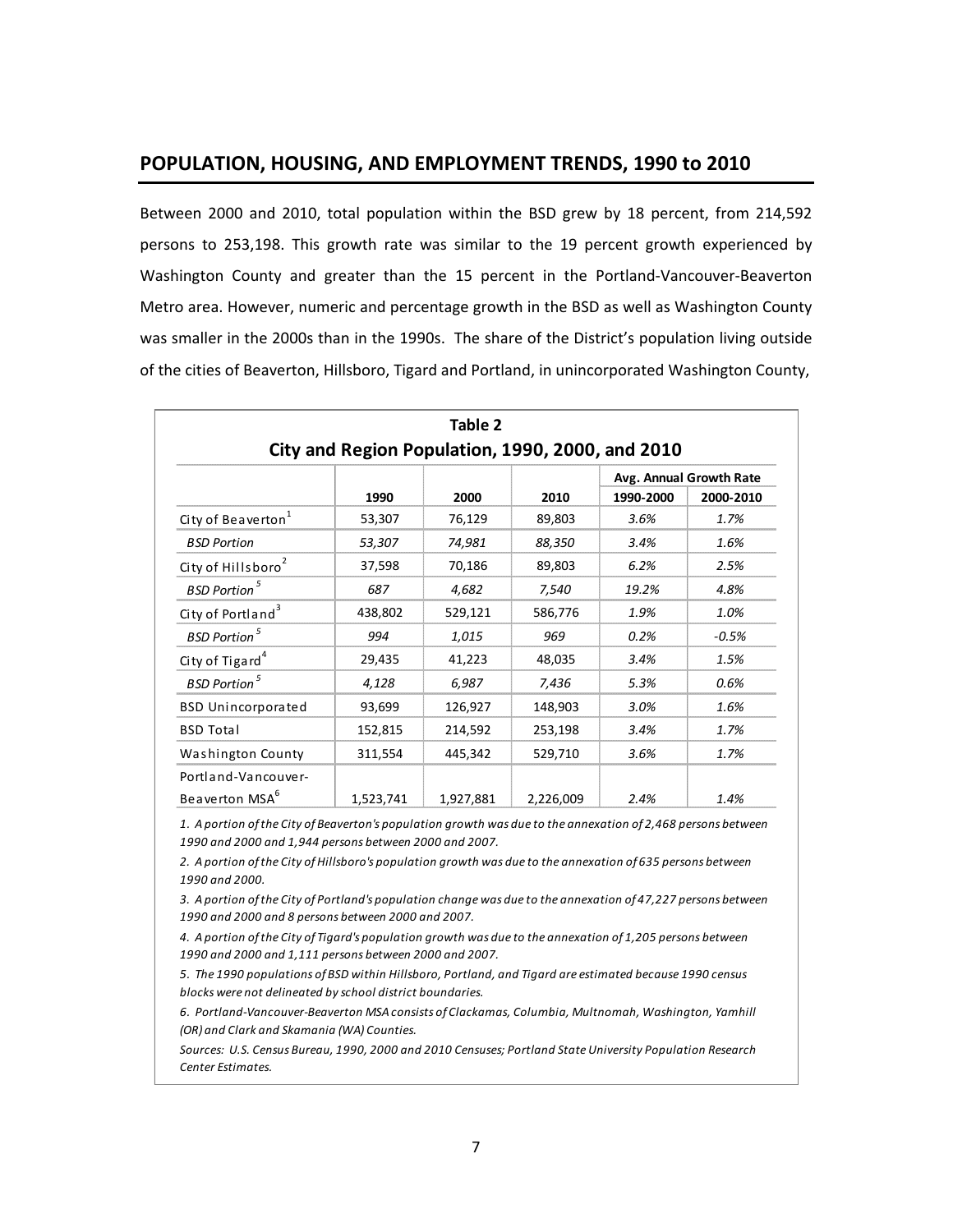remained about 59 percent in 2010, as in 2000. The 1990, 2000, and 2010 populations of the District, the cities and the portions of each city within BSD, the County and Metro area are shown in Table 2.

#### *Employment*

The District is part of the larger Portland Metropolitan area labor market. The Census Bureau's Local Employment Dynamics (LED) data from 2010 show data that about 28 percent of BSD residents worked within the District itself. A slight majority worked within Washington County, and 31 percent worked in the City of Portland, 16 percent worked in the City of Beaverton, and 14 percent in the city of Hillsboro. Table 3 reports the number and share of BSD residents by where their jobs are located.<sup>2</sup> Some workers, such as most federal employees, are not included. In some cases the employer's location is used rather than the actual work site. However, the data represent the home to work flow for most workers.

| Table 3<br>Where Beaverton School District Residents are Employed |                |              |  |  |  |  |  |
|-------------------------------------------------------------------|----------------|--------------|--|--|--|--|--|
| <b>Job Located Within</b>                                         | <b>Workers</b> | <b>Share</b> |  |  |  |  |  |
| Washington County                                                 | 52,578         | 50.6%        |  |  |  |  |  |
| Beaverton city                                                    | 16,000         | 15.4%        |  |  |  |  |  |
| Hillsboro city                                                    | 14,207         | 13.7%        |  |  |  |  |  |
| Tigard city                                                       | 6,439          | 6.2%         |  |  |  |  |  |
| Multnomah County                                                  | 33,549         | 32.3%        |  |  |  |  |  |
| Portland city                                                     | 32,103         | 30.9%        |  |  |  |  |  |
| Clackamas County                                                  | 8,158          | 7.8%         |  |  |  |  |  |
| <b>Marion County</b>                                              | 2,064          | 2.0%         |  |  |  |  |  |
| All other locations                                               | 7,645          | 7.4%         |  |  |  |  |  |
| <b>Total Primary Jobs</b>                                         | 103,994        | 100.0%       |  |  |  |  |  |

*\*Note: Indentation indicatesthat the area is also included within the area above it. For example, jobsin the City of Beaverton are also counted in Washington County. Portions ofthe City of Portland are outside of Multnomah County, but few jobs are located in those areas.*

*Sources: US Census Bureau, LED Origin‐Destination Data Base (2nd Quarter 2010). Jobs are those covered by unemployment insurance, generally excluding most federal government, agricultural, self‐employed and domestic workers. Includes at most one (primary)job per resident.*

<sup>&</sup>lt;sup>2</sup> U.S. Census Bureau, LED Origin-Destination Database (2<sup>nd</sup> quarter 2010). Commute shed report for residents of BSD. Includes workers at firms covered by unemployment insurance (excludes most federal workers, agricultural jobs and self‐employed). http://lehd.did.census.gov/led/.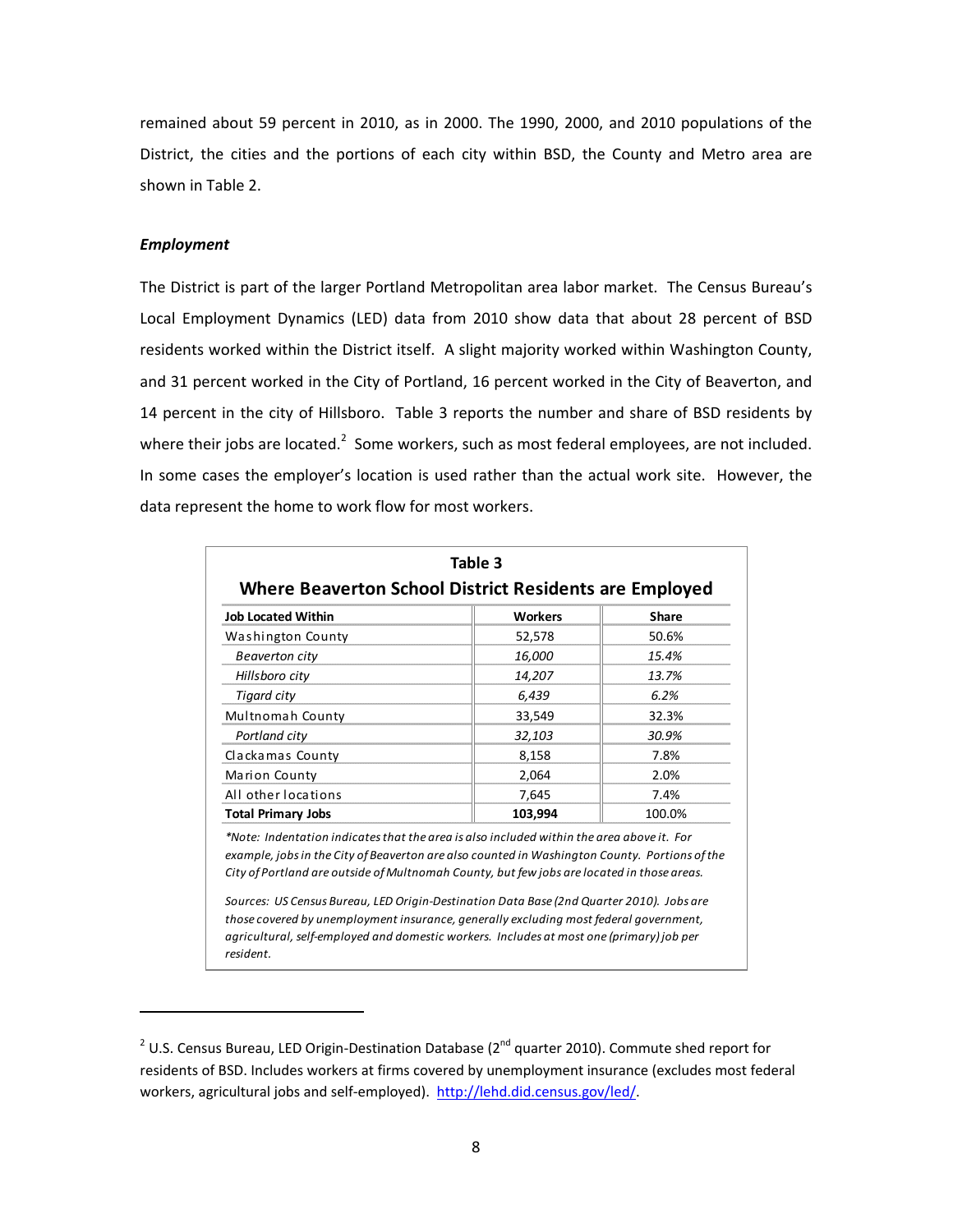Between 2004 and 2007 Washington County added 26,100 jobs, twelve percent over the 3 year period. Growth slowed in early 2008, and in late 2008 the county began to post year‐to‐year job losses. By 2009, employment had fallen close to its 2005 level, mainly due to the loss of 14,700 jobs between 2008 and 2009. Between 2010 and 2011 the county added 8,200 jobs (3.5 percent). The 4.0 percent growth in private sector jobs in 2011 was the most robust growth that the county has seen since 2006.<sup>3</sup>

Washington County's unemployment rate rose from 4.3 percent in 2007 to 9.3 percent in 2009, paralleling a similar increase in the U.S. rate from 4.6 percent to 9.3 percent. In terms of the unemployment rate, Washington County's recovery has fared somewhat better than the nation's. The county's 7.1 percent seasonally adjusted unemployment rate in March 2012 was about one percentage point below the national rate. While this rate may still be too high to encourage much in-migration into the county, the national malaise will discourage outmigration. Furthermore, job losses and the housing market crash have slowed the nation's mobility. Movement both across county lines and within counties is at an all-time low.<sup>4</sup> Ironically, this trend may support enrollment growth in urban core school districts such as Portland and inner suburban districts such as Beaverton, which have gained enrollment in the past few years while surrounding districts that relied on new housing growth have lost enrollment.

#### *Population by Age Group*

In contrast with the 1990s when the District's school‐age population grew by 44 percent, the District's school-age population grew only by 14 percent in the 2000s. The school age (5 to 17) population as a share of the total decreased from 18.4 percent in 2000 to 17.7 percent in 2010. Both in 2000 and 2010, the largest five‐year age group consisted of young adults age 25 to 29. The leading edge of the baby boom accounted for the largest percentage growth during the decade, 100 percent for the 60 to 64 year old age group. The median age in the District

<sup>&</sup>lt;sup>3</sup> "Current Employment by Industry," Oregon Employment Department, OLMIS. Average annual non-farm employment in Washington County was 251,800 in 2007, 233,900 in 2009, and 243,500 in 2011.

 $4$  "Americans Still Stuck at Home," William H. Frey, The Brookings Institution, November 17, 2011.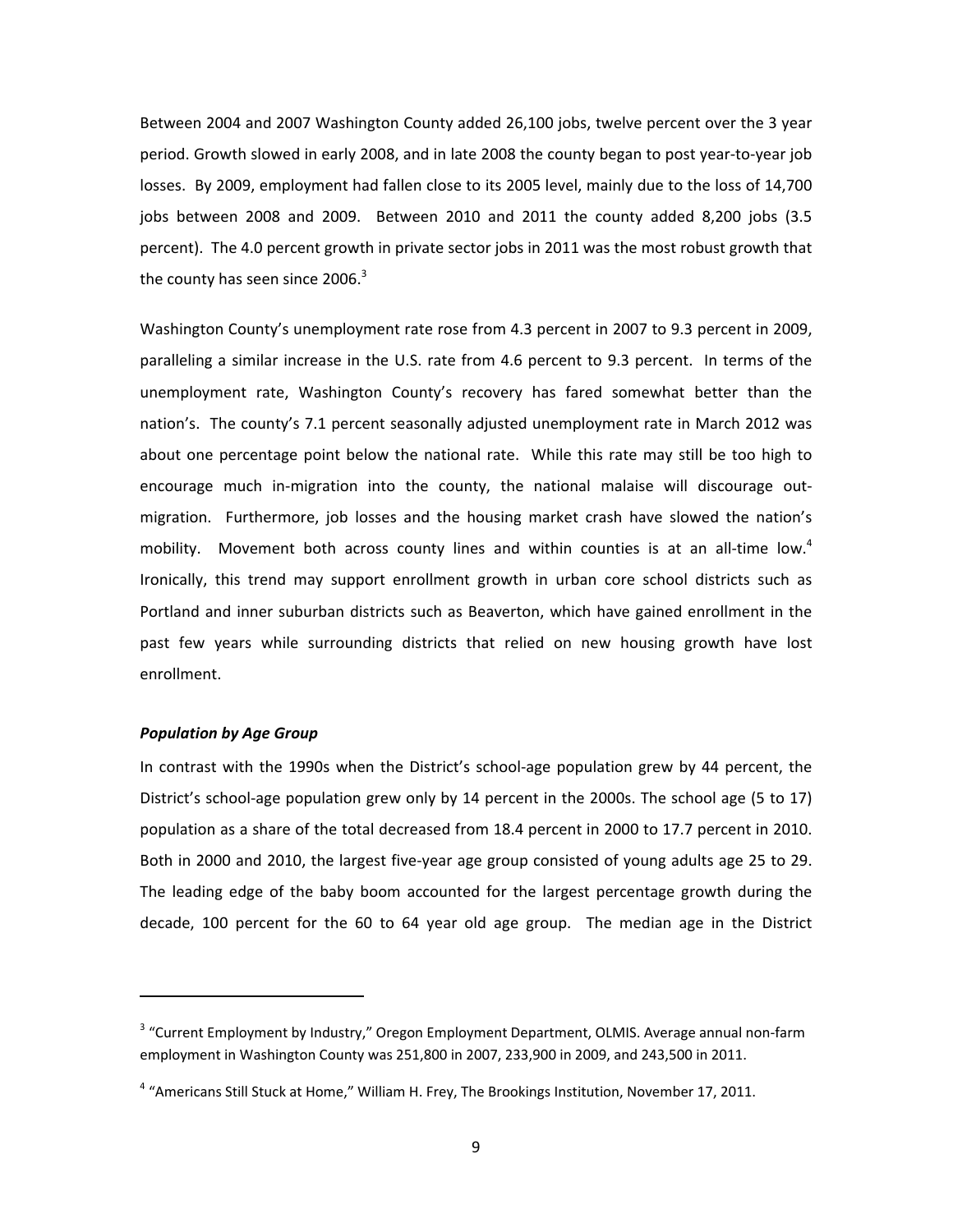increased from 33.3 in 2000 to 35.3 in 2010. Table 4 shows the population by age group for 2000 and 2010. Age detail by gender for 2000 and 2010 is included in the appendix.

|                         |                                                |         | Table 4                        |               |                     |               |                     |  |  |
|-------------------------|------------------------------------------------|---------|--------------------------------|---------------|---------------------|---------------|---------------------|--|--|
|                         |                                                |         | <b>Population by Age Group</b> |               |                     |               |                     |  |  |
|                         | Beaverton School District, 1990, 2000 and 2010 |         |                                |               |                     |               |                     |  |  |
|                         |                                                |         |                                |               | 1990 to 2000 Change |               | 2000 to 2010 Change |  |  |
|                         | 1990                                           | 2000    | 2010                           | <b>Number</b> | Percent             | <b>Number</b> | Percent             |  |  |
| Under Age 5             | 11,734                                         | 16,362  | 18,090                         | 4,628         | 39%                 | 1,728         | 11%                 |  |  |
| Age 5 to 9              | 11,463                                         | 16,091  | 17,848                         | 4,628         | 40%                 | 1,757         | 11%                 |  |  |
| Age 10 to 14            | 10,211                                         | 14,820  | 16,892                         | 4,609         | 45%                 | 2,072         | 14%                 |  |  |
| Age 15 to 17            | 5,688                                          | 8,581   | 10,170                         | 2,893         | 51%                 | 1,589         | 19%                 |  |  |
| Age 18 to 19            | 3,414                                          | 4,971   | 5,390                          | 1,557         | 46%                 | 419           | 8%                  |  |  |
| Age 20 to 24            | 10,511                                         | 15,119  | 15,434                         | 4,608         | 44%                 | 315           | 2%                  |  |  |
| Age 25 to 29            | 14,715                                         | 19,043  | 21,027                         | 4,328         | 29%                 | 1,984         | 10%                 |  |  |
| Age 30 to 34            | 15,737                                         | 18,842  | 20,415                         | 3,105         | 20%                 | 1,573         | 8%                  |  |  |
| Age 35 to 39            | 15,238                                         | 18,647  | 20,176                         | 3,409         | 22%                 | 1,529         | 8%                  |  |  |
| Age 40 to 44            | 13,323                                         | 18,376  | 18,916                         | 5,053         | 38%                 | 540           | 3%                  |  |  |
| Age 45 to 49            | 9,578                                          | 16,690  | 18,466                         | 7,112         | 74%                 | 1,776         | 11%                 |  |  |
| Age 50 to 54            | 6,786                                          | 13,684  | 17,274                         | 6,898         | 102%                | 3,590         | 26%                 |  |  |
| Age 55 to 59            | 5,454                                          | 9,082   | 15,558                         | 3,628         | 67%                 | 6,476         | 71%                 |  |  |
| Age 60 to 64            | 5,041                                          | 6,151   | 12,313                         | 1,110         | 22%                 | 6,162         | 100%                |  |  |
| Age 65 to 69            | 4,822                                          | 4,872   | 8,078                          | 50            | 1%                  | 3,206         | 66%                 |  |  |
| Age 70 to 74            | 3,555                                          | 4,302   | 5,394                          | 747           | 21%                 | 1,092         | 25%                 |  |  |
| Age 75 to 79            | 2,597                                          | 3,995   | 4,122                          | 1,398         | 54%                 | 127           | 3%                  |  |  |
| Age 80 to 84            | 1,619                                          | 2,643   | 3,523                          | 1,024         | 63%                 | 880           | 33%                 |  |  |
| Age 85 and over         | 1,329                                          | 2,321   | 4,112                          | 992           | 75%                 | 1,791         | 77%                 |  |  |
| <b>Total Population</b> | 152,815                                        | 214,592 | 253,198                        | 61,777        | 40%                 | 38,606        | 18%                 |  |  |
| Total age 5 to 17       | 27,362                                         | 39,492  | 44,910                         | 12,130        | 44%                 | 5,418         | 14%                 |  |  |
| share age 5 to 17       | 17.9%                                          | 18.4%   | 17.7%                          |               |                     |               |                     |  |  |

Source: U.S. Census Bureau, 1990, 2000 and 2010 Censuses; data aggregated to BSD boundary by Portland State University *Population Research Center.*

#### *Births*

The number of births to District residents increased by nine percent from 3,486 in 2000 to 3,816 in 2007, but as in the U.S. and Oregon, 2007 was a peak year for births. The decline since 2007 parallels national and state trends. Provisional and preliminary data indicated that births totals fell more than seven percent in the U.S. and Oregon between 2007 and 2010. $5$  The Pew

<sup>5</sup> "Recent Trends in Births and Fertility Rates Through 2010." NCHS Health E‐State, June 2011; "Month of Occurrence and County of Residence, Oregon Resident Births, 2010, Preliminary." Oregon Health Authority, Center for Health Statistics, date unknown.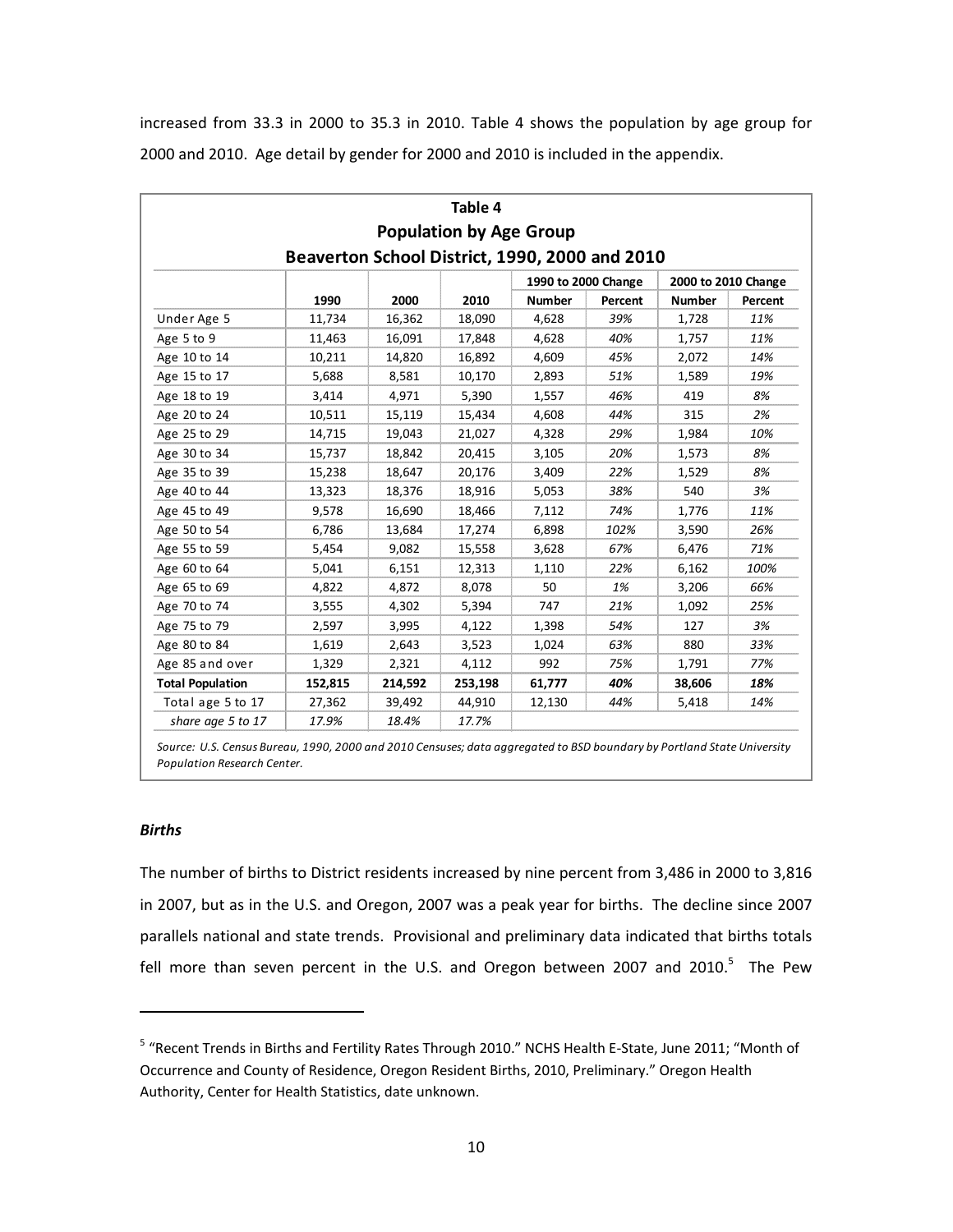Research Center's analysis of multiple economic and demographic data sources confirms the close correlation between the economic downturn and the nation's fertility downturn.<sup>6</sup> Table 5 reports the number of births to BSD residents each year from 2000 to 2009. In the "Enrollment Forecasts" section of this report we examine the relationship between births, migration, and subsequent school enrollments.

| Table 5<br>Annual Births, 2000 to 2009<br><b>Beaverton School District</b> |               |  |  |  |  |
|----------------------------------------------------------------------------|---------------|--|--|--|--|
| Year                                                                       | <b>Births</b> |  |  |  |  |
| 2000                                                                       | 3,486         |  |  |  |  |
| 2001                                                                       | 3,520         |  |  |  |  |
| 2002                                                                       | 3,535         |  |  |  |  |
| 2003                                                                       | 3,608         |  |  |  |  |
| 2004                                                                       | 3,458         |  |  |  |  |
| 2005                                                                       | 3,621         |  |  |  |  |
| 2006                                                                       | 3,716         |  |  |  |  |
| 2007                                                                       | 3,816         |  |  |  |  |
| 2008                                                                       | 3,616         |  |  |  |  |
| 2009                                                                       | 3,700         |  |  |  |  |

*Source: PSU‐PRC estimates using Oregon Center for Health Statistics data and geocoded birth records.*

#### *Housing Growth and Characteristics*

During the 2000 to 2010 period, the District added over 16,700 housing units, as shown in Table 6. There was an 18 percent increase in households (occupied housing units), but only a 13 percent increase in households with children under 18. The share of households in the BSD that included at least one child under age of 18 was 35 percent in 2010, similar to previous decades. The average number of persons per household, 2.51, remained the same in 2010 as in 2000.

The City of Beaverton accounts for less than a quarter of the BSD's new housing development, but its trend in residential building permit activity is indicative of the slowdown that has occurred since 2008. Twelve years of permit data is presented in Table 7.

<sup>&</sup>lt;sup>6</sup> "In a Down Economy, Fewer Births." Pew Research Center, Pew Social & Demographic Trends, October 2011.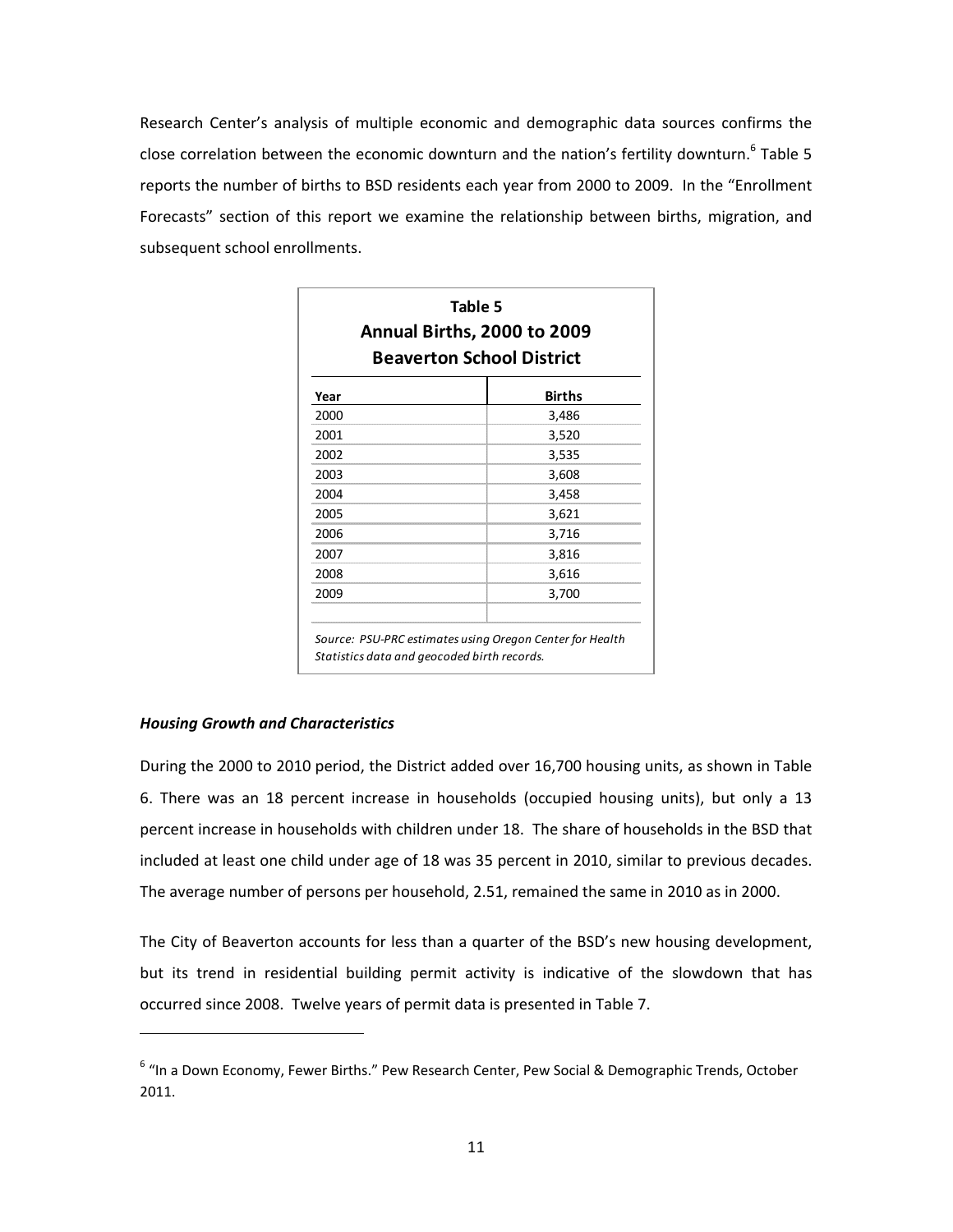| Table 6<br><b>Beaverton School District</b><br>Housing and Household Characteristics, 1990, 2000 and 2010 |               |               |               |               |               |  |  |  |  |  |
|-----------------------------------------------------------------------------------------------------------|---------------|---------------|---------------|---------------|---------------|--|--|--|--|--|
|                                                                                                           |               |               |               |               | Change        |  |  |  |  |  |
|                                                                                                           |               |               |               | 90 to '00     | 00 to '10     |  |  |  |  |  |
|                                                                                                           | 1990          | 2000          | 2010          | <b>Number</b> | <b>Number</b> |  |  |  |  |  |
| <b>Housing Units</b>                                                                                      | 64,448        | 89,483        | 106,225       | 25,035        | 16,742        |  |  |  |  |  |
| Households                                                                                                | 61,052        | 84,841        | 100,138       | 23,789        | 15,297        |  |  |  |  |  |
| Households with children under 18<br>share of total                                                       | 21,749<br>36% | 30,695<br>36% | 34,671<br>35% | 8,946         | 3,976         |  |  |  |  |  |
| Households with no children under 18<br>share of total                                                    | 39,303<br>64% | 54,146<br>64% | 65,467<br>65% | 14,843        | 11,321        |  |  |  |  |  |
| Household Population                                                                                      | 152,044       | 213,359       | 251,198       | 61,315        | 37,839        |  |  |  |  |  |
| Persons per Household                                                                                     | 2.49          | 2.51          | 2.51          | 0.02          | $-0.01$       |  |  |  |  |  |

Source: U.S. Census Bureau, 1990, 2000 and 2010 Censuses; data aggregated to BSD boundary by Portland State *University Population Research Center.*

| <b>Privately Owned Housing Units</b><br><b>Authorized by Building Permits</b> |                      |                        |  |  |  |  |  |  |  |
|-------------------------------------------------------------------------------|----------------------|------------------------|--|--|--|--|--|--|--|
|                                                                               |                      |                        |  |  |  |  |  |  |  |
| <b>Year Permit Issued</b>                                                     | <b>Single Family</b> | <b>Multiple Family</b> |  |  |  |  |  |  |  |
| 2000                                                                          | 225                  | 138                    |  |  |  |  |  |  |  |
| 2001                                                                          | 374                  | 146                    |  |  |  |  |  |  |  |
| 2002                                                                          | 391                  | 175                    |  |  |  |  |  |  |  |
| 2003                                                                          | 257                  | 50                     |  |  |  |  |  |  |  |
| 2004                                                                          | 392                  | 1001                   |  |  |  |  |  |  |  |
| 2005                                                                          | 289                  | 284                    |  |  |  |  |  |  |  |
| 2006                                                                          | 189                  | 437                    |  |  |  |  |  |  |  |
| 2007                                                                          | 200                  | 180                    |  |  |  |  |  |  |  |
| 2008                                                                          | 184                  | 167                    |  |  |  |  |  |  |  |
| 2009                                                                          | 172                  | 188                    |  |  |  |  |  |  |  |
| 2010                                                                          | 82                   | 93                     |  |  |  |  |  |  |  |
| 2011                                                                          | 99                   | 34                     |  |  |  |  |  |  |  |
| 2012(Jan-Feb)                                                                 | 13                   | 0                      |  |  |  |  |  |  |  |

Metro's Regional Land Information System (RLIS) combines information from county tax assessor records with spatial features, enabling the tax lot information to be organized by various geographic areas. In Table 8 recently built single family homes are tabulated by current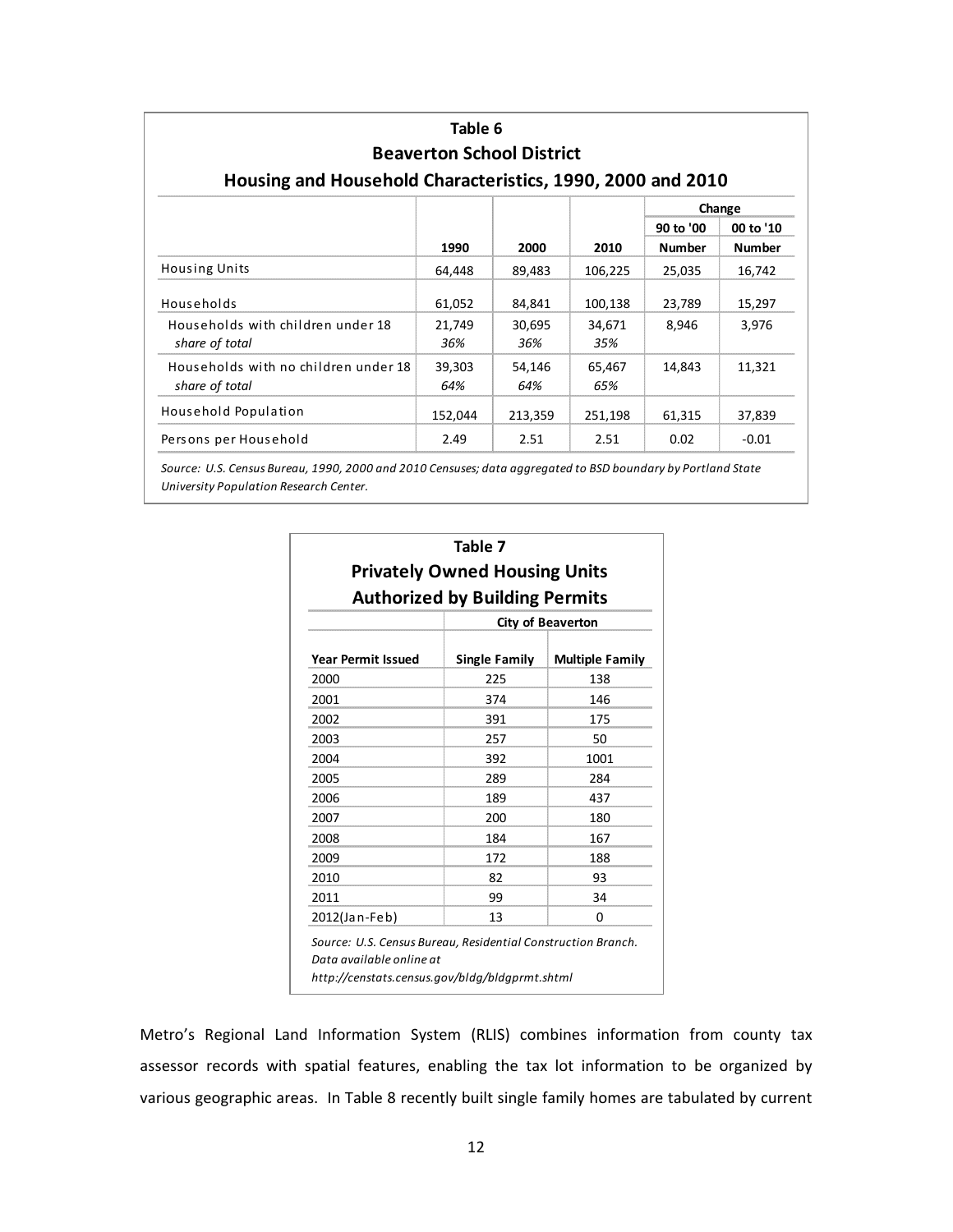(2011-12) attendance area and year built. Tax assessor data provided by RLIS - spatially aligned with the District's attendance area boundaries - indicates that during the 11 years from 2000 to 2010, about 11,250 single family homes were built in the District. The greatest numbers of new homes have been built in the past decade in the Findley attendance area, followed by Beaver Acres and Kinnaman, respectively. The City of Beaverton accounted only for 22 percent of the homes built since 2000, while unincorporated Washington County area accounts for 75 percent. Homes that are demolished, removed, or replaced are not subtracted from the number of new homes, so the net change in the District's single family housing stock may be less than the number of new homes.

|                                                                                         |                |                          |                          |                | Table 8            | <b>Beaverton School District</b>                             |                          |                          |                |                          |                             |         |
|-----------------------------------------------------------------------------------------|----------------|--------------------------|--------------------------|----------------|--------------------|--------------------------------------------------------------|--------------------------|--------------------------|----------------|--------------------------|-----------------------------|---------|
| Single Family Homes Built 2000 to 2010 by Jurisdiction and Attendance Area <sup>1</sup> |                |                          |                          |                |                    |                                                              |                          |                          |                |                          |                             |         |
|                                                                                         |                |                          |                          |                | A. By Jurisdiction |                                                              |                          |                          |                |                          |                             |         |
|                                                                                         |                |                          |                          |                |                    | <b>Year Built</b>                                            |                          |                          |                |                          |                             | 2000-10 |
| <b>Jurisdiction</b>                                                                     | 2000           | 2001                     | 2002                     | 2003           | 2004               | 2005                                                         | 2006                     | 2007                     | 2008           | 2009                     | 2010                        | Total   |
| Beaverton                                                                               | 193            | 363                      | 339                      | 317            | 361                | 366                                                          | 193                      | 159                      | 114            | 31                       | 33                          | 2,469   |
| Hillsboro                                                                               | $\blacksquare$ | $\overline{\phantom{a}}$ | $\overline{\phantom{a}}$ | $\equiv$       | 42                 | $\overline{7}$                                               | 1                        | $\blacksquare$           | 15             | 4                        | $\mathcal{L}^{\mathcal{A}}$ | 69      |
| <b>Tigard</b>                                                                           | 4              | $\overline{2}$           | $\overline{\phantom{a}}$ | 44             | 78                 | 11                                                           | 19                       | 27                       | 20             | $\overline{7}$           | 23                          | 235     |
| Portland                                                                                | 2              | 6                        | $\overline{\phantom{a}}$ | $\overline{7}$ | $\overline{a}$     |                                                              | $\overline{\phantom{a}}$ | $\overline{\phantom{a}}$ | $\overline{a}$ | $\overline{\phantom{a}}$ | $\mathbf{1}$                | 16      |
| Unincorporated Area                                                                     | 1,142          | 871                      | 927                      | 941            | 1,183              | 1,186                                                        | 572                      | 623                      | 327            | 332                      | 359                         | 8,463   |
| <b>District Total</b>                                                                   | 1,341          | 1,242                    | 1,266                    | 1,309          | 1,664              | 1,570                                                        | 785                      | 809                      | 476            | 374                      | 416                         | 11,252  |
|                                                                                         |                |                          |                          |                |                    | <b>B.</b> By Elementary Attendance Area<br><b>Year Built</b> |                          |                          |                |                          |                             | 2000-10 |
| Elementary Area <sup>2</sup>                                                            | 2000           | 2001                     | 2002                     | 2003           | 2004               | 2005                                                         | 2006                     | 2007                     | 2008           | 2009                     | 2010                        | Total   |
| Aloha Huber K-8                                                                         | 63             | 44                       | 63                       | 3              | 38                 | 47                                                           | 66                       | 34                       | 6              | 28                       | 20                          | 412     |
| <b>Barnes</b>                                                                           | 32             | 16                       | $\overline{\phantom{a}}$ | 10             | 44                 | 27                                                           | 19                       | 10                       | $\overline{2}$ | 4                        | 15                          | 179     |
| Beaver Acres                                                                            | 63             | 133                      | 119                      | 83             | 161                | 226                                                          | 58                       | 84                       | 16             | 18                       | 3                           | 964     |
| Bethany                                                                                 | 157            | 78                       | 205                      | 131            | 57                 | 2                                                            | $\overline{\phantom{a}}$ | $\overline{a}$           | $\overline{a}$ | $\overline{a}$           | 3                           | 633     |
| <b>Bonny Slope</b>                                                                      | 65             | 54                       | 55                       | 78             | 112                | 88                                                           | 65                       | 28                       | 24             | 18                       | 23                          | 610     |
| Cedar Mill                                                                              | 70             | 30                       | 27                       | 50             | 22                 | 37                                                           | 15                       | 25                       | 26             | 20                       | 54                          | 376     |
| Chehalem                                                                                | 34             | 16                       | 38                       | 16             | 15                 | 26                                                           | 15                       | 3                        | 9              | 16                       | 28                          | 216     |
| Cooper Mountain                                                                         | 49             | 34                       | 11                       | 22             | 72                 | 56                                                           | 61                       | 15                       | 6              | $\overline{2}$           | 18                          | 346     |
|                                                                                         |                |                          |                          |                |                    |                                                              |                          | 27                       |                |                          |                             |         |
| Elmonica                                                                                | 61             | 71                       | 46                       | 48             | 106                | 56                                                           | 52                       |                          | 15             | 5                        | $\overline{7}$              | 494     |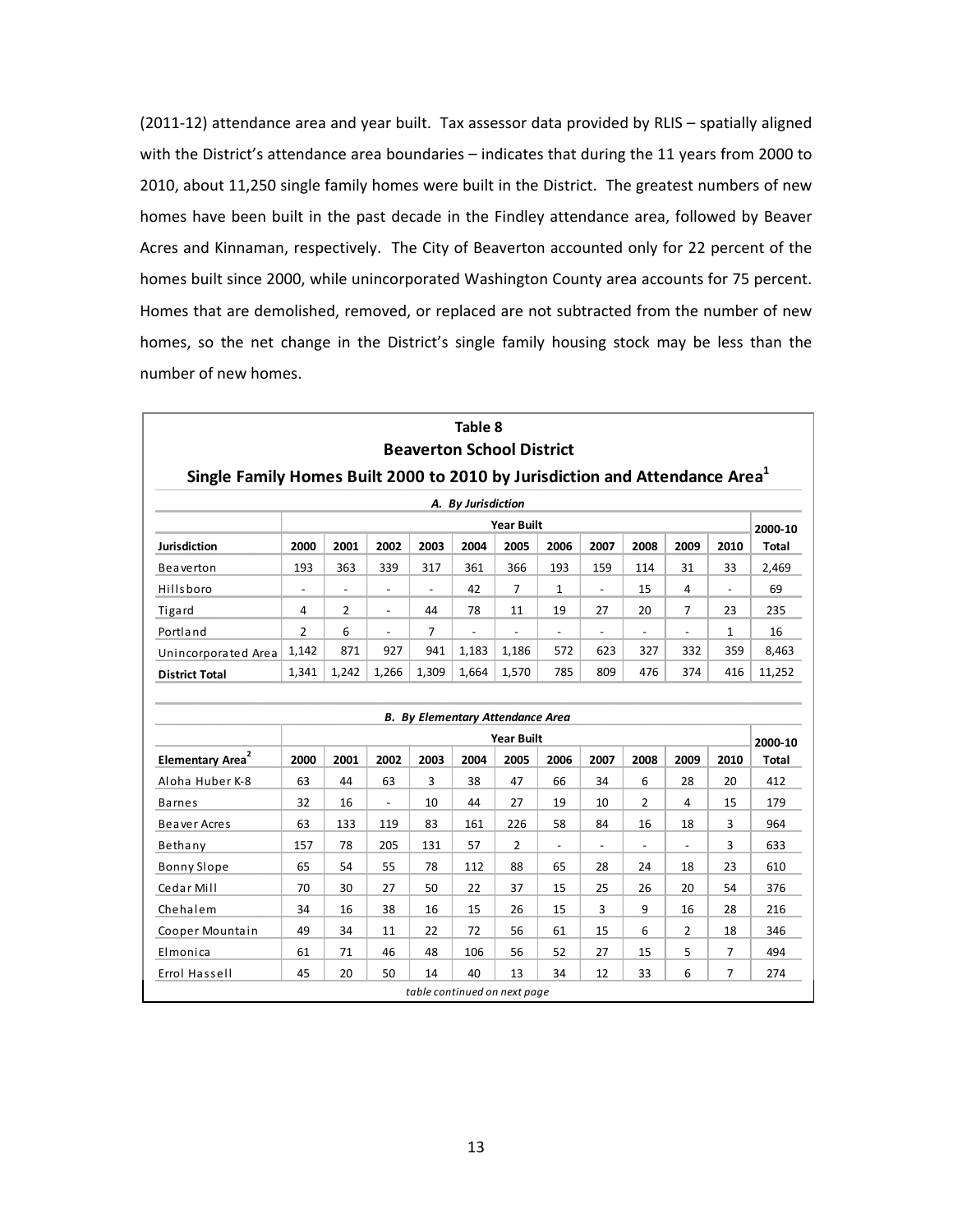|                                                                                         |                          |                          |                   |                |                | <b>Beaverton School District</b>        |                          |                |                          |                          |                          |         |
|-----------------------------------------------------------------------------------------|--------------------------|--------------------------|-------------------|----------------|----------------|-----------------------------------------|--------------------------|----------------|--------------------------|--------------------------|--------------------------|---------|
| Single Family Homes Built 2000 to 2010 by Jurisdiction and Attendance Area <sup>1</sup> |                          |                          |                   |                |                |                                         |                          |                |                          |                          |                          |         |
|                                                                                         |                          |                          |                   |                |                | <b>B.</b> By Elementary Attendance Area |                          |                |                          |                          |                          |         |
|                                                                                         |                          |                          |                   |                |                | <b>Year Built</b>                       |                          |                |                          |                          |                          | 2000-10 |
| Elementary Area <sup>2</sup>                                                            | 2000                     | 2001                     | 2002              | 2003           | 2004           | 2005                                    | 2006                     | 2007           | 2008                     | 2009                     | 2010                     | Total   |
| Findley                                                                                 | 89                       | 124                      | 205               | 182            | 195            | 215                                     | 35                       | 20             | $\frac{1}{2}$            | $\mathbf{1}$             | 9                        | 1,075   |
| Fir Grove                                                                               | $\overline{\phantom{a}}$ | 19                       | 6                 | $\overline{7}$ | 6              | 6                                       | 11                       | $\overline{7}$ | 2                        | $\overline{2}$           | $\overline{\phantom{a}}$ | 66      |
| Greenway                                                                                | $\overline{\phantom{a}}$ | 19                       | 20                | 20             | $\blacksquare$ | $\blacksquare$                          | $\blacksquare$           | $\blacksquare$ | $\mathbf{1}$             | $\blacksquare$           | $\overline{\phantom{a}}$ | 60      |
| Hazeldale                                                                               | 73                       | 66                       | 88                | 50             | 43             | 21                                      | 18                       | 31             | 27                       | 24                       | 34                       | 475     |
| Hiteon                                                                                  | 6                        |                          | 1                 | 4              | 14             | 35                                      | 17                       | 17             | 9                        |                          | 19                       | 122     |
| Jacob Wismer                                                                            | 162                      | 56                       | 7                 | $\mathbf{1}$   | 1              | 15                                      | 11                       | 103            | 69                       | 41                       | 38                       | 504     |
| Kinnaman                                                                                | 15                       | 20                       | 8                 | 262            | 251            | 94                                      | 3                        | 47             | $\mathbf{1}$             | 6                        | 2                        | 709     |
| McKa y                                                                                  | $\mathbf{1}$             | $\overline{\phantom{a}}$ | $\qquad \qquad -$ | $\mathbf{1}$   | 62             | $\overline{7}$                          | 1                        | 6              | $\overline{2}$           | $\overline{\phantom{a}}$ | $\overline{\phantom{0}}$ | 80      |
| McKinley                                                                                | 4                        | 4                        | 4                 | 1              | 42             | 45                                      | 3                        | 3              | 15                       | 4                        | 22                       | 147     |
| Montclair                                                                               | 17                       | 25                       | 5                 | 4              | 8              | 29                                      | 29                       | 52             | 6                        | 8                        | $\overline{7}$           | 190     |
| Nancy Ryles                                                                             | $\overline{7}$           | 29                       | $\overline{2}$    | 55             | 25             | 3                                       | 5                        | 12             | 82                       | 12                       | 12                       | 244     |
| Oak Hills                                                                               | 5                        | 6                        | 2                 | $\mathbf{1}$   | 94             | 147                                     | $\overline{\phantom{a}}$ | 2              | 7                        | $\overline{\phantom{a}}$ | 1                        | 265     |
| Raleigh Hills                                                                           | 5                        | $\overline{7}$           | $\overline{2}$    | 25             | $\mathbf{1}$   | $\blacksquare$                          | 15                       | 6              | 20                       | 24                       | 4                        | 109     |
| Raleigh Park                                                                            | 36                       | $\overline{7}$           | 5                 | 12             | 6              | 33                                      | 6                        | 5              | 6                        | 3                        | 7                        | 126     |
| Ridgewood                                                                               | $\overline{2}$           | $\overline{2}$           | $\centerdot$      | $\mathbf{1}$   | $\overline{a}$ | $\overline{a}$                          | $\overline{\phantom{a}}$ | 9              | $\overline{2}$           | $\overline{2}$           | 3                        | 21      |
| Rock Creek                                                                              | 26                       | 8                        | $\blacksquare$    | 1              | 19             | 13                                      | 33                       | 23             | 1                        | $\overline{\phantom{a}}$ | $\overline{\phantom{a}}$ | 124     |
| Scholls Heights                                                                         | 91                       | 211                      | 48                | 63             | 26             | 74                                      | 10                       | 4              | $\overline{a}$           | $\overline{\phantom{a}}$ | $\overline{\phantom{a}}$ | 527     |
| Sexton Mountain                                                                         | 33                       | 54                       | 142               | 29             | 99             | 89                                      | 74                       | 69             | 1                        | $\overline{2}$           | 2                        | 594     |
| Springville K-8                                                                         | 84                       | 48                       | 3                 | $\overline{2}$ | $\overline{7}$ | 4                                       | 54                       | 48             | 60                       | 107                      | 57                       | 474     |
| Terra Linda                                                                             | 19                       | 7                        | 7                 | 13             | 14             | 3                                       | 3                        | 28             | $\overline{\phantom{a}}$ | $\overline{\phantom{a}}$ | $\overline{\phantom{a}}$ | 94      |
| Vose                                                                                    | 8                        | 10                       | $\overline{2}$    | $\mathbf{1}$   | 4              | 34                                      | 3                        | 6              | $\frac{1}{2}$            | $\blacksquare$           | $\overline{\phantom{a}}$ | 68      |
| West Tualatin View                                                                      | 19                       | 23                       | 78                | 115            | 29             | 124                                     | 69                       | 63             | 24                       | 21                       | 21                       | 586     |
| Wm. Walker                                                                              |                          | 1                        | 17                | 4              | 51             | $\mathbf{1}$                            | $\overline{\phantom{a}}$ | 10             | 4                        | $\overline{a}$           |                          | 88      |
| <b>District Total</b>                                                                   | 1,341                    | 1,242                    | 1,266             | 1,309          | 1,664          | 1,570                                   | 785                      | 809            | 476                      | 374                      | 416                      | 11,252  |

Table 8 (continued)

1. Includes single family homes and mobile homes on individual parcels.

2. Current (2011-12) attendance areas.

Source: Data compiled by PSU-PRC, using geographic shape files and attribute data from Metro RLIS Data, January 2012. Attribute data, including year built and building type, is from the Metro's RLIS Database.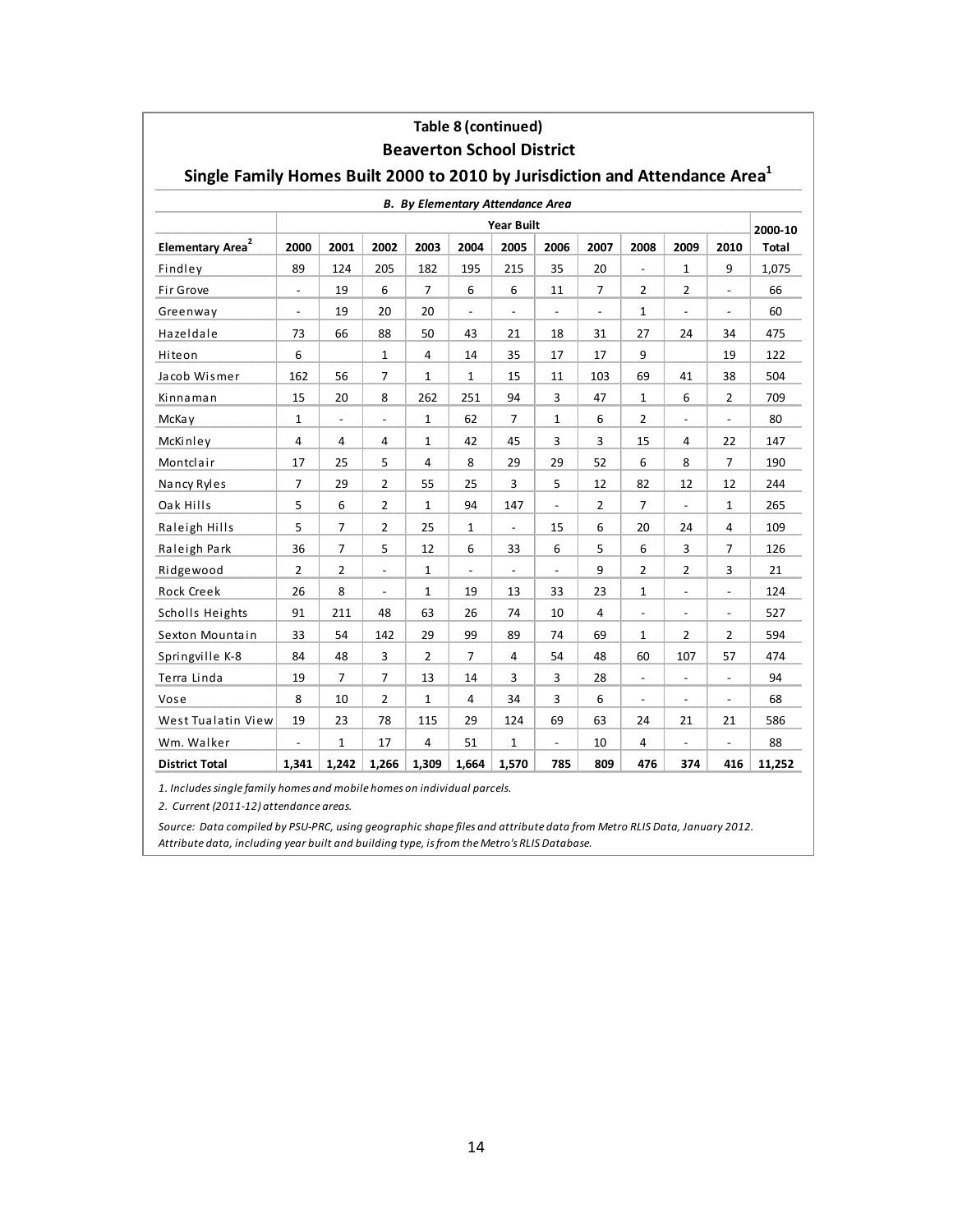#### **ENROLLMENT TRENDS**

Fall 2011 K-12 enrollment in all BSD schools was 37,681, which was 253 students (0.7 percent) more than in Fall 2010. This was the third consecutive year with enrollment gain, following two years (2007‐08 and 2008‐09) in which the District lost a small amount of enrollment. The loss of 419 students total between Fall 2006 and Fall 2008 followed 21 consecutive years of enrollment gains; since Fall 2008 growth has resumed and BSD K‐12 enrollment has grown by 1,481 students over a three year period.

District-wide elementary (K-5<sup>th</sup>) and middle ( $6<sup>th</sup>-8<sup>th</sup>$ ) grade enrollments have both grown in the past five years. However, high school  $(9^{th} - 12^{th})$  grade enrollment peaked in 2006-07 and has declined by 255 students (2.3 percent) in the five years since. Statewide  $9^{th}$ -12<sup>th</sup> grade enrollment has also declined in the same five year period, by 3.1 percent. The decline reflects the graduation of the large cohort born around 1990, the "echo" of the baby boom, who were enrolled in high school in the mid-2000s. After 1990 there was a small drop in the number of births in Oregon, and a much larger drop nationally. Another factor in the BSD high school figures may be simply related to accounting. Our historic and forecast figures do not include Self Contained Special Education, Alternative, and Early College programs, so changes in those programs may affect the traditional high school enrollment figures in this report.

Table 9 on the next page summarizes the enrollment history for the District by grade level annually from 2001‐02 to 2011‐12. District‐wide enrollment is now 3,900 students (12 percent) more than in the 2001‐02 school year.

#### *Private School Enrollment and Home Schooling*

According to the National Center for Education Statistics, there are 26 private schools in Washington County that enroll 100 or more students in grades K to 12 in the 2009‐2010 school year. The largest of these are all within the BSD boundaries, though their students come from throughout the Portland metro area. They are Jesuit High School (1,220 students in grades 9‐ 12), Oregon Episcopal School, (830 students in grades K‐12), and Catlin Gabel, (710 students in grades K‐12). There are also many preschools in the vicinity that also offer kindergarten. The total K‐12 enrollment of private schools in the county was about 8,500 in the 2009‐10 school year.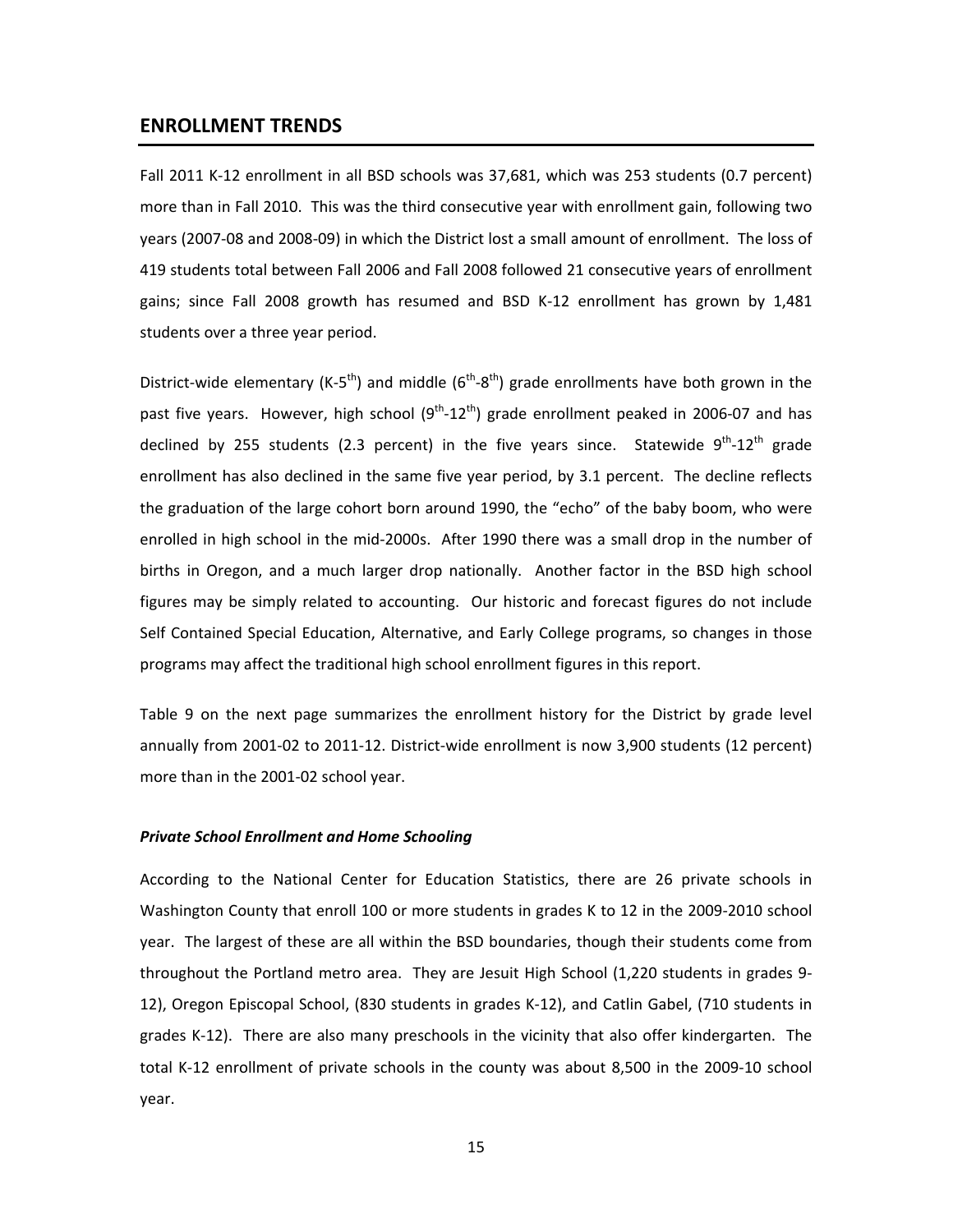|               |         |         |         |                                      |         | Table 9                              |         | Beaverton School District, Enrollment History, 2001-02 to 2011-12 |                    |                 |         |
|---------------|---------|---------|---------|--------------------------------------|---------|--------------------------------------|---------|-------------------------------------------------------------------|--------------------|-----------------|---------|
| Grade         | 2001-02 | 2002-03 | 2003-04 | 2004-05                              | 2005-06 | 2006-07                              | 2007-08 | 2008-09                                                           | 2009-10            | 2010-11         | 2011-12 |
| К             | 2,500   | 2,490   | 2,503   | 2,567                                | 2,641   | 2,644                                | 2,607   | 2,775                                                             | 2,754              | 2,913           | 2,858   |
| 1             | 2,707   | 2,710   | 2,681   | 2,824                                | 2,839   | 2,991                                | 2,936   | 2,886                                                             | 3,105              | 2,977           | 3,056   |
| $\mathbf{2}$  | 2,756   | 2,698   | 2,690   | 2,760                                | 2,832   | 2,867                                | 2,957   | 2,873                                                             | 2,916              | 3,115           | 3,001   |
| 3             | 2,694   | 2,746   | 2,643   | 2,735                                | 2,697   | 2,895                                | 2,867   | 2,935                                                             | 2,903              | 2,943           | 3,125   |
| 4             | 2,677   | 2,747   | 2,678   | 2,680                                | 2,755   | 2,743                                | 2,856   | 2,849                                                             | 2,910              | 2,924           | 2,936   |
| 5             | 2,745   | 2,637   | 2,721   | 2,704                                | 2,706   | 2,769                                | 2,733   | 2,833                                                             | 2,857              | 2,946           | 2,941   |
| 6             | 2,756   | 2,788   | 2,647   | 2,768                                | 2,797   | 2,785                                | 2,748   | 2,785                                                             | 2,837              | 2,894           | 2,993   |
| 7             | 2,692   | 2,733   | 2,803   | 2,683                                | 2,752   | 2,858                                | 2,757   | 2,749                                                             | 2,822              | 2,840           | 2,894   |
| 8             | 2,520   | 2,741   | 2,722   | 2,818                                | 2,701   | 2,782                                | 2,820   | 2,714                                                             | 2,746              | 2,833           | 2,847   |
| 9             | 2,534   | 2,649   | 2,802   | 2,807                                | 2,968   | 2,825                                | 2,817   | 2,836                                                             | 2,814              | 2,925           | 2,967   |
| 10            | 2,527   | 2,583   | 2,627   | 2,819                                | 2,868   | 2,970                                | 2,750   | 2,760                                                             | 2,828              | 2,807           | 2,802   |
| 11            | 2,522   | 2,532   | 2,556   | 2,571                                | 2,775   | 2,818                                | 2,865   | 2,618                                                             | 2,740              | 2,738           | 2,588   |
| 12            | 2,150   | 2,373   | 2,421   | 2,499                                | 2,464   | 2,672                                | 2,674   | 2,587                                                             | 2,437              | 2,573           | 2,673   |
| Total*        | 33,780  | 34,427  | 34,494  | 35,235                               | 35,795  | 36,619                               | 36,387  | 36,200                                                            | 36,669             | 37,428          | 37,681  |
| Annual change |         | 647     | 67      | 741                                  | 560     | 824                                  | $-232$  | $-187$                                                            | 469                | 759             | 253     |
|               |         | 1.9%    | 0.2%    | 2.1%                                 | 1.6%    | 2.3%                                 | $-0.6%$ | $-0.5%$                                                           | 1.3%               | 2.1%            | 0.7%    |
| K-5           | 16,079  | 16,028  | 15,916  | 16,270                               | 16,470  | 16,909                               | 16,956  | 17,151                                                            | 17,445             | 17,818          | 17,917  |
| $6 - 8$       | 7,968   | 8,262   | 8,172   | 8,269                                | 8,250   | 8,425                                | 8,325   | 8,248                                                             | 8,405              | 8,567           | 8,734   |
| $9 - 12$      | 9,733   | 10,137  | 10,406  | 10,696                               | 11,075  | 11,285                               | 11,106  | 10,801                                                            | 10,819             | 11,043          | 11,030  |
|               |         |         |         | 5 Year Change:<br>2001-02 to 2006-07 |         | 5 Year Change:<br>2006-07 to 2011-12 |         |                                                                   | 2001-02 to 2011-12 | 10 Year Change: |         |
|               |         |         | Change  | Pct.                                 |         | Change                               | Pct.    |                                                                   | Change             | Pct.            |         |
| $K-5$         |         |         | 830     | 5%                                   |         | 1,008                                | 6%      |                                                                   | 1,838              | 11%             |         |
| $6-8$         |         |         | 457     | 6%                                   |         | 309                                  | 4%      |                                                                   | 766                | 10%             |         |
| $9 - 12$      |         |         | 1,552   | 16%                                  |         | $-255$                               | $-2%$   |                                                                   | 1,297              | 13%             |         |
| <b>Total</b>  |         |         | 2,839   | 8%                                   |         | 1,062                                | 3%      |                                                                   | 3,901              | 12%             |         |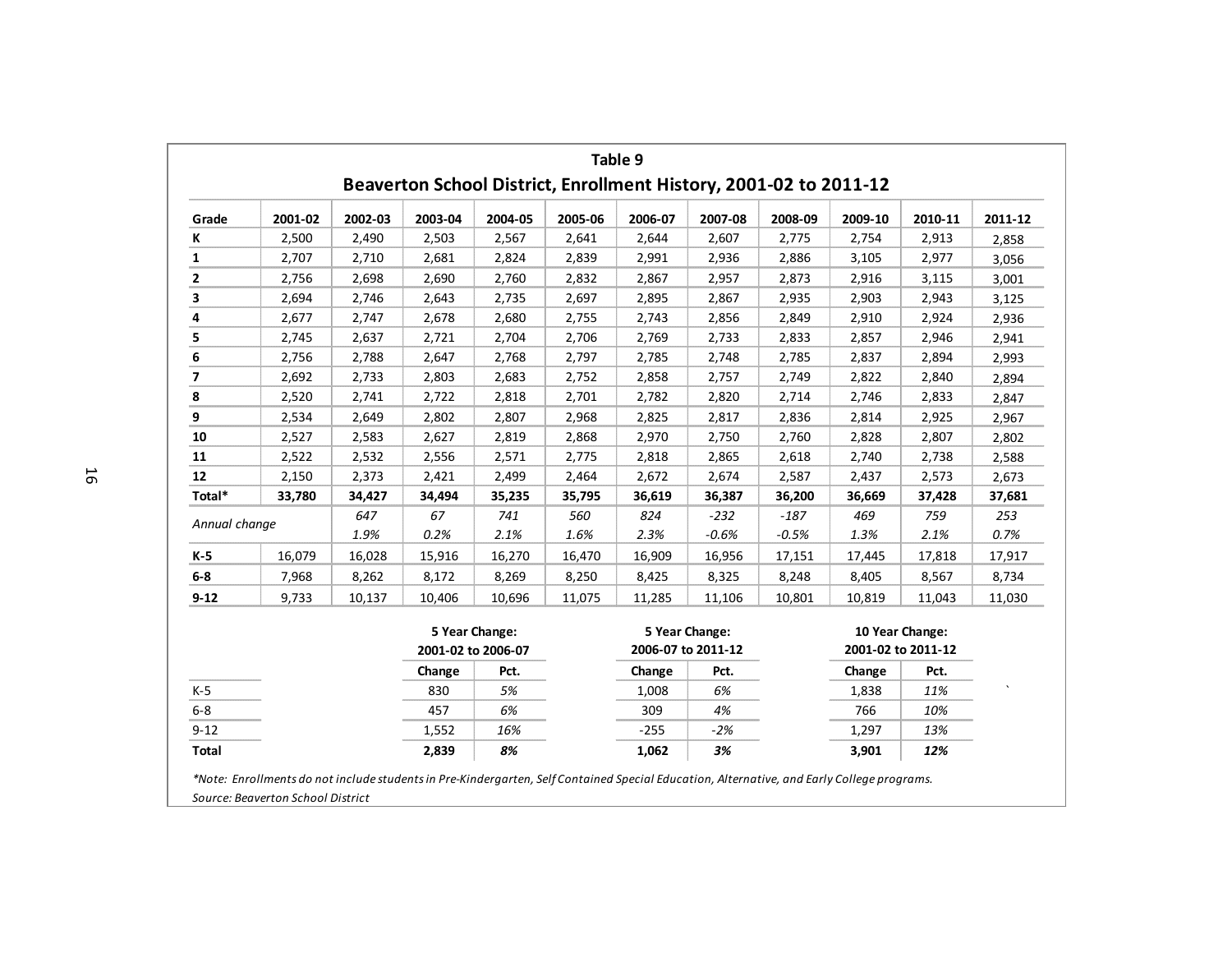Private schools within the BSD enroll local students as well as students from beyond the BSD boundaries; conversely BSD residents attend private schools beyond the District's boundaries, so the number of students enrolled in private schools physically located within the District cannot be used to measure overall private school share. The best estimates of private school enrollment for BSD residents come from the Census Bureau – the 2000 Census "long form" and the more recent American Community Survey (ACS). In the 2000 Census, about 12 percent of  $1<sup>st</sup>$ -12<sup>th</sup> grade students living in the District and enrolled in school were reported as private school students. The private school share estimated from 2008-2010 ACS responses is lower — 10.4 percent. However, the ACS has a smaller sample size than the census and there is 1.9 percent margin of error at the 90 percent confidence level.<sup>7</sup> These private school estimates are shown in Table 10.

|                                                                                                                                                                                                                                                          | Table 10<br><b>School Enrollment by Type of School</b> |        |          |            |  |  |  |  |  |  |  |
|----------------------------------------------------------------------------------------------------------------------------------------------------------------------------------------------------------------------------------------------------------|--------------------------------------------------------|--------|----------|------------|--|--|--|--|--|--|--|
|                                                                                                                                                                                                                                                          |                                                        |        |          |            |  |  |  |  |  |  |  |
| <b>Residents of Beaverton School District</b><br>Census Data, 1990, 2000 & 2008-2010                                                                                                                                                                     |                                                        |        |          |            |  |  |  |  |  |  |  |
| 2008-10                                                                                                                                                                                                                                                  |                                                        |        |          |            |  |  |  |  |  |  |  |
|                                                                                                                                                                                                                                                          | 1990                                                   | 2000   | estimate | MOE*       |  |  |  |  |  |  |  |
| Enrolled in $1st$ -12 <sup>th</sup> grade                                                                                                                                                                                                                | 24,372                                                 | 36,658 | 40,713   | $+/-1,714$ |  |  |  |  |  |  |  |
| Public Schools                                                                                                                                                                                                                                           | 21,996                                                 | 32,220 | 36,463   | $+/-1,757$ |  |  |  |  |  |  |  |
| Private Schools                                                                                                                                                                                                                                          | 2,376                                                  | 4,438  | 4,250    | $+/-732$   |  |  |  |  |  |  |  |
| Private Share                                                                                                                                                                                                                                            | 9.7%                                                   | 12.1%  | 10.4%    | $+/- 1.9%$ |  |  |  |  |  |  |  |
| Enrolled in $1st - 8th$ grade                                                                                                                                                                                                                            | N/A                                                    | 25,348 | 27,308   | $+/-1,425$ |  |  |  |  |  |  |  |
| Public Schools                                                                                                                                                                                                                                           |                                                        | 22,126 | 24,711   | $+/-1,442$ |  |  |  |  |  |  |  |
| Private Schools                                                                                                                                                                                                                                          |                                                        | 3,222  | 2,597    | $+/-509$   |  |  |  |  |  |  |  |
| <b>Private Share</b>                                                                                                                                                                                                                                     |                                                        | 12.7%  | 9.5%     | $+/- 1.9%$ |  |  |  |  |  |  |  |
| Enrolled in $9^{th}$ -12 <sup>th</sup> grade                                                                                                                                                                                                             | N/A                                                    | 11,310 | 13,405   | $+/-953$   |  |  |  |  |  |  |  |
| Public Schools                                                                                                                                                                                                                                           |                                                        | 10,094 | 11,752   | $+/-1,004$ |  |  |  |  |  |  |  |
| Private Schools                                                                                                                                                                                                                                          |                                                        | 1,216  | 1,653    | $+/-527$   |  |  |  |  |  |  |  |
| Private Share                                                                                                                                                                                                                                            |                                                        | 10.7%  | 12.3%    | $+/- 4.0%$ |  |  |  |  |  |  |  |
| *Margin of sampling error at the 90 percent confidence level.                                                                                                                                                                                            |                                                        |        |          |            |  |  |  |  |  |  |  |
| Sources: 1990 Census, Summary Tape File 3, Table P54 (BSD area estimated by PRC);<br>2000 Census, Summary File 3, Table P36 (BSD area estimated by PRC);<br>2008-2010 American Community Survey, Table C14002 (tabulated for BSD area by Census Bureau). |                                                        |        |          |            |  |  |  |  |  |  |  |

 $^7$  Underlying data from U.S. Census Bureau, 1990 and 2000 Censuses, Summary File 3, Table P36; U.S. Census Bureau 2008‐2010 American Community Survey 3 year estimates, Table C14002, with additional calculations by PSU Population Research Center.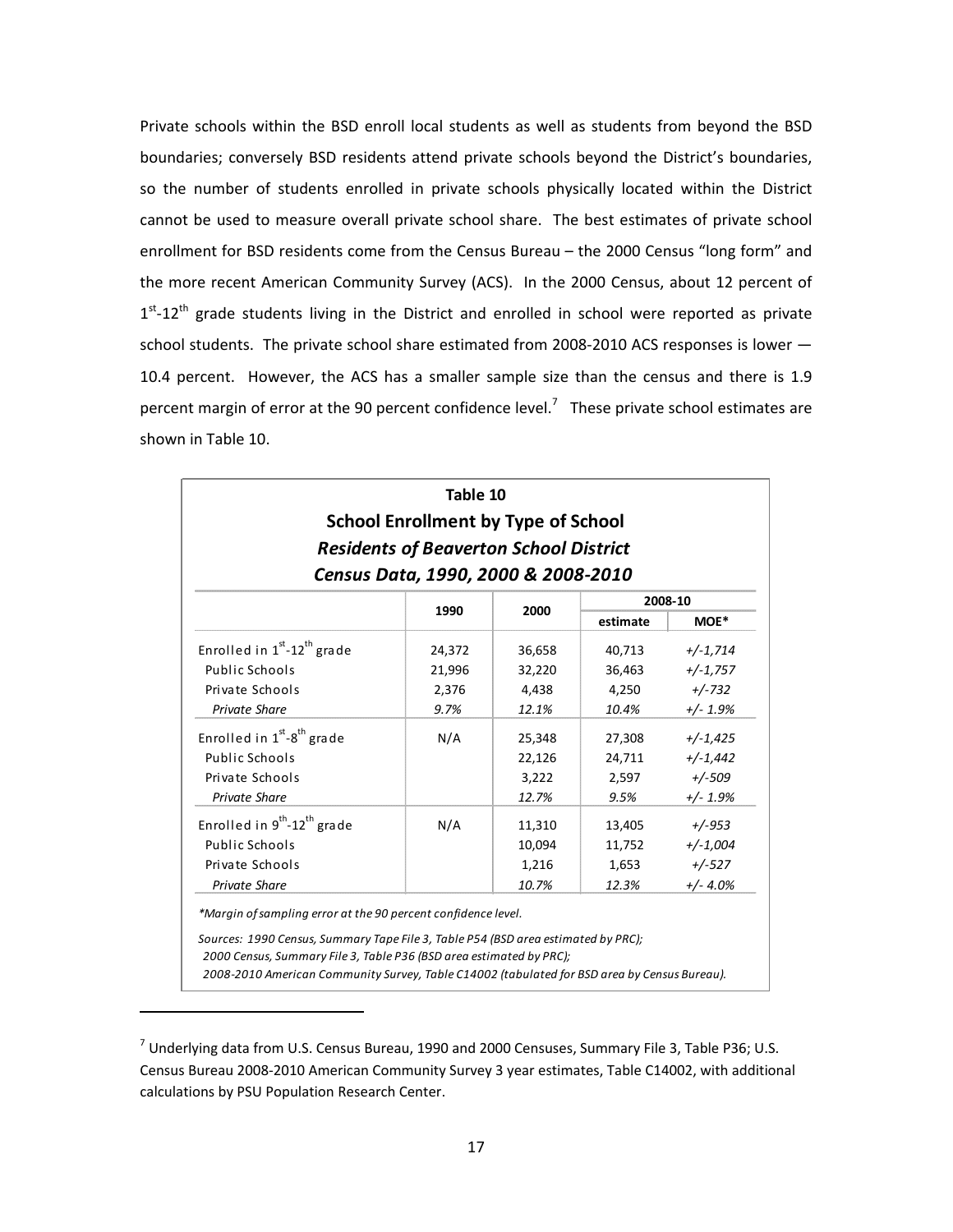Another difference between public school enrollment and total school age population can be attributed to home schooling. Home‐schooled students age 7 to 18 living in the District are required to register with the Northwest Region Education Service District (NWRESD), though the statistics kept by the NWRESD are not precise because students moving out of the area are not required to drop their registration. Students who enroll in public schools after being registered as home students are, however, dropped from the home school registry. As shown in Table 11, the number of registered home school students was 916 in 2010‐11. This registry represents about 2 percent of the BSD's school age population. The number of home-schooled students has remained in the range between 850 and 970 each year since 2005, and there is no clear trend up or down.

| Table 11 |                                                                      |  |  |  |  |  |  |  |  |  |  |
|----------|----------------------------------------------------------------------|--|--|--|--|--|--|--|--|--|--|
|          | Home School Students Residing in BSD <sup>1</sup>                    |  |  |  |  |  |  |  |  |  |  |
|          | Total                                                                |  |  |  |  |  |  |  |  |  |  |
| 2005-06  | 852                                                                  |  |  |  |  |  |  |  |  |  |  |
| 2006-07  | 930                                                                  |  |  |  |  |  |  |  |  |  |  |
| 2007-08  | 853                                                                  |  |  |  |  |  |  |  |  |  |  |
| 2008-09  | 962                                                                  |  |  |  |  |  |  |  |  |  |  |
| 2009-10  | 970                                                                  |  |  |  |  |  |  |  |  |  |  |
| 2010-11  | 916                                                                  |  |  |  |  |  |  |  |  |  |  |
|          | 1. Residents of BSD age 7-18 enrolled with NWRESD.                   |  |  |  |  |  |  |  |  |  |  |
|          | Source: Northwest Region Education Service District, Annual Reports. |  |  |  |  |  |  |  |  |  |  |

#### *Neighboring Districts*

Table 12 compares several facts about BSD demographics and enrollment trends in comparison to three other neighboring school districts (Hillsboro, Tigard‐Tualatin, and Portland). Portland Public Schools lost enrollment between 2000‐01 and 2008‐09 but has grown each year since 2008‐09. Conversely, Tigard‐Tualatin grew from 2000‐01 to 2008‐09 but has lost enrollment each year since 2008‐09. The Hillsboro School District grew at a similar or faster rate than the BSD between 2000‐01 and 2008‐09, but percentage growth in the BSD has outpaced the HSD each year since 2008‐09.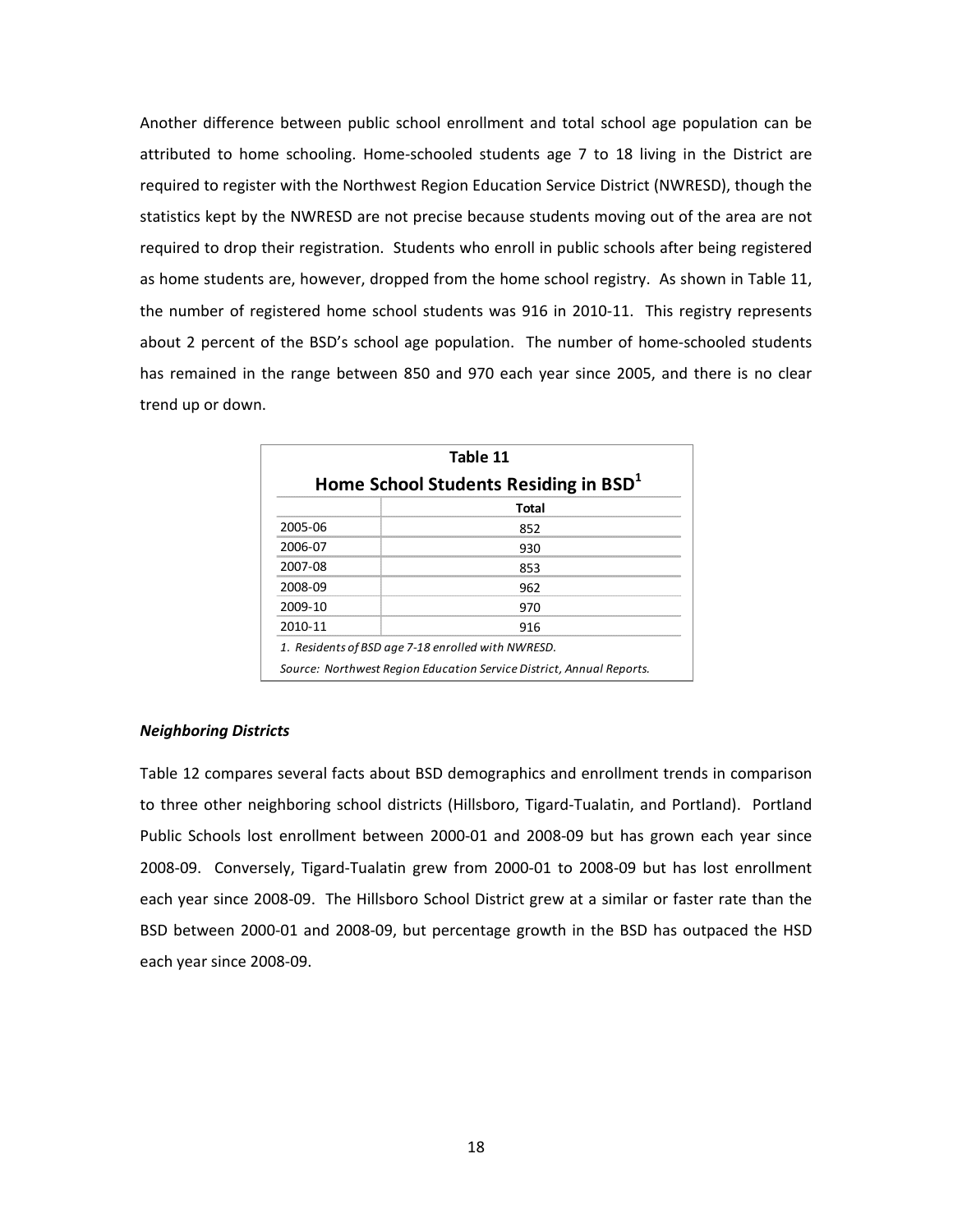| Table 12<br><b>Selected School Districts</b>        |                  |                  |                            |               |  |  |  |  |  |  |  |
|-----------------------------------------------------|------------------|------------------|----------------------------|---------------|--|--|--|--|--|--|--|
| Demographic and Enrollment Highlights, 2000 to 2011 |                  |                  |                            |               |  |  |  |  |  |  |  |
|                                                     | <b>Beaverton</b> | <b>Hillsboro</b> | Tigard-<br><b>Tualatin</b> | Portland      |  |  |  |  |  |  |  |
| Enrollment growth, 2000-01 to 2008-09               | 8%               | 13%              | 9%                         | $-13%$        |  |  |  |  |  |  |  |
| Enrollment growth, 2008-09 to 2011-12               | 4%               | 2%               | $-2%$                      | 3%            |  |  |  |  |  |  |  |
| Latino enrollment, 2011-12                          | 23%              | 34%              | 23%                        | 16%           |  |  |  |  |  |  |  |
| Grades 9-12 enrollment, 2011-12                     | 29%              | 31%              | 33%                        | 26%           |  |  |  |  |  |  |  |
| Population growth, 2000 to 2010                     | 18%              | 20%              | 16%                        | 8%            |  |  |  |  |  |  |  |
| Multi-family housing share, 2000                    | 43%              | 25%              | 41%                        | 36%           |  |  |  |  |  |  |  |
| Population age 5 to 17, 2000                        | 18%              | 20%              | 18%                        | 14%           |  |  |  |  |  |  |  |
| Population age 5 to 17, 2010                        | 18%              | 19%              | 18%                        | 12%           |  |  |  |  |  |  |  |
| Population under age 5, 2000                        | 7.6%             | 8.7%             | 7.1%                       | 5.7%          |  |  |  |  |  |  |  |
| Population under age 5, 2010                        | 7.1%             | 7.8%             | 6.9%                       | 5.6%          |  |  |  |  |  |  |  |
| Population rural, 2000                              | 0.4%             | 13.2%            | 0.6%                       | 1.0%          |  |  |  |  |  |  |  |
| Median Household Income 2006-10*                    | \$63,766         | \$62,353         | \$50,956                   | \$58,697      |  |  |  |  |  |  |  |
| Median Household Income - MOE*                      | $+/-$ \$1,385    | $+/-$ \$1,518    | $+/-$ \$850                | +/- \$2,121   |  |  |  |  |  |  |  |
| Median Value of Home 2006-10*                       | \$324,400        | \$269,400        | \$323,200                  | \$322,200     |  |  |  |  |  |  |  |
| Median Household Income - MOE*                      | $+/-$ \$4,197    | $+/-$ \$3,667    | $+/-$ \$3,155              | $+/-$ \$6,160 |  |  |  |  |  |  |  |

*Data assembled by PSU Population Research Center (PRC) from several sources: U.S. Census Bureau; enrollment reportsfrom PRC; OR Dept. of Education; U.S. Dept. of Education.*

*\*U.S. Census Bureau, 2006‐2010 American Community Survey 5 Year Estimates. In 2010 Inflation Adjusted Dollars. ACS data needsto be interpreted along with margins of error (MOE).*

#### *Enrollment Trends at Individual Elementary Schools*

Total enrollments at each of District's elementary schools from 2006‐07 to 2011‐12 are shown in Table 13. Enrollment change is calculated for the five year period. For many schools, the enrollment changes during the period include the effects of boundary adjustments and therefore do not accurately portray increases or decreases in student population within their current boundaries.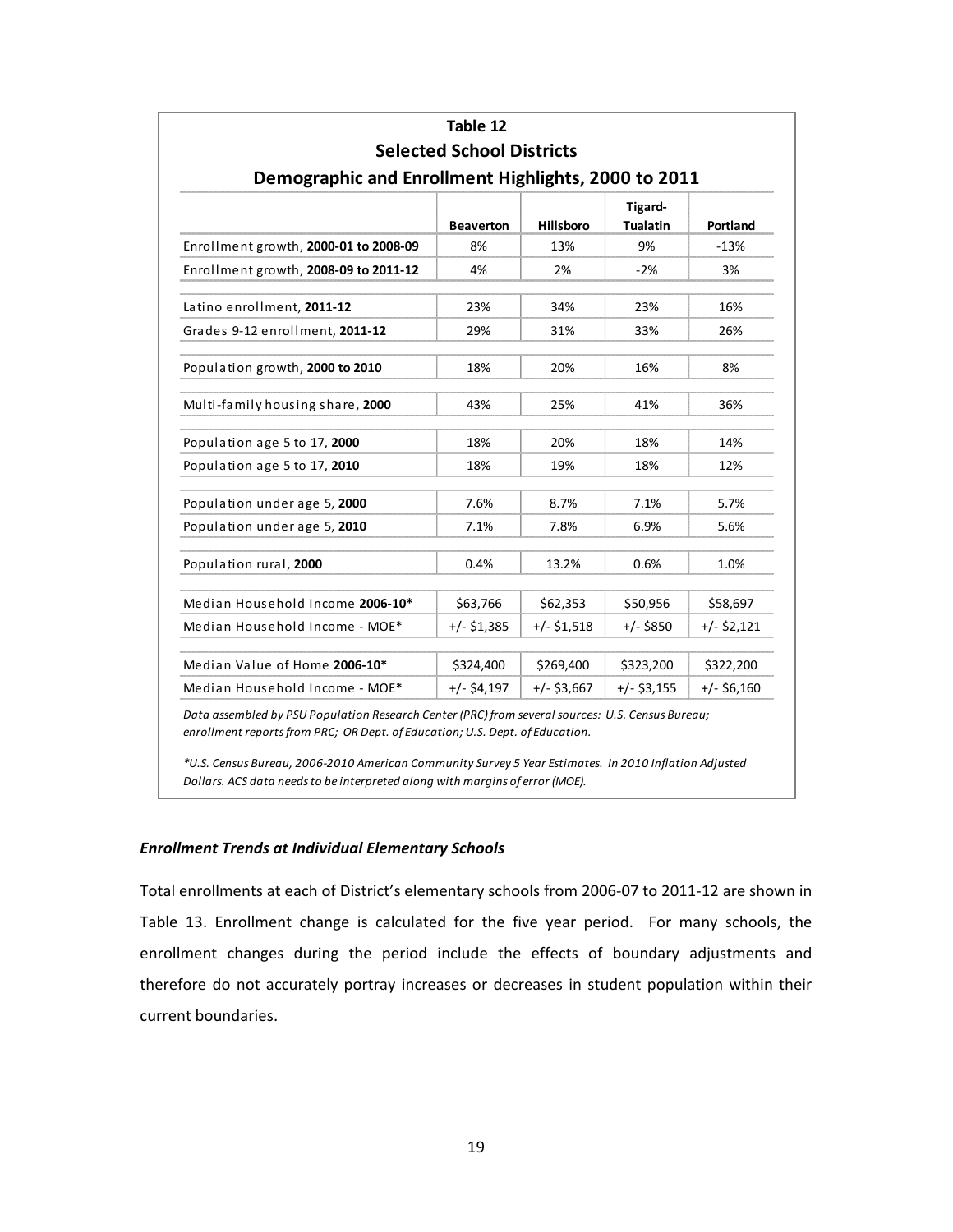|                                                              |             |                                  | Table 13 |         |         |         |            |
|--------------------------------------------------------------|-------------|----------------------------------|----------|---------|---------|---------|------------|
|                                                              |             | <b>Beaverton School District</b> |          |         |         |         |            |
| Historic Enrollment by Elementary School, 2006-07 to 2011-12 |             |                                  |          |         |         |         |            |
|                                                              |             |                                  |          |         |         |         | 5 Year     |
|                                                              |             |                                  |          |         |         |         | Change:    |
|                                                              |             |                                  |          |         |         |         | 2006-07 to |
| School                                                       | 2006-07     | 2007-08                          | 2008-09  | 2009-10 | 2010-11 | 2011-12 | 2011-12    |
| Aloha Huber K-8                                              | 767         | 812                              | 813      | 776     | 839     | 846     | 79         |
| <b>Barnes</b>                                                | 691         | 623                              | 673      | 739     | 780     | 763     | 72         |
| Beaver Acres                                                 | 760         | 817                              | 803      | 814     | 867     | 848     | 88         |
| Bethany                                                      | 542         | 572                              | 545      | 485     | 485     | 519     | $-23$      |
| <b>Bonny Slope</b>                                           | $\mathbf 0$ | $\mathbf 0$                      | 438      | 473     | 502     | 554     | 554        |
| Cedar Mill                                                   | 368         | 367                              | 207      | 233     | 245     | 252     | -116       |
| Chehalem                                                     | 468         | 491                              | 452      | 485     | 469     | 491     | 23         |
| Cooper Mountain                                              | 532         | 487                              | 467      | 489     | 490     | 499     | $-33$      |
| Elmonica                                                     | 662         | 627                              | 602      | 595     | 597     | 588     | $-74$      |
| Errol Hassell                                                | 508         | 528                              | 505      | 498     | 470     | 481     | $-27$      |
| Findley                                                      | 868         | 874                              | 830      | 804     | 799     | 814     | -54        |
| Fir Grove                                                    | 514         | 497                              | 502      | 456     | 493     | 499     | $-15$      |
| Greenway                                                     | 434         | 415                              | 417      | 421     | 393     | 439     | 5          |
| Hazeldale                                                    | 571         | 568                              | 582      | 579     | 472     | 441     | -130       |
| Hiteon                                                       | 407         | 423                              | 442      | 486     | 618     | 619     | 212        |
| Jacob Wismer                                                 | 779         | 782                              | 818      | 699     | 725     | 747     | $-32$      |
| Kinnaman                                                     | 461         | 441                              | 467      | 434     | 547     | 555     | 94         |
| McKay                                                        | 354         | 350                              | 343      | 366     | 372     | 368     | 14         |
| McKinley                                                     | 606         | 613                              | 628      | 611     | 656     | 625     | 19         |
| Montclair                                                    | 320         | 331                              | 326      | 340     | 344     | 380     | 60         |
| Nancy Ryles                                                  | 640         | 638                              | 661      | 649     | 573     | 573     | -67        |
| Oak Hills                                                    | 611         | 616                              | 608      | 600     | 617     | 597     | $-14$      |
| Raleigh Hills                                                | 378         | 367                              | 400      | 369     | 364     | 328     | -50        |
| Raleigh Park                                                 | 402         | 390                              | 406      | 418     | 419     | 427     | 25         |
| Ridgewood                                                    | 430         | 439                              | 425      | 392     | 384     | 394     | $-36$      |
| Rock Creek                                                   | 639         | 650                              | 630      | 520     | 513     | 506     | -133       |
| Scholls Heights                                              | 720         | 697                              | 728      | 696     | 635     | 588     | $-132$     |
| Sexton Mountain                                              | 615         | 625                              | 641      | 675     | 646     | 597     | $-18$      |
| Springville K-8                                              | $\mathbf 0$ | 0                                | 0        | 506     | 559     | 589     | 589        |
| Terra Linda                                                  | 466         | 498                              | 423      | 418     | 416     | 434     | $-32$      |
| Vose                                                         | 605         | 616                              | 628      | 631     | 670     | 691     | 86         |
| West Tualatin View                                           | 333         | 338                              | 280      | 298     | 309     | 313     | $-20$      |
| Wm. Walker                                                   | 458         | 464                              | 461      | 490     | 550     | 552     | 94         |
| <b>Elementary School Total</b>                               | 16,909      | 16,956                           | 17,151   | 17,445  | 17,818  | 17,917  | 1,008      |
|                                                              |             |                                  |          |         |         |         |            |
| <b>Middle School Total</b>                                   | 8,425       | 8,325                            | 8,248    | 8,405   | 8,567   | 8,734   | 309        |
| <b>High School Total</b>                                     | 11,285      | 11,106                           | 10,801   | 10,815  | 11,043  | 11,030  | $-255$     |
| <b>District Totals</b>                                       | 36,619      | 36,387                           | 36,200   | 36,665  | 37,428  | 37,681  | 1,062      |
| Source: Beaverton School District.                           |             |                                  |          |         |         |         |            |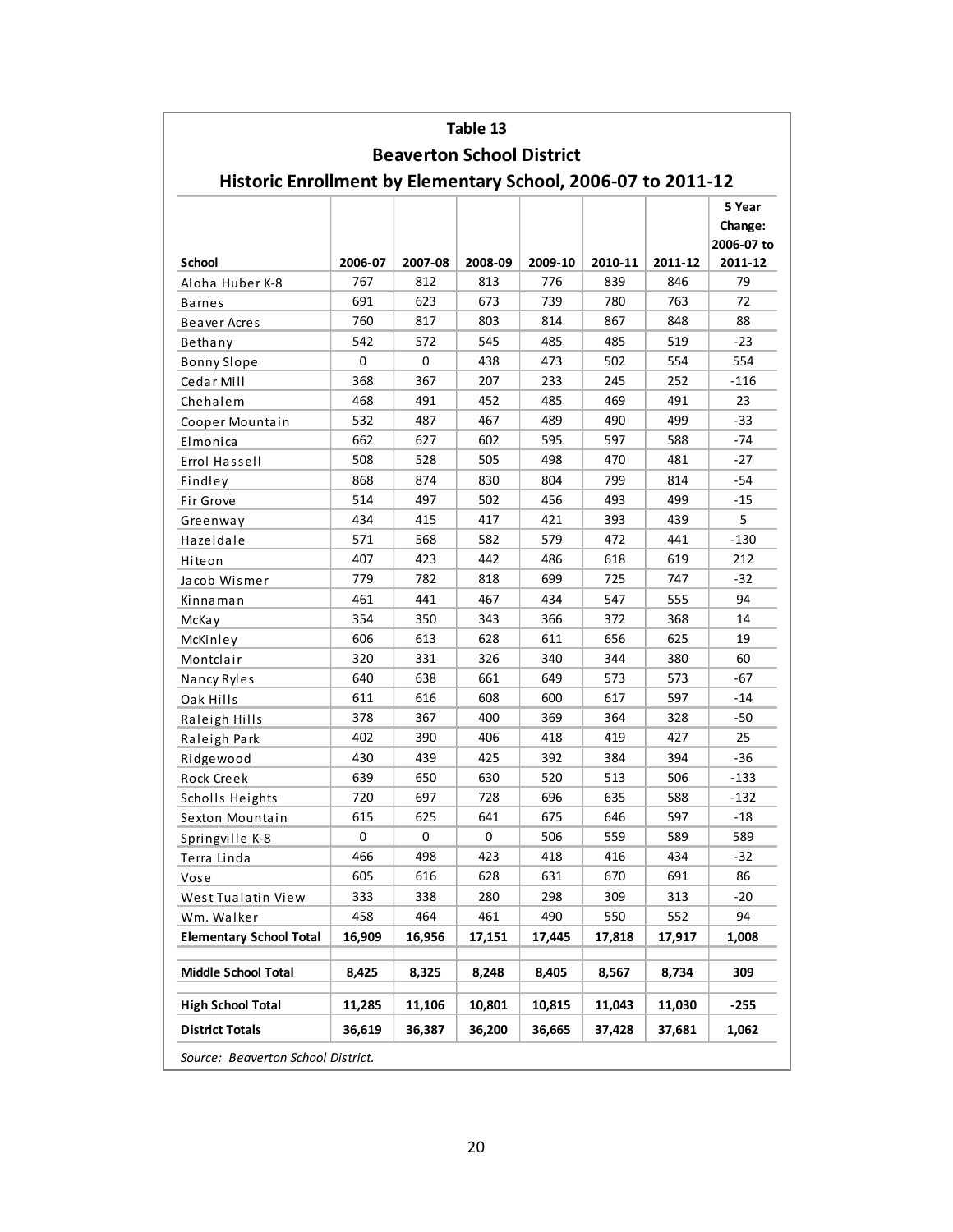#### **HOUSING AND ENROLLMENT**

How many children are expected to live in future new homes and attend BSD schools? Because each development is unique, the number of resident public school students per home may depend on factors including affordability, proximity to schools, the number of bedrooms, and the presence or absence of child‐friendly amenities within the development and in the surrounding neighborhood. However, district‐wide average student generation rates may be useful as a baseline for estimating potential student generation from planned and proposed developments. Furthermore, measuring the number of students in older homes helps to explain the "aging in place" phenomenon that can lead to enrollment losses as families age.

Using data from Metro, we compiled a current housing inventory in a spatial file based on parcels that differentiates single family homes, apartments, condominiums, and manufactured home parks. We then combined this file with student address points from Fall 2011 in order to quantify the number of students by housing type.

For District homes built between 2000 and 2010, the average number of BSD K‐12 students per single family home was 0.51, or just over one student in every two homes. The rates are within the range of rates that we have measured for new single family homes in recent studies for other area school districts.<sup>8</sup> Homes built in the 1990s also had a similar K-12 average of 0.56 students, and these homes, now 11 to 21 years old, are home to slightly older families — fewer elementary and more high school children. Homes built before 1990 have an average of just 0.35 BSD K‐12 students per home.

Table 13 includes these rates by age of single family home as well as rates for other types of homes. In the most recent decade, a growing number of lots in new subdivisions are designed for attached or nearly attached row homes. We identified about 3,700 homes built between 2000 and 2010 within the BSD on parcels smaller than 2,750 square feet. On average, they were home to fewer BSD K‐12 students (0.28 per home) than homes on larger parcels built at about

<sup>8</sup> For example, 0.66 in the North Clackamas School District, 0.48 in the Oregon City School District, 0.47 in the Hillsboro School District, and 0.55 in the Tigard‐Tualatin School District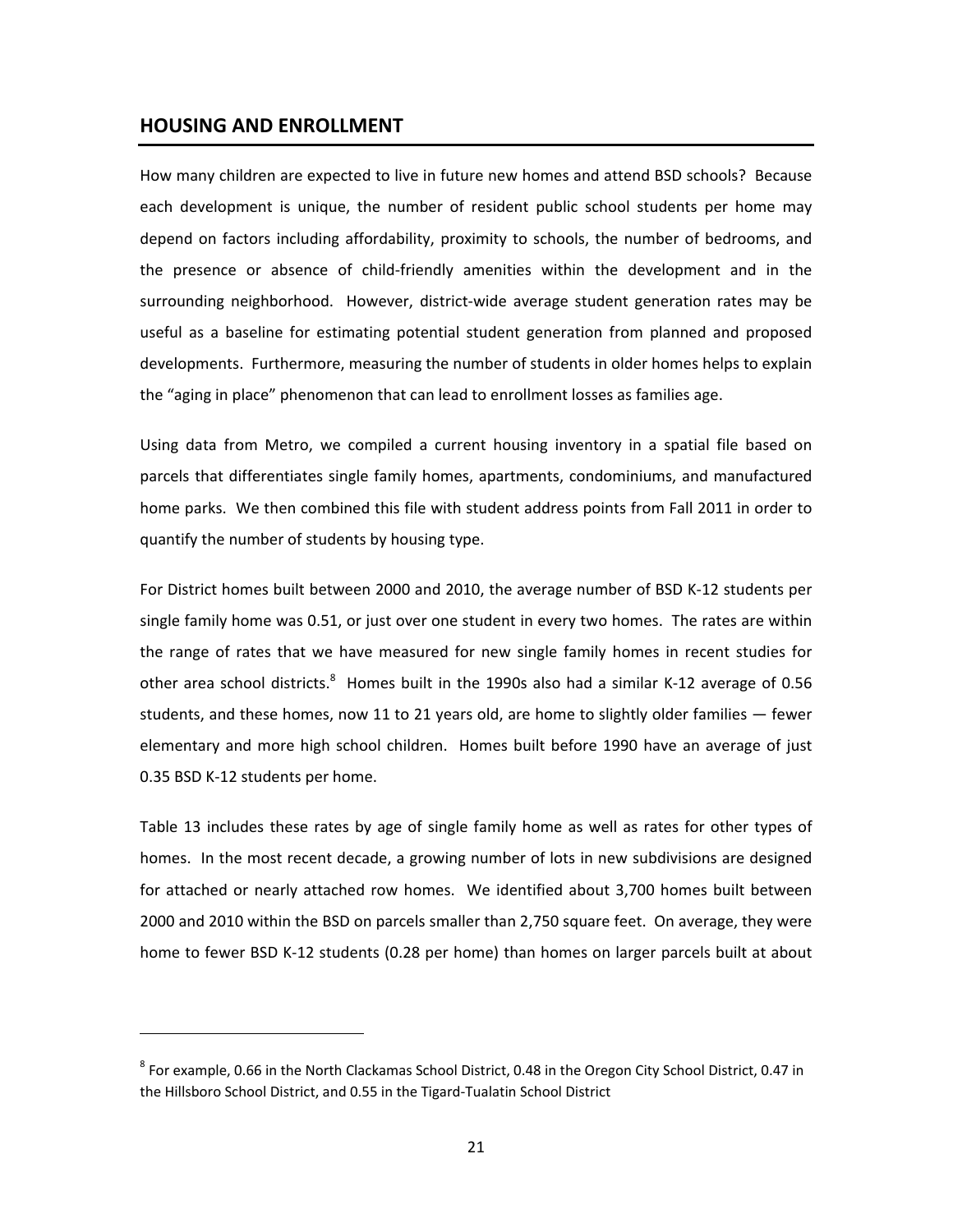the same time (0.63 per home). Among multi-family homes, rental apartments had higher student generation rates (0.27) than condominium units (0.11).

These same Fall 2011 student generation rates are shown in Chart 3, illustrating the "aging in place" that occurs in single family homes. On average, the homes that are 11‐21 years old are home to fewer elementary age children than homes that are less than 11 years old. However, they are home to more high school children, on average. As the children graduate from high school, the homes built in the 1990s will soon have fewer K‐12 residents, much like the homes built before 1990 that are now more than 20 years old. Although younger families may eventually occupy the older homes, owner‐occupied homes turn over to new owners very gradually, and the new owners will represent a diverse mix of households that may not include as many families with children as the newer tract homes.

|                                                                                              | Table 14 |         |          |        |  |  |  |  |  |  |  |
|----------------------------------------------------------------------------------------------|----------|---------|----------|--------|--|--|--|--|--|--|--|
| Average Number of BSD Students per Home, Fall 2011<br><b>By Housing Type and Grade Level</b> |          |         |          |        |  |  |  |  |  |  |  |
|                                                                                              |          |         |          |        |  |  |  |  |  |  |  |
|                                                                                              | K-5      | $6 - 8$ | $9 - 12$ | $K-12$ |  |  |  |  |  |  |  |
| Single family homes built 2000-2010                                                          | 0.27     | 0.12    | 0.12     | 0.51   |  |  |  |  |  |  |  |
| detached homes built 2000-2010                                                               | 0.34     | 0.14    | 0.15     | 0.63   |  |  |  |  |  |  |  |
| row homes built 2000-2010                                                                    | 0.14     | 0.06    | 0.07     | 0.28   |  |  |  |  |  |  |  |
| Single family homes built 1990-1999                                                          | 0.24     | 0.14    | 0.18     | 0.56   |  |  |  |  |  |  |  |
| Single family homes built before 1990                                                        | 0.16     | 0.08    | 0.11     | 0.35   |  |  |  |  |  |  |  |
| Condominiums                                                                                 | 0.05     | 0.02    | 0.03     | 0.11   |  |  |  |  |  |  |  |
| Apartments                                                                                   | 0.14     | 0.06    | 0.06     | 0.27   |  |  |  |  |  |  |  |
| Manufactured homes in M.H. Parks                                                             | 0.19     | 0.10    | 0.13     | 0.41   |  |  |  |  |  |  |  |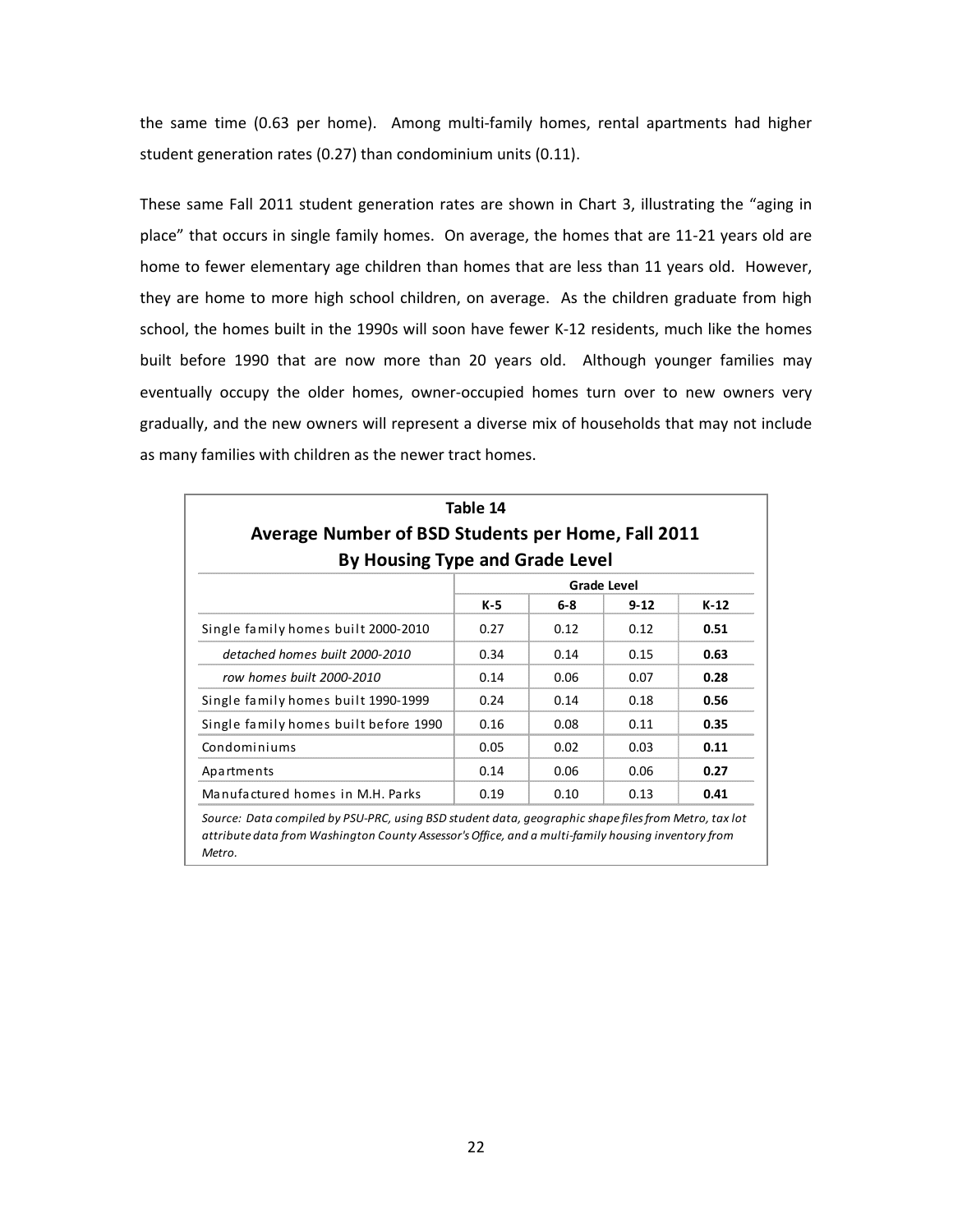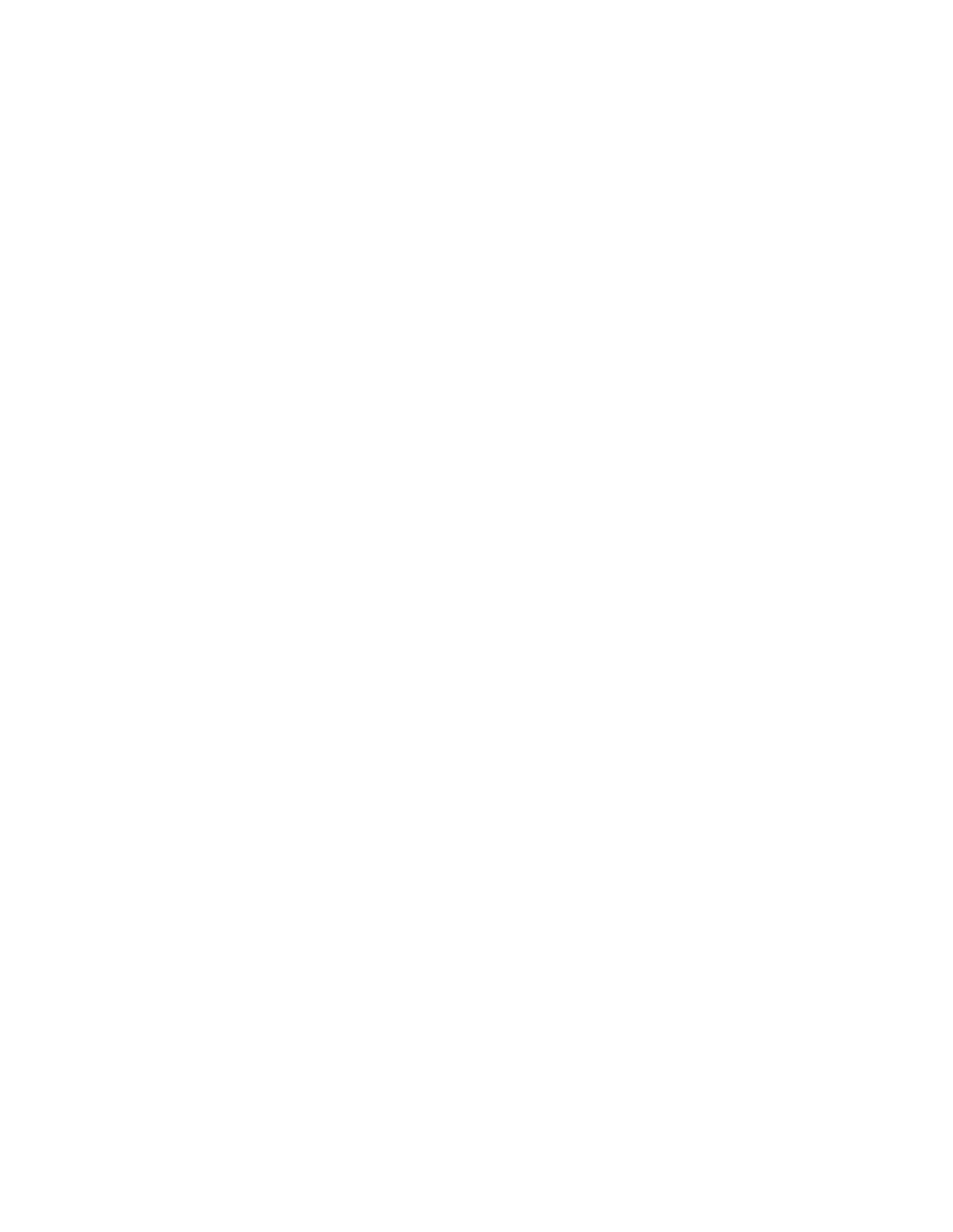#### **ENROLLMENT FORECASTS**

Currently, the District's greatest need is for elementary forecasts, due to the facilities requirements associated with the potential future implementation of full‐day kindergarten. However, we prepared district-wide K-12 forecasts by grade level as part of our standard methodology that includes population forecasts by age groups. The district‐wide forecasts for grades K through 5 were used as control totals for the required elementary school forecasts.

#### *Potential Residential Development*

The previous enrollment forecast report, published in December 2008, included a section on potential residential development, summarizing capacity in general terms for different jurisdictions within the District. The current study uses a more objective approach to districtwide capacity made possible through the use of parcel‐based residential capacity data used in Metro's current regional forecast allocation.<sup>9</sup>

Metro is now in the final stages of allocating its most recent regional forecast to small areas called Transportation Analysis Zones (TAZs). Key inputs in the allocation are residential and employment capacity based on vacant land and estimates of redevelopment and infill. We used Metro's capacity figures for land that was within the Urban Growth Boundary (UGB) as of October 2011 to generate rough estimates of residential capacity. Our estimate shows capacity for about 14,800 housing units on vacant residential land. About 23,500 additional units could be built on land that is currently developed or partially developed. There are challenges with both types of development. Vacant land may require new services and infrastructure, and if it is currently unincorporated it may need to be annexed by an existing city or included in new or expanded service districts. Infill and redevelopment is more likely if the existing improvement is of low value compared with the land. For example, a small older home on a two acre parcel is a candidate for a new subdivision.

 $9$  The underlying data was provided by Metro, but results included in this study are unofficial estimates prepared by the Portland State University Population Research Center.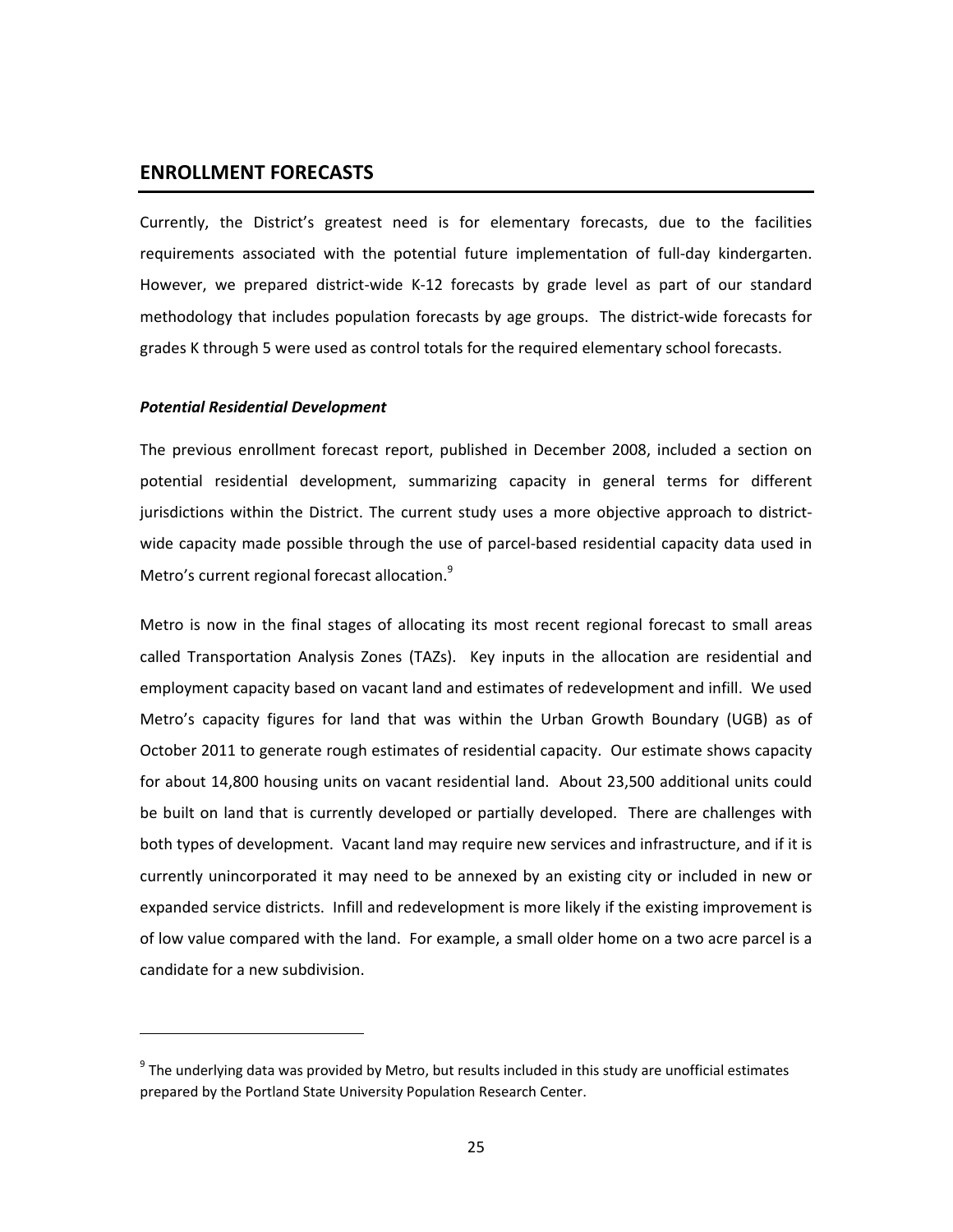An October 2011 decision by the Metro Council is likely to result in additional residential capacity within the BSD. Metro approved an addition of a 543‐acre area west of Beaverton, in the vicinity of Southwest 175th Avenue and Scholls Ferry Road, for a minimum of 4,651 new housing units.<sup>10</sup> Nearly one third of the area is within the BSD; the rest is within the Hillsboro School District. The City of Beaverton will start the planning for the South Cooper Mountain area as soon as the LCDC acts on Metro's growth management ordinance. If the expansion is approved, planning may begin as early as July 2012, and take about 16 months to a point of adoption within Beaverton's Comprehensive Plan and Development Code. $^{11}$ 

#### *District‐wide Long‐range Forecast Methodology*

To ensure that enrollment forecasts are consistent with the dynamics of likely population growth within the District, we combine the grade progression enrollment model with a demographic cohort‐component model used to forecast population for the District by age and sex. The components of population change are births, deaths, and migration. Using age-specific fertility rates, age-sex specific mortality rates, age-sex specific migration rates, estimates of recent net migration levels, and forecasts of future migration levels, each component is applied to the base year population in a manner that simulates the actual dynamics of population change.

Historic school enrollment is linked to the population forecast in two ways. First, the kindergarten and first grade enrollments at the time of the most recent census (the 2009-10 school year) are compared to the population at the appropriate ages counted in the census. The "capture rate," or ratio of enrollment to population, is an estimate of the share of area children who are enrolled in BSD schools. Assumptions for capture rates based on census data are used to bring new kindergarten and first grade students into the District's enrollment. If there is evidence that capture rates have changed since the time of the census, they may be adjusted in the forecast. In this forecast, kindergarten capture rates are increased in Fall 2015 and beyond,

 $10$  Metro's 2011 growth management decision. http://www.oregonmetro.gov/index.cfm/go/by.web/id/37518

 $11$  Correspondence with City of Beaverton Community and Economic Development Department.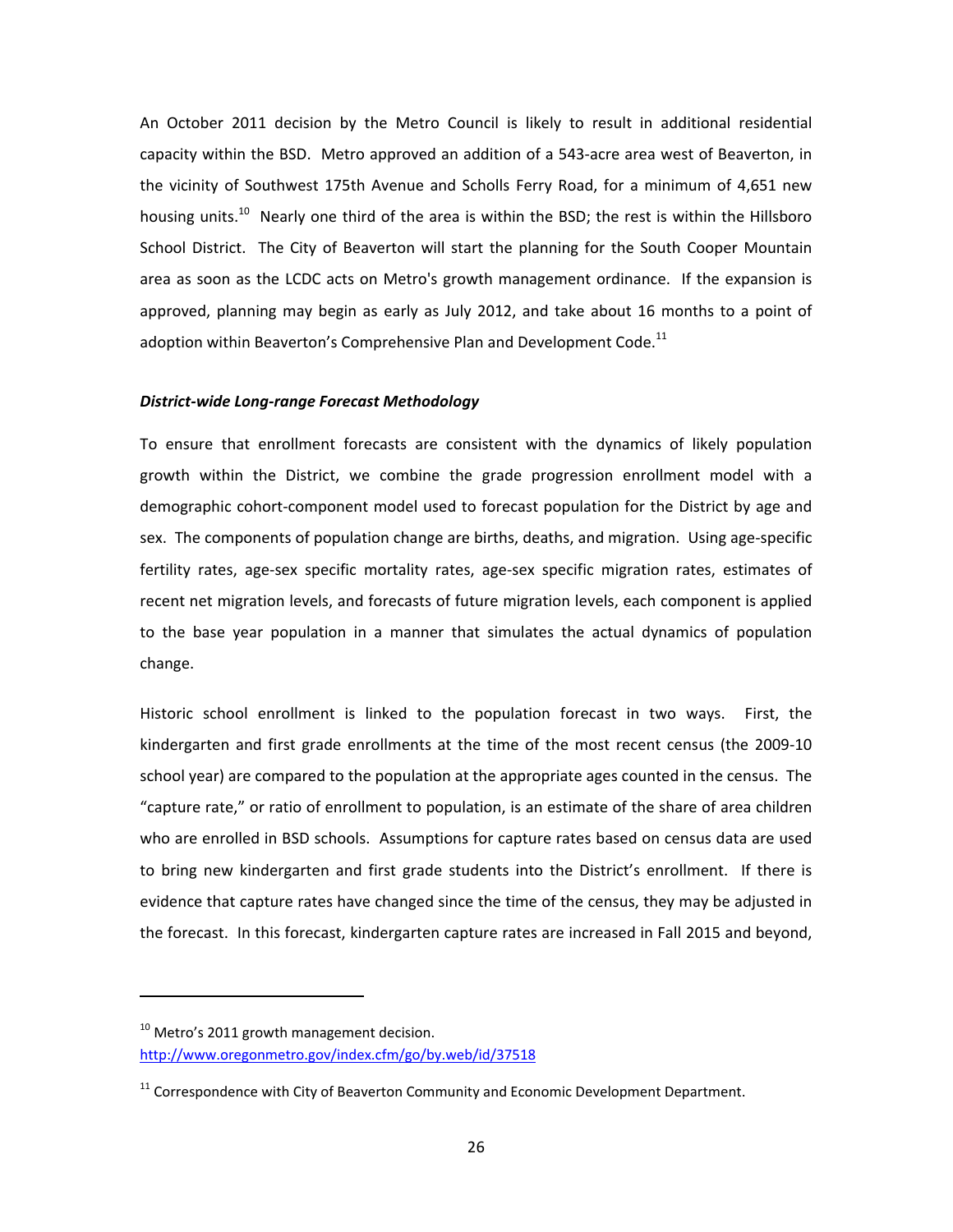based on the expectation that the District will adopt full‐day kindergarten at all schools under the State of Oregon's proposal to fund it.

The other way that historic population and enrollment are linked is through migration. Annual changes in school enrollment by cohort closely follow trends in the net migration of children in the District's population. Once the students are in first grade, a set of baseline grade progression rates (GPRs) are used to move students from one grade to the next. Grade progression rates are the ratio of enrollment in an individual grade to enrollment in the previous grade the previous year. Baseline rates, usually 1.00 for elementary grades, represent a scenario under which there is no change due to migration. Enrollment change beyond the baseline is added (or subtracted, if appropriate) at each grade level depending on the migration levels of the overall population by single years of age.

#### *Population Forecast*

The 2000 and 2010 Census results were used as a baseline for the population forecasts. By "surviving" the 2000 population and 2000s births (estimating the population in each age group that would survive to the year 2010) and comparing the "survived" population to the actual 2010 population by age group, we were able to estimate the overall level of net migration between 2000 and 2010 as well as net migration by gender and age cohort. The net migration data was used to develop initial net migration rates, which were used as a baseline for rates used to forecast net migration for the 2010 to 2030 period.

Census data reported in the "Population and Housing Trends" section showed that the District added about 23,000 fewer residents in the 2000s than in the 1990s. The difference was primarily due to a lower level of positive net migration (more people moving in than moving out). In the 1990s, we estimated that net migration contributed to population increase of 44,100. In the 2000s, net migration fell to 17,600. In spite of an aging population and lower fertility, the larger population base in the 2000s resulted in higher natural increase (births minus deaths) of about 21,000 between 2000 and 2010, compared with about 18,000 between 1990 and 2000. Chart 4 shows the 2000 to 2010 estimates and 2010 to 2030 forecasts of BSD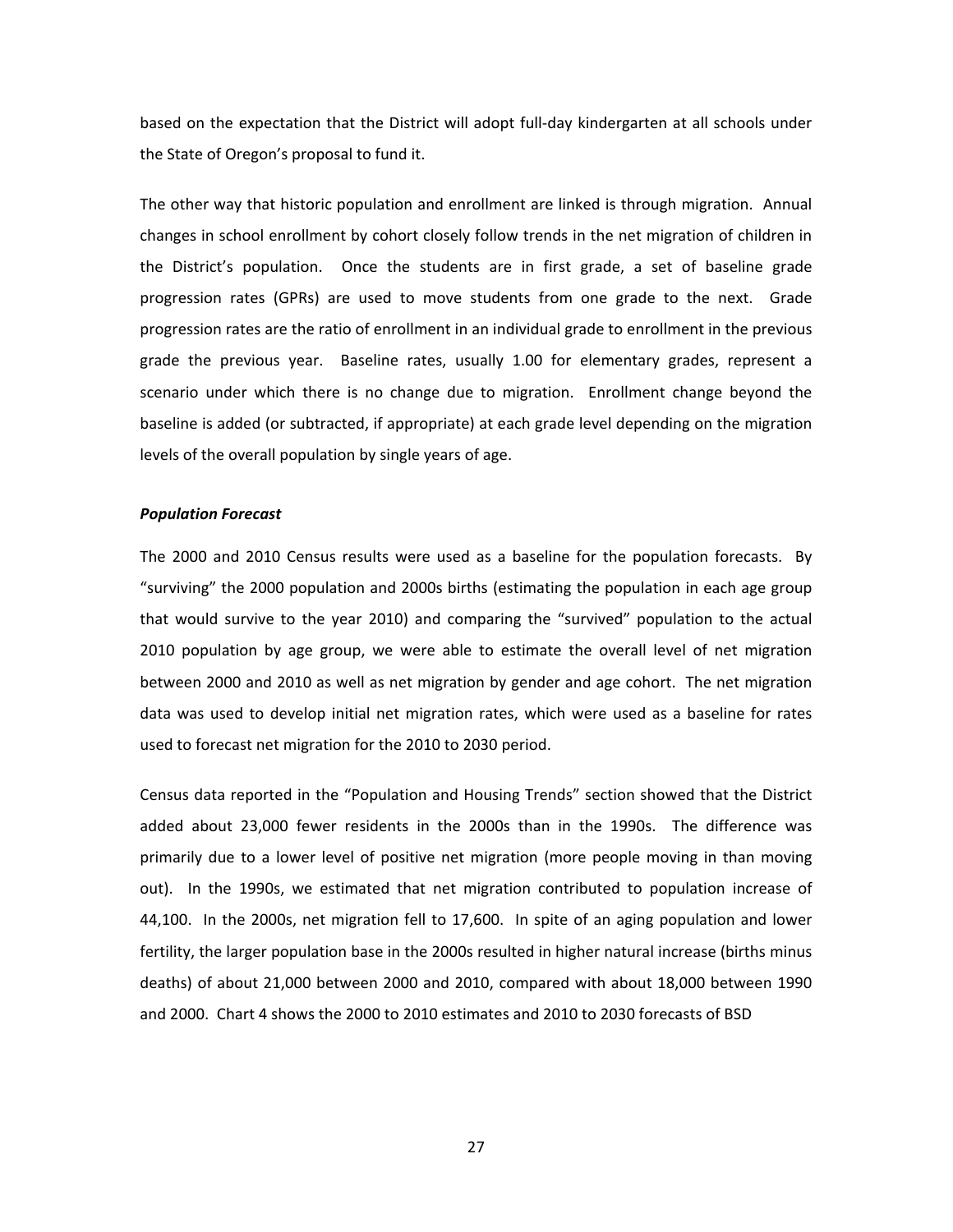

population growth attributable to net migration. Net migration each decade is forecast to be slightly higher than the level observed between 2000 and 2010.

We estimated the number of births to women residing within the District each year from 2000 to 2009, using data from the Oregon Department of Human Services, Center for Health Statistics. Detailed information including the age of mothers is used to calculate fertility rates by age group for both 2000 and 2009.

State and national long term trends indicate declining fertility rates for women under 30 and increasing rates for women 30 and over, but fertility rates in the 2009 to 2010 period have been unusually low due to the poor economy. Provisional and preliminary data indicated that birth totals fell more than seven percent in the U.S. and Oregon between 2007 and 2010.<sup>12</sup> The Pew Research Center's analysis of multiple economic and demographic data sources confirms the close correlation between the economic downturn and the nation's fertility downturn.<sup>13</sup>

<sup>&</sup>lt;sup>12</sup> "Recent Trends in Births and Fertility Rates Through 2010." NCHS Health E-Stat, June 2011; "Month of Occurrence and County of Residence, Oregon Resident Births, 2010, Preliminary." Oregon Health Authority, Center for Health Statistics, date unknown.

<sup>&</sup>lt;sup>13</sup> "In a Down Economy, Fewer Births." Pew Research Center, Pew Social & Demographic Trends, October 2011.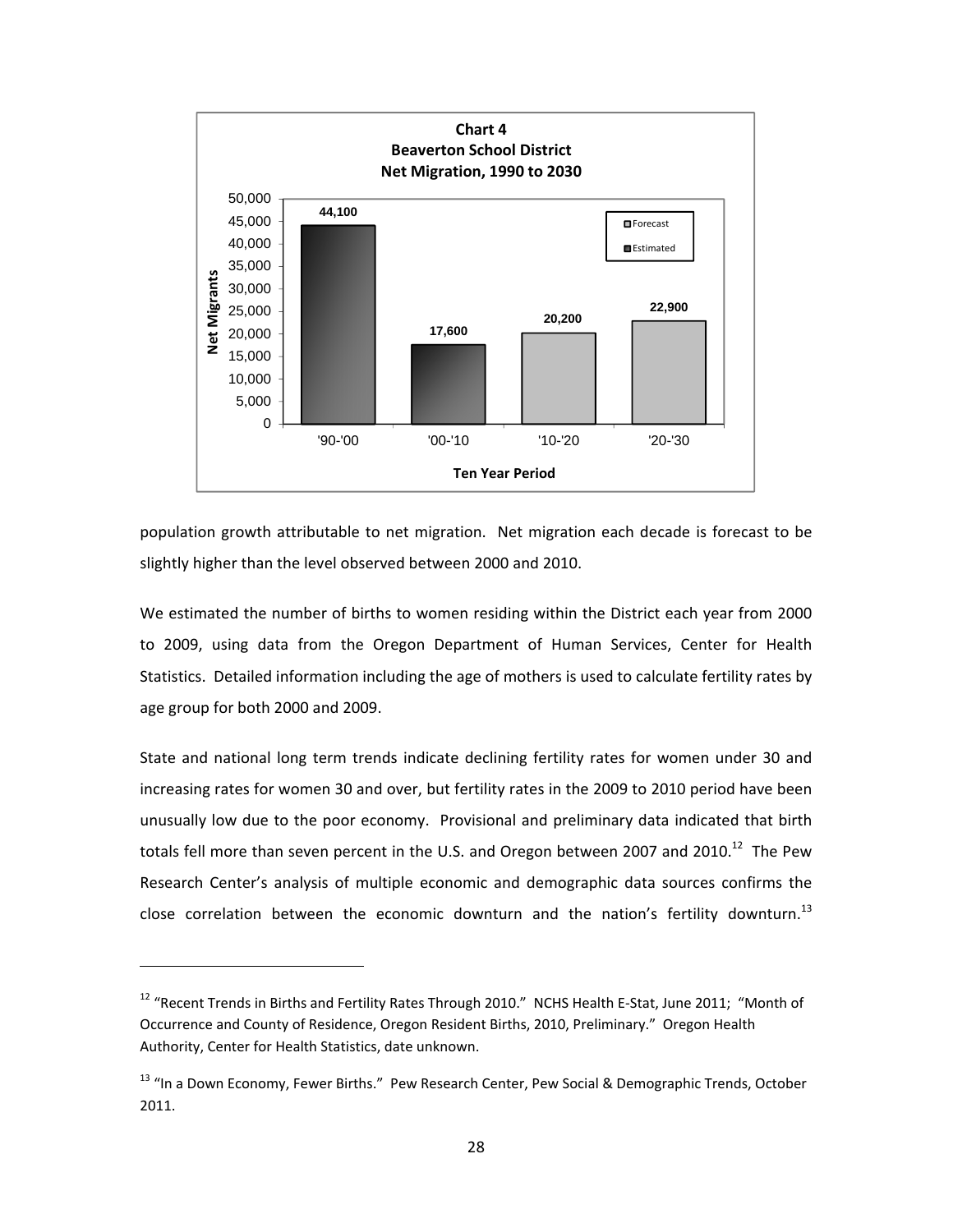Because of the current unusually low rates, we increased rates gradually between 2010 and 2020 for all age groups.

The total fertility rate (TFR) is an estimate of the number of children that would be born to the average women during her child‐bearing years based on age‐specific fertility rates observed at a given time. The estimated TFR for the District fell from 2.02 in 2000 to 1.91 in 2010, and rebounds to 1.96 by 2020. Table 15 shows historic births from 2000 to 2009 as well as forecasts from 2010 until 2020, the period that will have an impact on these enrollment forecasts.

| Table 15                                                |        |  |  |  |  |  |  |
|---------------------------------------------------------|--------|--|--|--|--|--|--|
| <b>BSD Estimated and Forecast Births</b>                |        |  |  |  |  |  |  |
| Year                                                    | Births |  |  |  |  |  |  |
| 2000                                                    | 3,486  |  |  |  |  |  |  |
| 2001                                                    | 3,520  |  |  |  |  |  |  |
| 2002                                                    | 3,535  |  |  |  |  |  |  |
| 2003                                                    | 3,608  |  |  |  |  |  |  |
| 2004                                                    | 3,458  |  |  |  |  |  |  |
| 2005                                                    | 3,621  |  |  |  |  |  |  |
| 2006                                                    | 3,716  |  |  |  |  |  |  |
| 2007                                                    | 3,816  |  |  |  |  |  |  |
| 2008                                                    | 3,616  |  |  |  |  |  |  |
| 2009                                                    | 3,700  |  |  |  |  |  |  |
| 2010 (preliminary)                                      | 3,503  |  |  |  |  |  |  |
| 2011 (forecast)                                         | 3,583  |  |  |  |  |  |  |
| 2012 (forecast)                                         | 3,657  |  |  |  |  |  |  |
| 2013 (forecast)                                         | 3,739  |  |  |  |  |  |  |
| 2014 (forecast)                                         | 3,826  |  |  |  |  |  |  |
| 2015 (forecast)                                         | 3,913  |  |  |  |  |  |  |
| 2016 (forecast)                                         | 3,959  |  |  |  |  |  |  |
| 2017 (forecast)                                         | 4,008  |  |  |  |  |  |  |
| 2018 (forecast)                                         | 4,051  |  |  |  |  |  |  |
| 2019 (forecast)                                         | 4,094  |  |  |  |  |  |  |
| 2020 (forecast)                                         | 4,144  |  |  |  |  |  |  |
| Source: 2000-2010 birth data from Oregon Center for     |        |  |  |  |  |  |  |
| Health Statistics allocated to BSD boundary by PSU-PRC. |        |  |  |  |  |  |  |
| 2011-2020 forecasts, PSU-PRC.                           |        |  |  |  |  |  |  |

The district-wide population forecast by age group is presented in Table 16. The forecast for 2020 population in the BSD is 291,211, an increase of 38,031 persons from the 2010 Census (1.4 percent average annual growth). School-age population (5 to 17) is forecast to increase at a slower rate than overall population. The 1,340 person growth in school-age population amounts to 9.7 percent in the 20 year period. By 2020, the fastest growing age groups are the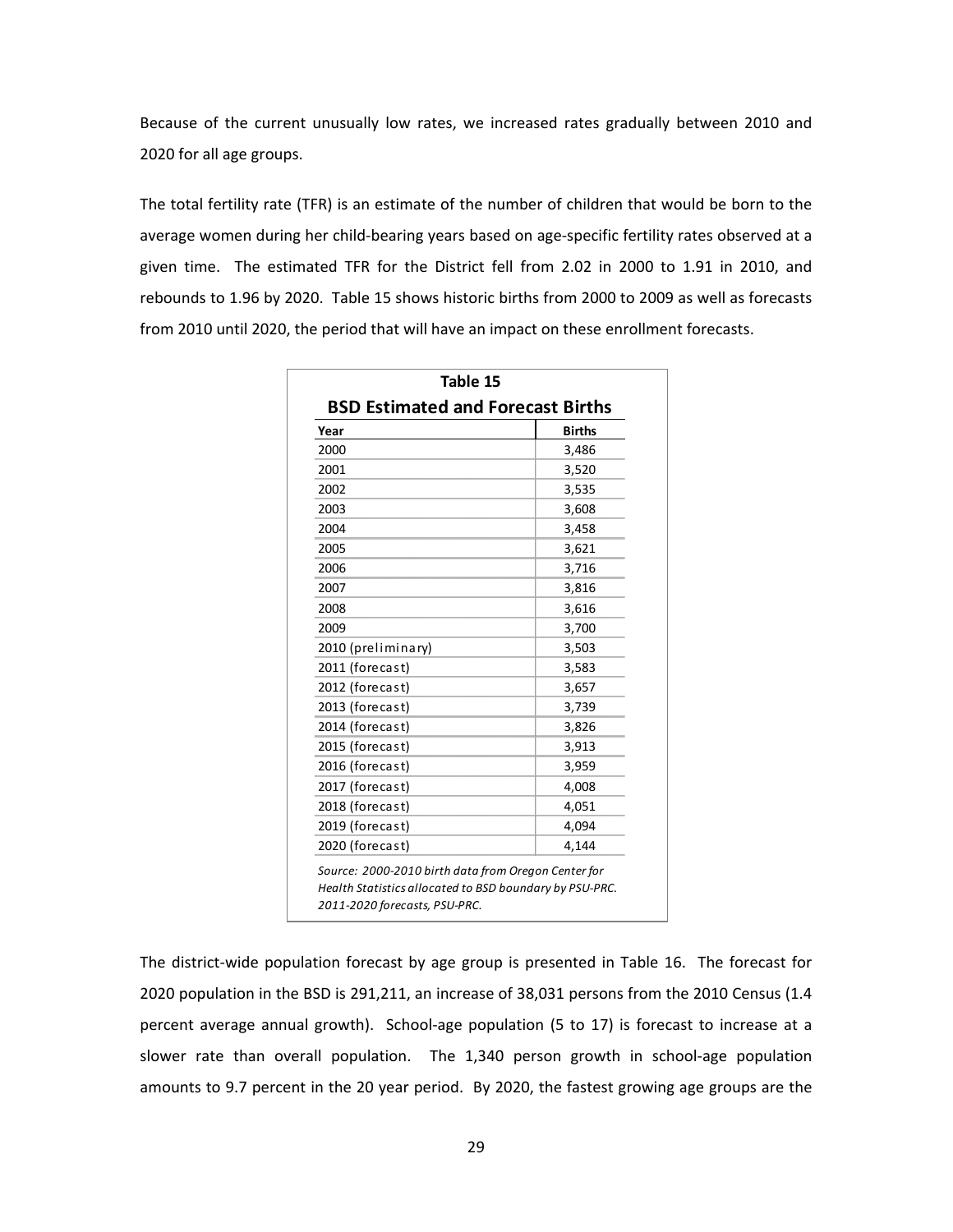"baby boom" generation in its 60s and 70s. Population age 55 and older in the District is forecast to account for more than half of the District's growth between 2010 and 2020.

|                          |                                         |               | Table 16                       |          |               |                     |
|--------------------------|-----------------------------------------|---------------|--------------------------------|----------|---------------|---------------------|
|                          |                                         |               | <b>Population by Age Group</b> |          |               |                     |
|                          | Beaverton School District, 2000 to 2030 |               |                                |          |               |                     |
|                          | 2000                                    | 2010          | 2020                           | 2030     |               | 2010 to 2030 Change |
|                          | <b>Census</b>                           | <b>Census</b> | Forecast                       | Forecast | <b>Number</b> | Percent             |
| Under Age 5              | 16,362                                  | 18,090        | 20,061                         | 22,476   | 4,386         | 24%                 |
| Age 5 to 9               | 16,091                                  | 17,848        | 18,949                         | 21,919   | 4,071         | 23%                 |
| Age 10 to 14             | 14,820                                  | 16,892        | 19,081                         | 21,132   | 4,240         | 25%                 |
| Age 15 to 17             | 8,581                                   | 10,170        | 11,251                         | 11,956   | 1,786         | 18%                 |
| Age 18 to 19             | 4,971                                   | 5,390         | 6,083                          | 6,477    | 1,087         | 20%                 |
| Age 20 to 24             | 15,119                                  | 15,434        | 17,516                         | 19,792   | 4,358         | 28%                 |
| Age 25 to 29             | 19,043                                  | 21,027        | 23,458                         | 26,049   | 5,022         | 24%                 |
| Age 30 to 34             | 18,842                                  | 20,415        | 20,283                         | 23,019   | 2,604         | 13%                 |
| Age 35 to 39             | 18,647                                  | 20,176        | 22,578                         | 25,304   | 5,128         | 25%                 |
| Age 40 to 44             | 18,376                                  | 18,916        | 20,671                         | 20,545   | 1,629         | 9%                  |
| Age 45 to 49             | 16,690                                  | 18,466        | 19,959                         | 22,343   | 3,877         | 21%                 |
| Age 50 to 54             | 13,684                                  | 17,274        | 17,832                         | 19,494   | 2,220         | 13%                 |
| Age 55 to 59             | 9,082                                   | 15,558        | 17,624                         | 19,046   | 3,488         | 22%                 |
| Age 60 to 64             | 6,151                                   | 12,313        | 15,835                         | 16,337   | 4,024         | 33%                 |
| Age 65 to 69             | 4,872                                   | 8,078         | 13,912                         | 15,754   | 7,676         | 95%                 |
| Age 70 to 74             | 4,302                                   | 5,394         | 10,499                         | 13,480   | 8,086         | 150%                |
| Age 75 to 79             | 3,995                                   | 4,122         | 6,597                          | 11,145   | 7,023         | 170%                |
| Age 80 to 84             | 2,643                                   | 3,523         | 4,174                          | 7,606    | 4,083         | 116%                |
| Age 85 and over          | 2,321                                   | 4,112         | 4,848                          | 6,409    | 2,297         | 56%                 |
| <b>Total Population</b>  | 214,592                                 | 253,198       | 291,211                        | 330,283  | 77,085        | 30%                 |
| Total age 5 to 17        | 39,492                                  | 44,910        | 49,281                         | 55,007   | 10,097        | 22%                 |
| share age 5 to 17        | 18.4%                                   | 17.7%         | 16.9%                          | 16.7%    |               |                     |
|                          | 2000-2010                               | 2010-2020     | 2020-2030                      |          |               |                     |
| <b>Population Change</b> | 38,606                                  | 38,013        | 39,072                         |          |               |                     |
| Percent                  | 18.0%                                   | 15.0%         | 13.4%                          |          |               |                     |
| Average Annual           | 1.7%                                    | 1.4%          | 1.3%                           |          |               |                     |

#### *District‐wide Enrollment Forecast*

Chart 5 compares the historic and forecast number of births in the District with the historic and forecast number of BSD kindergarten students. Births correspond to kindergarten cohorts (September to August). Although many children move into and out of the District between birth and age five, and not all District residents attend BSD kindergartens, the annual change in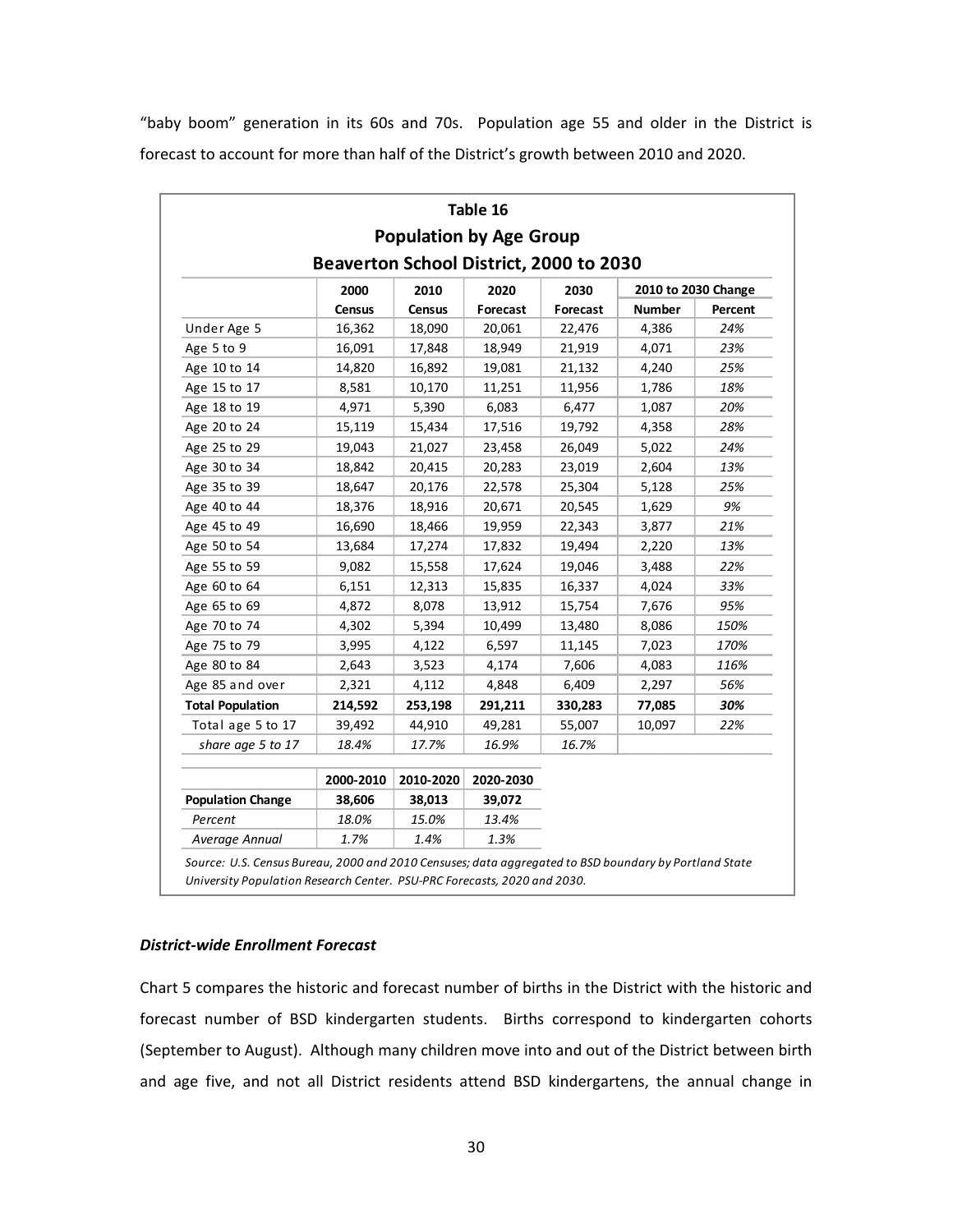kindergarten enrollment has typical followed the trend in the birth cohort, in direction if not magnitude. For example, in two of the eight school years beginning in 2003‐04, kindergarten fell, corresponding with the only two decreases in the size of the corresponding birth cohorts. However, kindergarten enrollment also declined between 2010‐11 and 2011‐12, in spite of an increase in births between 2004‐05 and 2005‐06.

During the past 10 years, the gap between births and kindergarten enrollment has grown as a consequence of lower net migration, declining capture rates, or some combination of the two factors. In Fall 2000, the ratio of BSD kindergarten enrollment to the corresponding birth cohort (1994‐95) was 0.87. This high ratio is consistent with the high level of net in‐migration in the 1990s. Since 2003‐04 the ratio has ranged between 0.73 and 0.81, reflecting the lower volume of in-migration in the 2000s. For the first three years of the forecast, 2012-13 to 2014-15, the ratio remains near recent rates, ranging between 0.76 and 0.80. From 2015‐16 to 2025‐26, the ratio is somewhat higher, at 0.81 to 0.82, reflecting the proposed adoption of full day kindergarten at all schools.

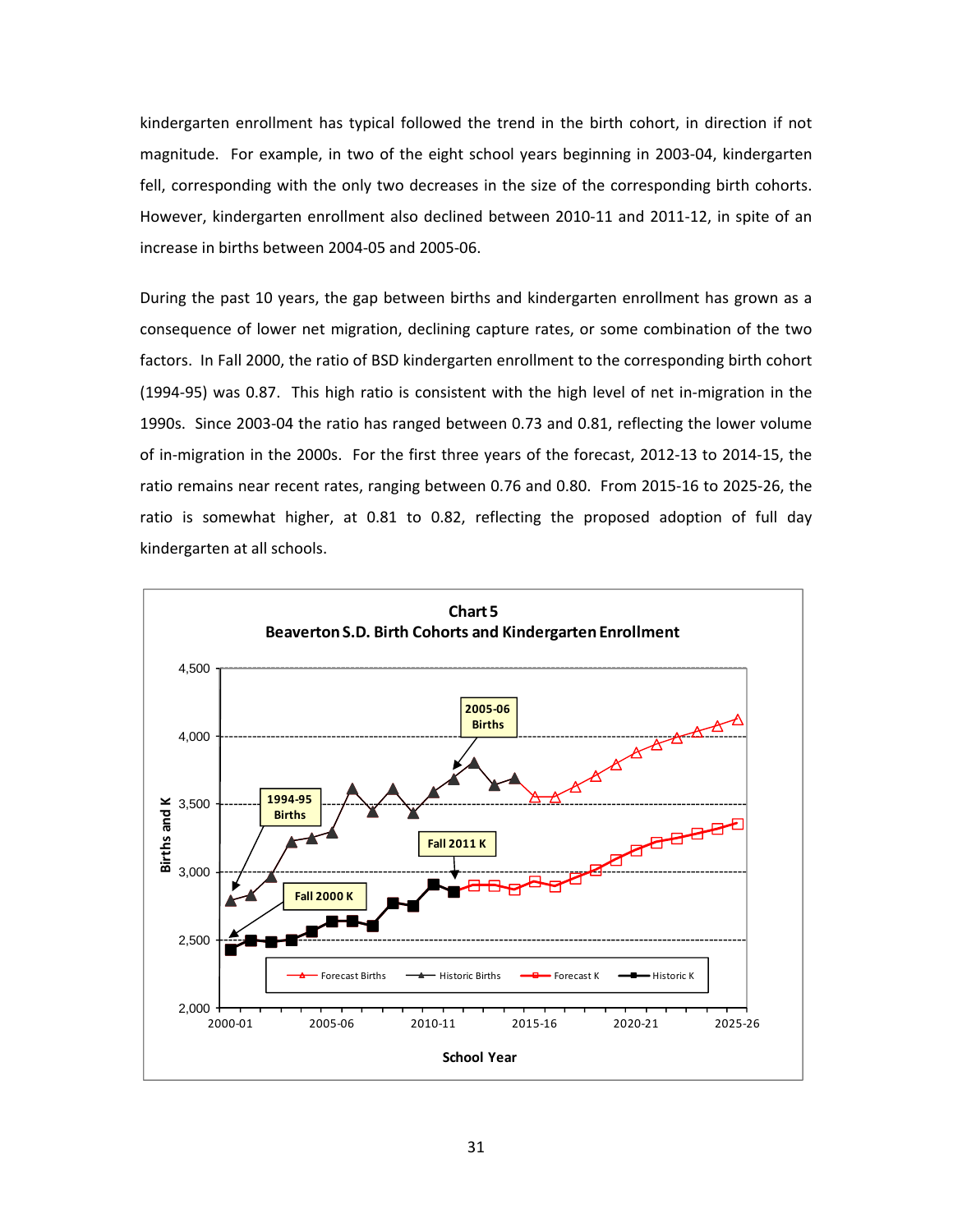Table 17 displays Grade Progression Rates (GPRs) for individual grade cohorts, showing that the BSD experiences significant net enrollment increases at school transition years (1<sup>st</sup>, 6<sup>th</sup>, and 9<sup>th</sup>) but over the past 10 years has averaged very little growth at other grade levels. The GPR is the ratio of enrollment in a specific grade in one year to the enrollment of the same age cohort in the previous year, e.g. the number of students enrolled in second grade this year divided by the number of students enrolled in first grade last year. Higher rates for the K-1<sup>st</sup>, 5<sup>th</sup>-6<sup>th</sup>, and 8<sup>th</sup>-9<sup>th</sup> grade transitions are consistent with enrollment gains due to students entering the District from private schools. In grades 10, 11, or 12, low GPRs can indicate that students are leaving high school or being retained at lower grade levels. But for most elementary and middle grades, if the population entering and leaving the District is in balance and there is not widespread grade retention, one can expect GPRs very close to 1.00.

| Grade<br><b>Transition</b> | <b>Historic</b><br>Average:<br>2001-02 to<br>2011-12 | <b>Baseline</b><br>(without the<br>influence of<br>migration) | <b>Forecast</b><br>Average:<br>2012-13 to<br>2025-26 |  |  |
|----------------------------|------------------------------------------------------|---------------------------------------------------------------|------------------------------------------------------|--|--|
| $K-1$                      | 1.099                                                | 2                                                             | 1.058                                                |  |  |
| $1 - 2$                    | 1.002                                                | 1.00                                                          | 1.008                                                |  |  |
| $2 - 3$                    | 1.001                                                | 1.00                                                          | 1.007                                                |  |  |
| $3 - 4$                    | 1.001                                                | 1.00                                                          | 1.006                                                |  |  |
| $4 - 5$                    | 1.001                                                | 1.00                                                          | 1.003                                                |  |  |
| $5 - 6$                    | 1.014                                                | 1.01                                                          | 1.011                                                |  |  |
| $6 - 7$                    | 1.003                                                | 1.00                                                          | 1.001                                                |  |  |
| $7 - 8$                    | 1.001                                                | 1.00                                                          | 1.002                                                |  |  |
| $8 - 9$                    | 1.037                                                | 1.03                                                          | 1.032                                                |  |  |
| $9 - 10$                   | 0.995                                                | 0.99                                                          | 0.991                                                |  |  |
| $10 - 11$                  | 0.974                                                | 0.96                                                          | 0.960                                                |  |  |
| $11 - 12$                  | 0.949                                                | 0.98                                                          | 0.980                                                |  |  |

Over the last 10 years, average GPRs for elementary and middle school grades other than the transition years ranged between 1.001 and 1.003. A GPR of 1.001 for  $2^{nd}$  grade to  $3^{rd}$  grade indicates that for every 1,000  $2^{nd}$  grade students one year there were 1,001  $3^{rd}$  grade students the following year. The average GPRs for the next 14 years derived from the enrollment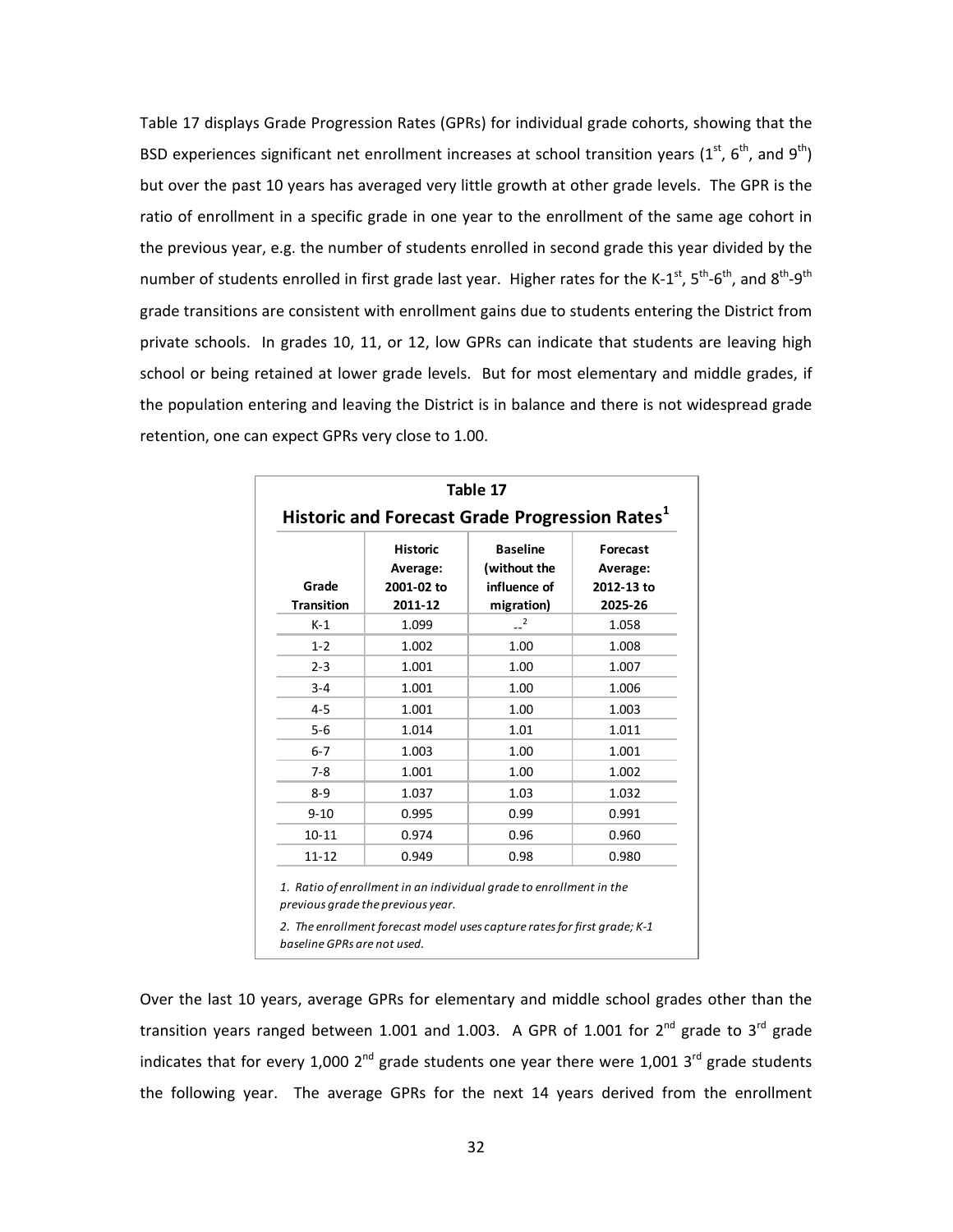forecasts are shown in the final column of Table 17. The K-1<sup>st</sup> forecast average (near 1.06) is lower than the historic average (close to 1.10) due to the higher capture rate assumed for kindergarten beginning in 2015‐16. For most other grades the forecast rates are slightly higher than historic rates, but gains to individual cohorts outside of school transition years are below 1.01 and not a major source of growth for the District. For  $12<sup>th</sup>$  grade, the higher forecast rates reflect recent trends of lower dropout rates and increasing numbers of students taking a fifth year at a comprehensive high school.

In these forecasts, K‐12 enrollment grows by 5,680 students (15 percent) over the 14 year forecast period, reaching 43,361 in 2025-26. The average annual growth rate is 1.0 percent. Elementary (K‐5) enrollments grow by 2,760 students (15 percent) to 20,680 in 2025‐26, also a 1.0 percent average annual growth rate. Similar growth is expected for secondary enrollments throughout the forecast period, amounting to 1,182 middle school and 1,735 high school students (14 and 15 percent growth rates respectively) over the 14 year period. There will be annual fluctuations that no forecast can anticipate; a short term deviation from the forecast does not mean that the forecast trend will be inaccurate in the long term.

Table 18 contains grade level forecasts for the Beaverton School District for each year from 2012‐13 to 2025‐26. The forecasts are also summarized by grade level groups (K‐5, 6‐8, and 9‐ 12).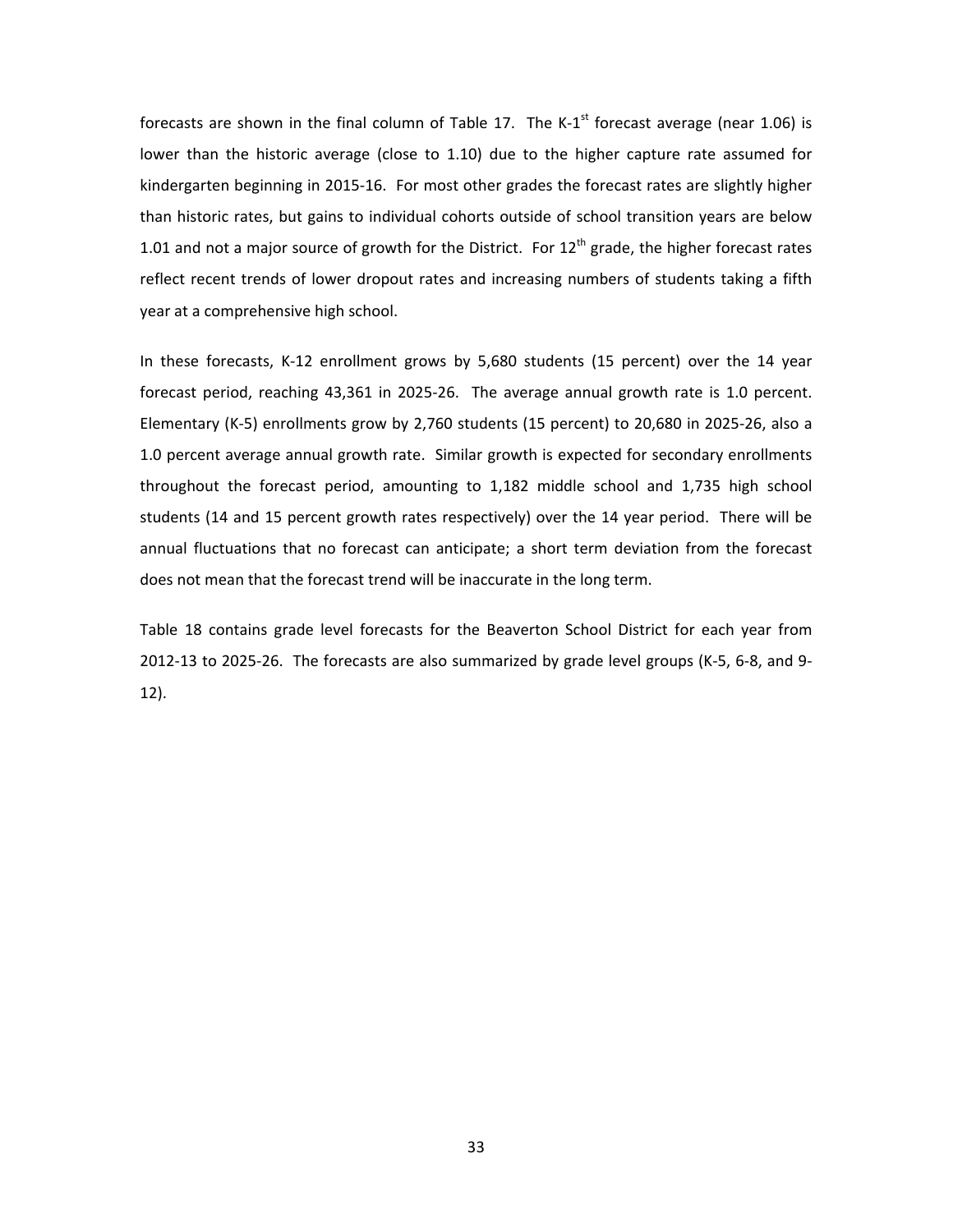|                     | Table 18<br><b>Beaverton School District</b> |        |        |        |        |        |                                                                                                         |        |        |        |        |        |        |                 |        |
|---------------------|----------------------------------------------|--------|--------|--------|--------|--------|---------------------------------------------------------------------------------------------------------|--------|--------|--------|--------|--------|--------|-----------------|--------|
|                     |                                              |        |        |        |        |        | Enrollment Forecasts, 2012-13 to 2025-26                                                                |        |        |        |        |        |        |                 |        |
|                     | <b>Historic</b><br>Forecast                  |        |        |        |        |        |                                                                                                         |        |        |        |        |        |        |                 |        |
| Grade               |                                              |        |        |        |        |        | 2011-12 2012-13 2013-14 2014-15 2015-16 2016-17 2017-18 2018-19 2019-20 2020-21 2021-22 2022-23 2023-24 |        |        |        |        |        |        | 2024-25 2025-26 |        |
| ĸ                   | 2,858                                        | 2,905  | 2,903  | 2,875  | 2,935  | 2,898  | 2,957                                                                                                   | 3,018  | 3,092  | 3,163  | 3,220  | 3,251  | 3,287  | 3,322           | 3,358  |
| 1                   | 3,056                                        | 3,056  | 3,123  | 3,100  | 3,067  | 3,095  | 3,050                                                                                                   | 3,113  | 3,182  | 3,260  | 3,339  | 3,389  | 3,425  | 3,462           | 3,497  |
| 2                   | 3,001                                        | 3,080  | 3,082  | 3,150  | 3,124  | 3,093  | 3,116                                                                                                   | 3,071  | 3,140  | 3,209  | 3,290  | 3,362  | 3,415  | 3,452           | 3,486  |
| 3                   | 3,125                                        | 3,021  | 3,103  | 3,105  | 3,171  | 3,147  | 3,111                                                                                                   | 3,135  | 3,093  | 3,163  | 3,235  | 3,310  | 3,384  | 3,438           | 3,473  |
| 4                   | 2,936                                        | 3,142  | 3,039  | 3,122  | 3,122  | 3,190  | 3,162                                                                                                   | 3,126  | 3,154  | 3,112  | 3,184  | 3,251  | 3,328  | 3,402           | 3,455  |
| 5                   | 2,941                                        | 2,945  | 3,152  | 3,049  | 3,131  | 3,132  | 3,199                                                                                                   | 3,170  | 3,137  | 3,164  | 3,123  | 3,193  | 3,261  | 3,338           | 3,411  |
| 6                   | 2,993                                        | 2,975  | 2,979  | 3,189  | 3,084  | 3,167  | 3,167                                                                                                   | 3,235  | 3,207  | 3,173  | 3,201  | 3,158  | 3,230  | 3,298           | 3,376  |
| 7                   | 2,894                                        | 2,996  | 2,978  | 2,982  | 3,192  | 3,088  | 3,170                                                                                                   | 3,170  | 3,239  | 3,211  | 3,177  | 3,204  | 3,161  | 3,233           | 3,301  |
| 8                   | 2,847                                        | 2,900  | 3,003  | 2,985  | 2,988  | 3,199  | 3,093                                                                                                   | 3,176  | 3,177  | 3,246  | 3,219  | 3,183  | 3,210  | 3,167           | 3,239  |
| 9                   | 2,967                                        | 2,937  | 2,992  | 3,098  | 3,079  | 3,083  | 3,299                                                                                                   | 3,190  | 3,277  | 3,278  | 3,350  | 3,320  | 3,283  | 3,311           | 3,266  |
| 10                  | 2,802                                        | 2,939  | 2,909  | 2,964  | 3,069  | 3,050  | 3,053                                                                                                   | 3,267  | 3,160  | 3,246  | 3,248  | 3,318  | 3,289  | 3,252           | 3,279  |
| 11                  | 2,588                                        | 2,691  | 2,823  | 2,794  | 2,847  | 2,948  | 2,929                                                                                                   | 2,932  | 3,138  | 3,035  | 3,118  | 3,119  | 3,187  | 3,159           | 3,123  |
| 12                  | 2,673                                        | 2,537  | 2,639  | 2,768  | 2,739  | 2,791  | 2,890                                                                                                   | 2,871  | 2,875  | 3,077  | 2,976  | 3,057  | 3,058  | 3,125           | 3,097  |
| Total <sup>*</sup>  | 37,681                                       | 38,124 | 38,725 | 39,181 | 39,548 | 39,881 | 40,196                                                                                                  | 40,474 | 40,871 | 41,337 | 41,680 | 42,115 | 42,518 | 42,959          | 43,361 |
| Annual              |                                              | 443    | 601    | 456    | 367    | 333    | 315                                                                                                     | 278    | 397    | 466    | 343    | 435    | 403    | 441             | 402    |
| change <sup>2</sup> |                                              | 1.2%   | 1.6%   | 1.2%   | 0.9%   | 0.8%   | 0.8%                                                                                                    | 0.7%   | 1.0%   | 1.1%   | 0.8%   | 1.0%   | 1.0%   | 1.0%            | 0.9%   |
|                     |                                              |        |        |        |        |        |                                                                                                         |        |        |        |        |        |        |                 |        |
| K-5                 | 17,917                                       | 18,149 | 18,402 | 18,401 | 18,550 | 18,555 | 18,595                                                                                                  | 18,633 | 18,798 | 19,071 | 19,391 | 19,756 | 20,100 | 20,414          | 20,680 |
| $6-8$               | 8,734                                        | 8,871  | 8,960  | 9,156  | 9,264  | 9,454  | 9,430                                                                                                   | 9,581  | 9,623  | 9,630  | 9,597  | 9,545  | 9,601  | 9,698           | 9,916  |
| $9 - 12$            | 11,030                                       | 11,104 | 11,363 | 11,624 | 11,734 | 11,872 | 12,171                                                                                                  | 12,260 | 12,450 | 12,636 | 12,692 | 12,814 | 12,817 | 12,847          | 12,765 |

*programs.*

*Population Research Center, Portland State University, March 2012.*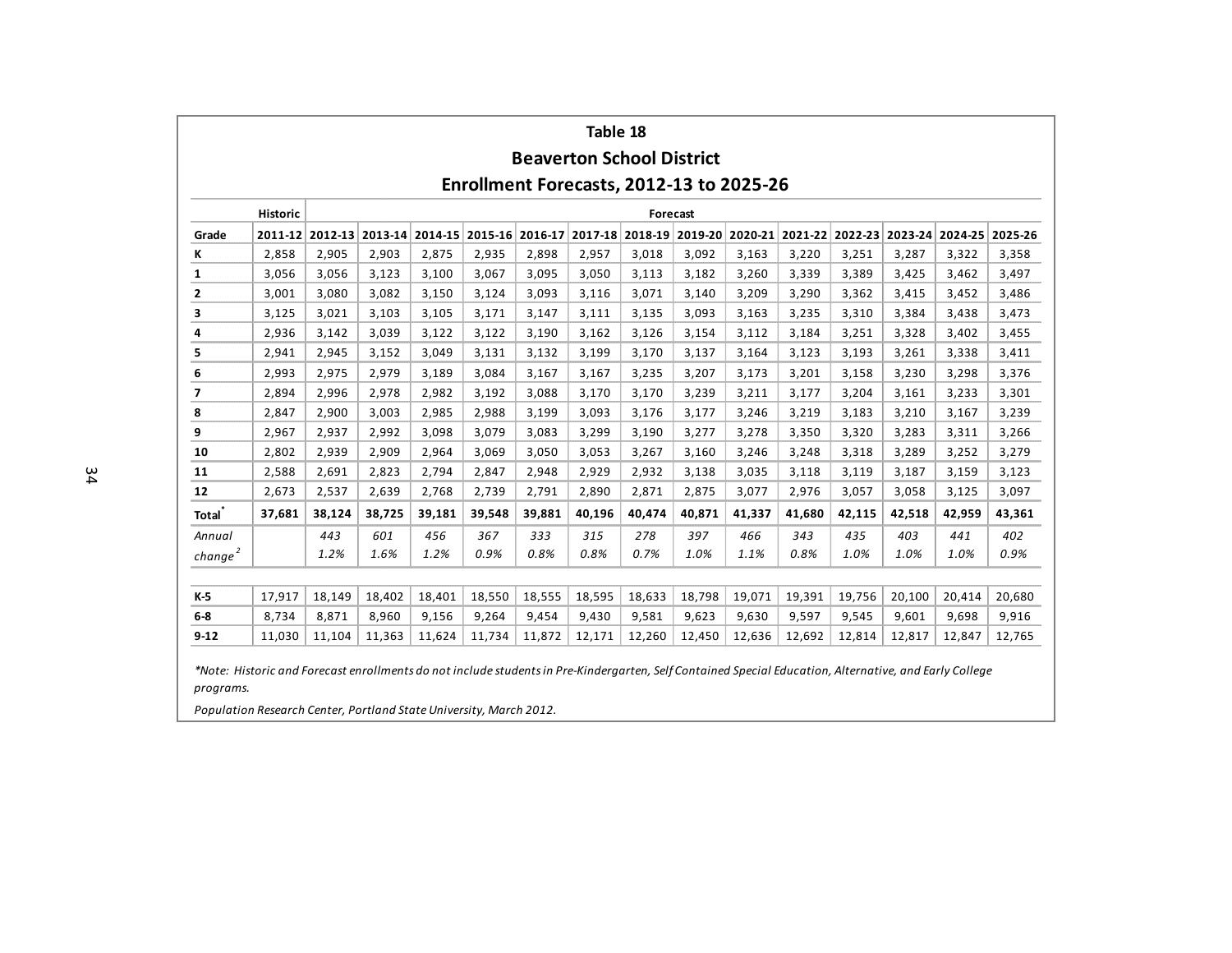#### *Individual Elementary School Forecasts*

Forecasts for individual elementary schools are prepared under a scenario in which 2012‐13 boundaries and grade configurations remain constant throughout the forecast horizon. The upcoming boundary adjustment between Beaver Acres and Kinnaman has been factored into the forecasts for those two schools. Of course, attendance area boundary changes, new schools, or program changes that will impact enrollment at individual schools are likely over such a long period. Also, if new charter or private schools open, enrollment at District-run schools may be affected. However, the individual school forecasts depict what future enrollments might be under current conditions.

Inputs to the individual school forecasts include 2010 Census data by single year of age, births to residents, and residential building capacity. All of these inputs were compiled by elementary attendance area for use in the forecast model.

The kindergarten forecast for each school was informed by census data, birth data, historic trends, and residential development potential. For example, two and three year olds at the time of the April 1, 2010 Census are potential kindergarten students in Fall 2012, as are children born between September 2006 and August 2007. Using these data explicitly may result in abrupt changes from historic enrollments, so changes are moderated based on historic trends where necessary. Growth may occur due to developments currently underway such as Timberland (Cedar Mill) and Summer Creek (Hiteon) or future large developments such as North Bethany (Springville) and the Peterkort property (West Tualatin View).

Forecasts for  $1^{st}$  through  $5^{th}$  grades rely on unique sets of GPRs for each school, based initially on recent rates and adjusted based on expected levels of housing growth. The final forecasts for individual schools are controlled to match the district-wide forecasts.

Table 19 presents the kindergarten enrollment forecasts for each school and Table 20 shows K‐5 enrollment forecasts.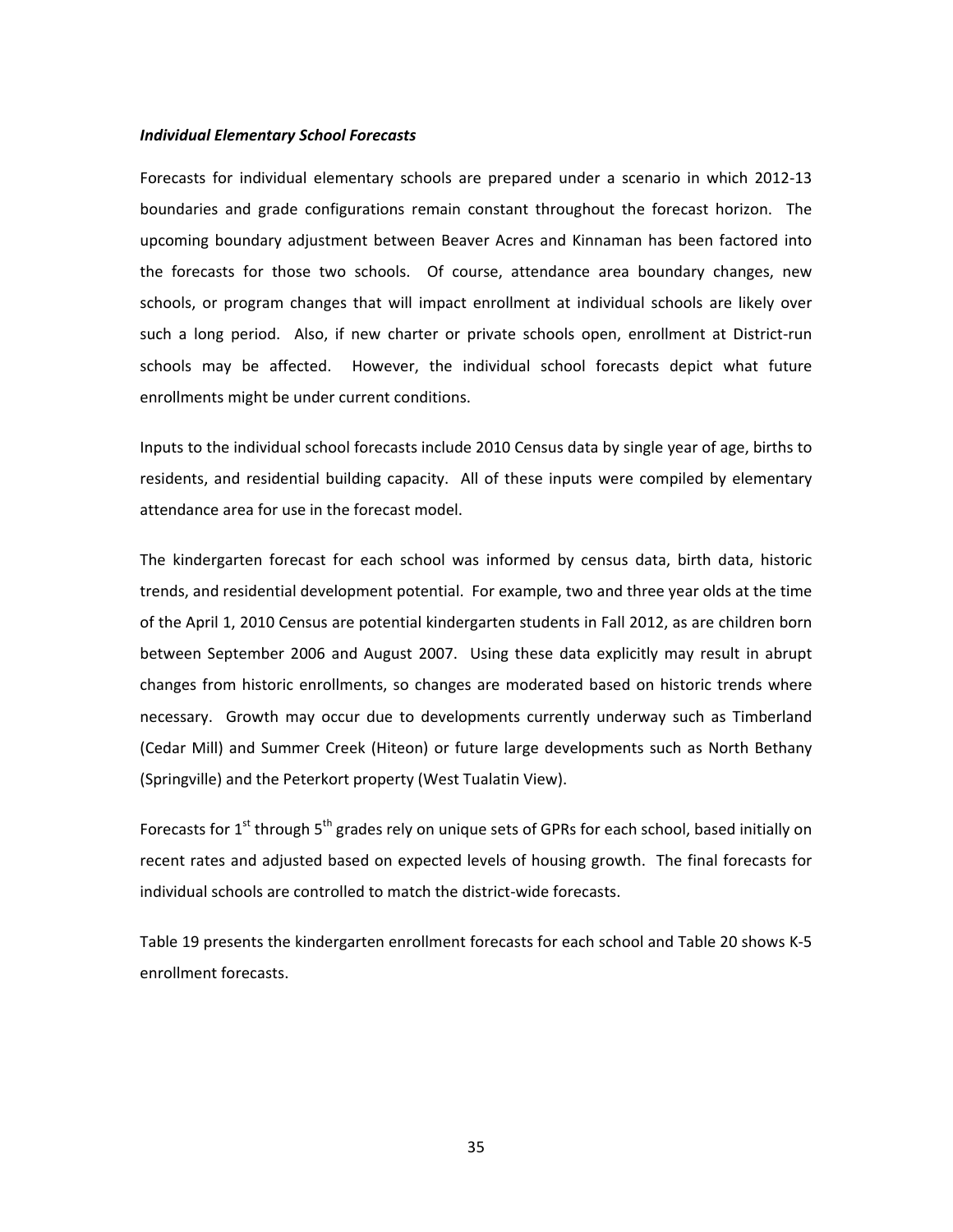|                                                                 |       |        | Table 19 |                                                         |       |          |       |         |
|-----------------------------------------------------------------|-------|--------|----------|---------------------------------------------------------|-------|----------|-------|---------|
| <b>Kindergarten Enrollment Forecasts for Individual Schools</b> |       |        |          |                                                         |       |          |       |         |
|                                                                 |       |        |          | 2012-13 to 2025-26                                      |       |          |       |         |
|                                                                 |       | Actual |          |                                                         |       | Forecast |       |         |
| School                                                          |       |        |          | 2010-11 2011-12 2012-13 2013-14 2014-15 2015-16 2016-17 |       |          |       | 2017-18 |
| Aloha Huber K-8                                                 | 154   | 134    | 143      | 158                                                     | 138   | 133      | 131   | 134     |
| <b>Barnes</b>                                                   | 161   | 120    | 139      | 131                                                     | 122   | 137      | 131   | 133     |
| Beaver Acres                                                    | 173   | 131    | 138      | 133                                                     | 144   | 137      | 135   | 138     |
| Bethany                                                         | 74    | 95     | 71       | 77                                                      | 73    | 79       | 78    | 80      |
| <b>Bonny Slope</b>                                              | 68    | 96     | 86       | 77                                                      | 68    | 80       | 81    | 84      |
| Cedar Mill                                                      | 39    | 48     | 40       | 44                                                      | 51    | 48       | 49    | 50      |
| Chehalem                                                        | 81    | 94     | 86       | 78                                                      | 86    | 89       | 88    | 90      |
| Cooper Mountain                                                 | 75    | 68     | 86       | 84                                                      | 74    | 79       | 78    | 79      |
| Elmonica                                                        | 100   | 99     | 103      | 102                                                     | 102   | 104      | 103   | 104     |
| Errol Hassell                                                   | 70    | 68     | 69       | 64                                                      | 73    | 73       | 72    | 73      |
| Findley                                                         | 108   | 119    | 110      | 108                                                     | 97    | 110      | 112   | 115     |
| Fir Grove                                                       | 83    | 78     | 76       | 77                                                      | 66    | 74       | 73    | 75      |
| Greenway                                                        | 58    | 77     | 68       | 78                                                      | 76    | 75       | 75    | 76      |
| Hazeldale                                                       | 70    | 71     | 72       | 78                                                      | 75    | 77       | 78    | 81      |
| Hiteon                                                          | 101   | 103    | 102      | 105                                                     | 104   | 105      | 102   | 102     |
| Jacob Wismer                                                    | 98    | 100    | 97       | 87                                                      | 96    | 97       | 96    | 96      |
| Kinnaman                                                        | 102   | 84     | 122      | 122                                                     | 120   | 124      | 121   | 121     |
| McKay                                                           | 61    | 59     | 68       | 67                                                      | 64    | 65       | 64    | 65      |
| McKinley                                                        | 123   | 121    | 115      | 123                                                     | 122   | 123      | 121   | 124     |
| Montclair                                                       | 55    | 63     | 65       | 64                                                      | 78    | 66       | 64    | 67      |
| Nancy Ryles                                                     | 77    | 105    | 94       | 105                                                     | 96    | 97       | 94    | 96      |
| Oak Hills                                                       | 101   | 98     | 98       | 89                                                      | 95    | 98       | 96    | 98      |
| Raleigh Hills                                                   | 53    | 66     | 67       | 61                                                      | 61    | 65       | 65    | 66      |
| Raleigh Park                                                    | 56    | 64     | 61       | 69                                                      | 63    | 64       | 61    | 63      |
| Ridgewood                                                       | 63    | 58     | 55       | 69                                                      | 61    | 62       | 61    | 63      |
| Rock Creek                                                      | 82    | 73     | 78       | 77                                                      | 79    | 82       | 79    | 81      |
| Scholls Heights                                                 | 94    | 91     | 87       | 88                                                      | 74    | 88       | 87    | 89      |
| Sexton Mountain                                                 | 81    | 71     | 75       | 73                                                      | 81    | 77       | 76    | 78      |
| Springville K-8                                                 | 87    | 79     | 88       | 80                                                      | 88    | 92       | 95    | 98      |
| Terra Linda                                                     | 68    | 75     | 68       | 68                                                      | 67    | 70       | 69    | 71      |
| Vose                                                            | 141   | 129    | 136      | 133                                                     | 147   | 125      | 123   | 126     |
| West Tualatin View                                              | 44    | 37     | 46       | 47                                                      | 46    | 45       | 46    | 46      |
| Wm. Walker                                                      | 112   | 84     | 96       | 87                                                      | 88    | 95       | 94    | 95      |
| <b>K</b> Totals                                                 | 2,913 | 2,858  | 2,905    | 2,903                                                   | 2,875 | 2,935    | 2,898 | 2,957   |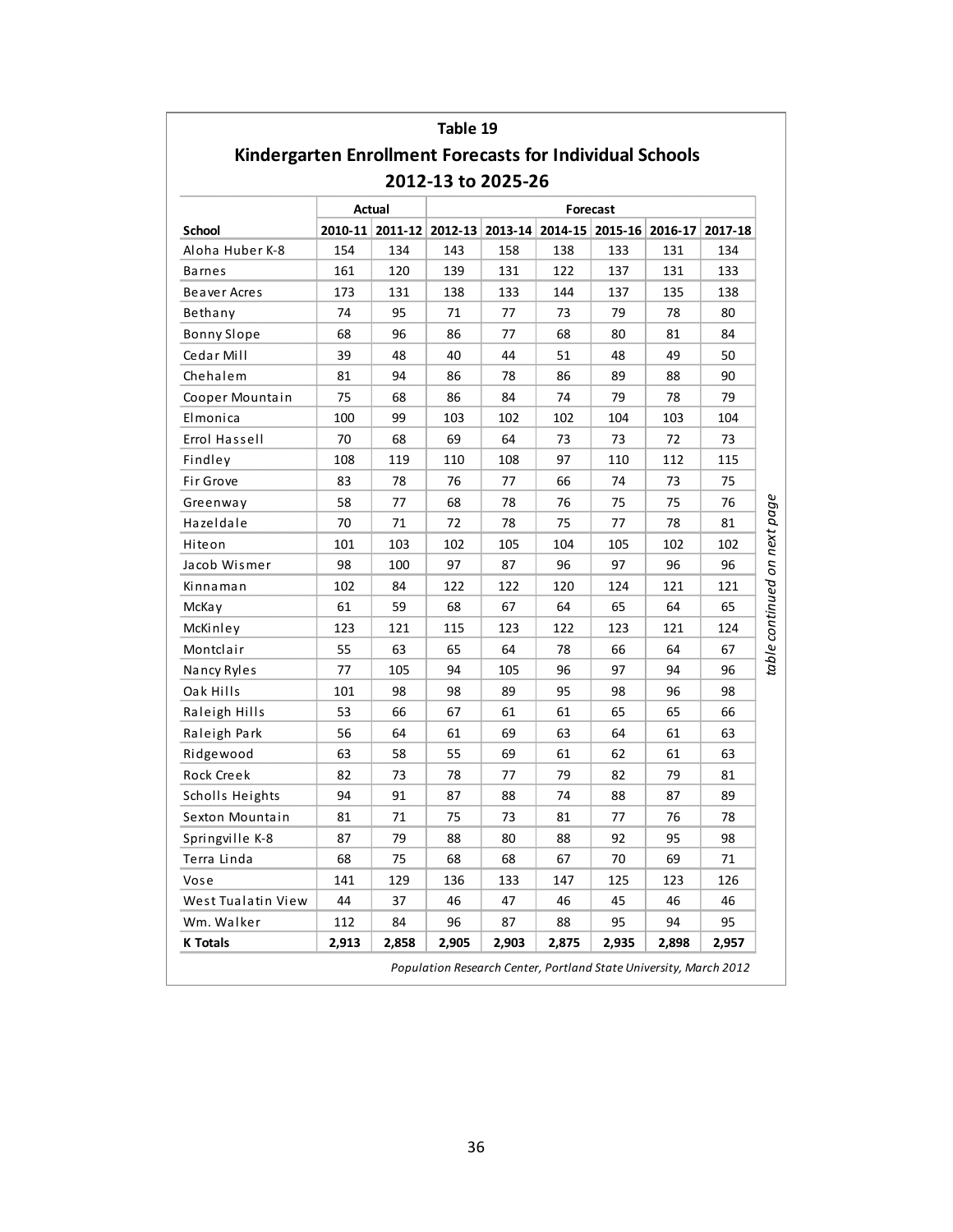|                              |                    |       |                                                                 |                    | Table 19 (cont.) |                 |       |       |       |                                                                         |
|------------------------------|--------------------|-------|-----------------------------------------------------------------|--------------------|------------------|-----------------|-------|-------|-------|-------------------------------------------------------------------------|
|                              |                    |       | <b>Kindergarten Enrollment Forecasts for Individual Schools</b> |                    |                  |                 |       |       |       |                                                                         |
|                              |                    |       |                                                                 | 2012-13 to 2025-26 |                  |                 |       |       |       |                                                                         |
|                              |                    |       |                                                                 |                    |                  | <b>Forecast</b> |       |       |       |                                                                         |
|                              | <b>School</b>      |       |                                                                 |                    |                  |                 |       |       |       | 2018-19 2019-20 2020-21 2021-22 2022-23 2023-24 2024-25 2025-26 Change* |
|                              | Aloha Huber K-8    | 138   | 140                                                             | 143                | 147              | 147             | 149   | 150   | 153   | 9                                                                       |
|                              | Barnes             | 136   | 139                                                             | 142                | 145              | 146             | 148   | 150   | 151   | 11                                                                      |
|                              | Beaver Acres       | 141   | 145                                                             | 149                | 152              | 154             | 156   | 158   | 160   | 8                                                                       |
|                              | Bethany            | 81    | 83                                                              | 85                 | 87               | 88              | 89    | 90    | 91    | 7                                                                       |
|                              | <b>Bonny Slope</b> | 87    | 89                                                              | 93                 | 96               | 99              | 100   | 102   | 104   | 22                                                                      |
|                              | Cedar Mill         | 51    | 54                                                              | 55                 | 59               | 60              | 60    | 61    | 62    | 19                                                                      |
|                              | Chehalem           | 92    | 93                                                              | 95                 | 96               | 97              | 98    | 98    | 99    | 12                                                                      |
|                              | Cooper Mountain    | 79    | 81                                                              | 81                 | 83               | 82              | 83    | 84    | 85    | 14                                                                      |
|                              | Elmonica           | 104   | 105                                                             | 108                | 108              | 109             | 108   | 110   | 111   | 12                                                                      |
|                              | Errol Hassell      | 75    | 77                                                              | 78                 | 80               | 81              | 82    | 82    | 83    | 14                                                                      |
|                              | Findley            | 119   | 124                                                             | 127                | 130              | 132             | 135   | 136   | 138   | 25                                                                      |
|                              | Fir Grove          | 76    | 78                                                              | 80                 | 81               | 82              | 83    | 84    | 85    | 5                                                                       |
|                              | Greenway           | 76    | 76                                                              | 77                 | 76               | 75              | 76    | 75    | 76    | 9                                                                       |
|                              | Hazeldale          | 84    | 86                                                              | 88                 | 91               | 94              | 95    | 97    | 98    | 28                                                                      |
|                              | Hiteon             | 102   | 104                                                             | 106                | 105              | 106             | 104   | 105   | 106   | 4                                                                       |
|                              | Jacob Wismer       | 98    | 101                                                             | 103                | 105              | 106             | 107   | 108   | 109   | 10                                                                      |
|                              | Kinnaman           | 123   | 124                                                             | 125                | 125              | 125             | 124   | 125   | 126   | 33                                                                      |
| continued from previous page | McKay              | 67    | 68                                                              | 70                 | 71               | 72              | 73    | 73    | 74    | 14                                                                      |
|                              | McKinley           | 126   | 128                                                             | 131                | 131              | 133             | 134   | 136   | 137   | 15                                                                      |
|                              | Montclair          | 68    | 70                                                              | 70                 | 71               | 70              | 71    | 70    | 69    | 10                                                                      |
|                              | Nancy Ryles        | 98    | 101                                                             | 103                | 103              | 104             | 105   | 106   | 108   | 17                                                                      |
| table                        | Oak Hills          | 100   | 103                                                             | 105                | 107              | 108             | 109   | 111   | 112   | 13                                                                      |
|                              | Raleigh Hills      | 67    | 69                                                              | 69                 | 69               | 68              | 68    | 69    | 68    | 9                                                                       |
|                              | Raleigh Park       | 62    | 64                                                              | 65                 | 67               | 67              | 68    | 69    | 69    | 9                                                                       |
|                              | Ridgewood          | 64    | 65                                                              | 67                 | 68               | 69              | 70    | 70    | 71    | 11                                                                      |
|                              | Rock Creek         | 83    | 85                                                              | 85                 | 87               | 86              | 87    | 86    | 87    | 10                                                                      |
|                              | Scholls Heights    | 93    | 96                                                              | 101                | 106              | 112             | 117   | 121   | 126   | 34                                                                      |
|                              | Sexton Mountain    | 83    | 85                                                              | 87                 | 88               | 89              | 90    | 91    | 92    | 16                                                                      |
|                              | Springville K-8    | 102   | 107                                                             | 111                | 115              | 118             | 121   | 123   | 123   | 40                                                                      |
|                              | Terra Linda        | 72    | 74                                                              | 76                 | 77               | 78              | 79    | 80    | 80    | 9                                                                       |
|                              | Vose               | 125   | 128                                                             | 131                | 132              | 132             | 135   | 136   | 138   | 3                                                                       |
|                              | West Tualatin View | 49    | 50                                                              | 54                 | 57               | 58              | 58    | 59    | 59    | 19                                                                      |
|                              | Wm. Walker         | 97    | 100                                                             | 103                | 105              | 104             | 105   | 107   | 108   | 10                                                                      |
|                              | <b>K</b> Totals    | 3,018 | 3,092                                                           | 3,163              | 3,220            | 3,251           | 3,287 | 3,322 | 3,358 | 473                                                                     |
|                              |                    |       | $m$ crass of 2010 11 and 2011 12 enrollments                    |                    |                  |                 |       |       |       |                                                                         |

\*2025-26 forecast minus average of 2010-11 and 2011-12 enrollments.

Population Research Center, Portland State University, March 2012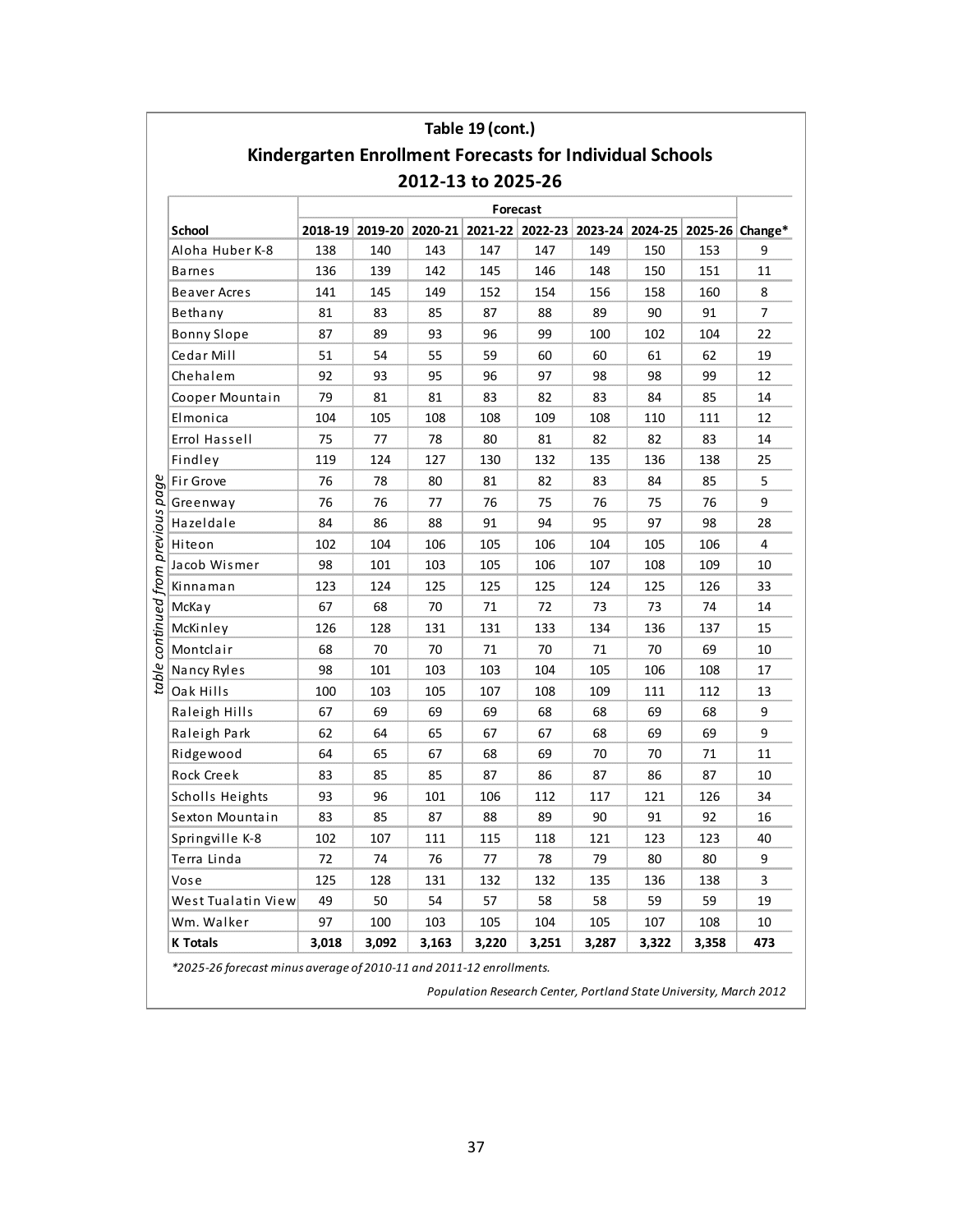|                                                              |        |                 | Table 20 |                    |          |                 |        |                 |
|--------------------------------------------------------------|--------|-----------------|----------|--------------------|----------|-----------------|--------|-----------------|
| <b>Total K-5 Enrollment Forecasts for Individual Schools</b> |        |                 |          |                    |          |                 |        |                 |
|                                                              |        |                 |          | 2012-13 to 2025-26 |          |                 |        |                 |
|                                                              | Actual |                 |          |                    | Forecast |                 |        |                 |
| School                                                       |        | 2011-12 2012-13 |          | 2013-14 2014-15    |          | 2015-16 2016-17 |        | 2017-18 2018-19 |
| Aloha Huber K-8                                              | 846    | 857             | 888      | 895                | 892      | 860             | 860    | 851             |
| Barnes                                                       | 763    | 779             | 770      | 762                | 747      | 725             | 738    | 735             |
| Beaver Acres                                                 | 848    | 750             | 749      | 789                | 800      | 793             | 818    | 818             |
| Bethany                                                      | 519    | 514             | 522      | 514                | 514      | 512             | 495    | 504             |
| <b>Bonny Slope</b>                                           | 554    | 596             | 618      | 624                | 629      | 645             | 626    | 622             |
| Cedar Mill                                                   | 252    | 270             | 282      | 301                | 317      | 331             | 332    | 343             |
| Chehalem                                                     | 491    | 495             | 491      | 508                | 517      | 524             | 518    | 524             |
| Cooper Mountain                                              | 499    | 514             | 534      | 537                | 533      | 538             | 549    | 537             |
| Elmonica                                                     | 588    | 583             | 588      | 586                | 598      | 608             | 612    | 608             |
| Errol Hassell                                                | 481    | 484             | 476      | 464                | 472      | 465             | 467    | 470             |
| Findley                                                      | 814    | 805             | 802      | 782                | 769      | 767             | 760    | 769             |
| Fir Grove                                                    | 499    | 497             | 512      | 500                | 497      | 487             | 479    | 476             |
| Greenway                                                     | 439    | 452             | 467      | 482                | 481      | 488             | 484    | 488             |
| Hazeldale                                                    | 441    | 436             | 446      | 432                | 455      | 472             | 481    | 490             |
| Hiteon                                                       | 619    | 662             | 667      | 677                | 671      | 681             | 675    | 673             |
| Jacob Wismer                                                 | 747    | 777             | 790      | 787                | 773      | 761             | 746    | 741             |
| Kinnaman                                                     | 555    | 674             | 704      | 723                | 744      | 746             | 760    | 759             |
| McKay                                                        | 368    | 373             | 386      | 385                | 387      | 392             | 400    | 399             |
| McKinley                                                     | 625    | 626             | 624      | 643                | 658      | 658             | 657    | 665             |
| Montclair                                                    | 380    | 400             | 444      | 453                | 467      | 475             | 479    | 480             |
| Nancy Ryles                                                  | 573    | 573             | 594      | 603                | 625      | 642             | 631    | 634             |
| Oak Hills                                                    | 597    | 595             | 584      | 573                | 579      | 580             | 577    | 577             |
| Raleigh Hills                                                | 328    | 327             | 328      | 318                | 336      | 347             | 346    | 346             |
| Raleigh Park                                                 | 427    | 438             | 437      | 434                | 430      | 429             | 426    | 427             |
| Ridgewood                                                    | 394    | 379             | 391      | 379                | 387      | 390             | 396    | 404             |
| Rock Creek                                                   | 506    | 511             | 514      | 496                | 513      | 508             | 512    | 510             |
| Scholls Heights                                              | 588    | 570             | 566      | 544                | 553      | 550             | 552    | 556             |
| Sexton Mountain                                              | 597    | 583             | 550      | 520                | 497      | 493             | 499    | 506             |
| Springville K-8                                              | 589    | 605             | 624      | 631                | 634      | 637             | 658    | 669             |
| Terra Linda                                                  | 434    | 423             | 422      | 417                | 437      | 436             | 431    | 433             |
| Vose                                                         | 691    | 709             | 739      | 758                | 762      | 745             | 739    | 726             |
| West Tualatin View                                           | 313    | 315             | 315      | 322                | 313      | 318             | 331    | 333             |
| Wm. Walker                                                   | 552    | 577             | 578      | 562                | 563      | 552             | 561    | 560             |
| K-5 Totals                                                   | 17,917 | 18,149          | 18,402   | 18,401             | 18,550   | 18,555          | 18,595 | 18,633          |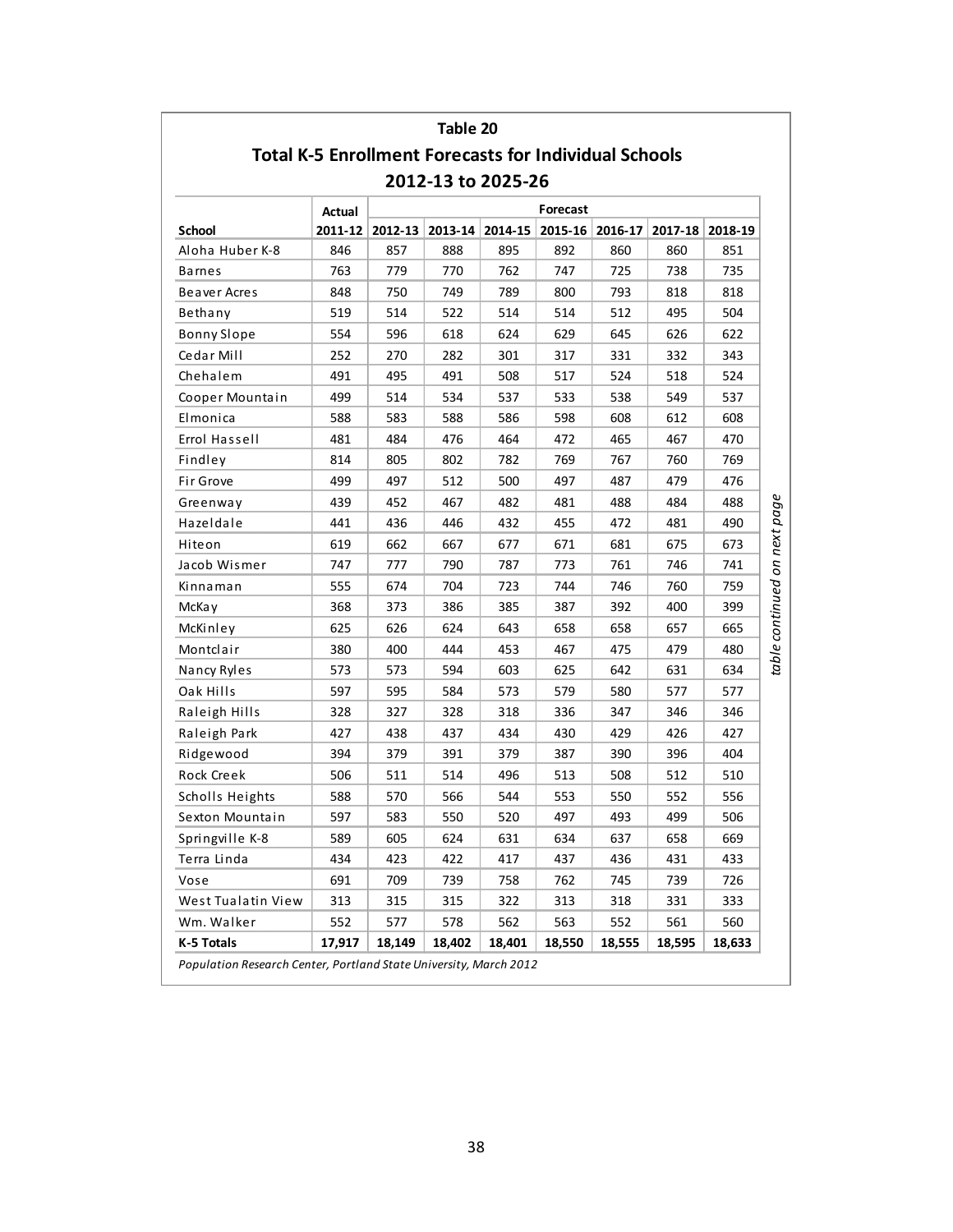|                                                 |                                                              |         | Table 20 (cont.) |                                       |        |        |         |            |
|-------------------------------------------------|--------------------------------------------------------------|---------|------------------|---------------------------------------|--------|--------|---------|------------|
|                                                 | <b>Total K-5 Enrollment Forecasts for Individual Schools</b> |         |                  |                                       |        |        |         |            |
|                                                 |                                                              |         |                  | 2012-13 to 2025-26                    |        |        |         |            |
|                                                 |                                                              |         |                  | Forecast                              |        |        |         | Change     |
| School                                          | 2019-20                                                      | 2020-21 |                  | 2021-22   2022-23   2023-24   2024-25 |        |        | 2025-26 | '11 to '25 |
| Aloha Huber K-8                                 | 830                                                          | 831     | 842              | 859                                   | 878    | 892    | 905     | 59         |
| <b>Barnes</b>                                   | 740                                                          | 757     | 766              | 776                                   | 788    | 801    | 813     | 50         |
| Beaver Acres                                    | 828                                                          | 831     | 847              | 865                                   | 882    | 899    | 914     | 66         |
| Bethany                                         | 508                                                          | 520     | 529              | 538                                   | 548    | 558    | 565     | 46         |
| <b>Bonny Slope</b>                              | 634                                                          | 666     | 687              | 710                                   | 732    | 752    | 770     | 216        |
| Cedar Mill                                      | 354                                                          | 357     | 368              | 379                                   | 390    | 400    | 407     | 155        |
| Chehalem                                        | 537                                                          | 547     | 553              | 562                                   | 570    | 576    | 581     | 90         |
| Cooper Mountain                                 | 529                                                          | 535     | 539              | 543                                   | 547    | 552    | 557     | 58         |
| Elmonica                                        | 609                                                          | 613     | 616              | 623                                   | 628    | 633    | 641     | 53         |
| Errol Hassell                                   | 484                                                          | 487     | 494              | 503                                   | 513    | 518    | 526     | 45         |
| Findley                                         | 784                                                          | 818     | 842              | 866                                   | 887    | 905    | 920     | 106        |
| Fir Grove                                       | 477                                                          | 491     | 499              | 508                                   | 517    | 526    | 531     | 32         |
| Greenway                                        | 485                                                          | 485     | 486              | 485                                   | 483    | 480    | 475     | 36         |
| Hazeldale                                       | 498                                                          | 512     | 525              | 540                                   | 554    | 567    | 579     | 138        |
| Hiteon                                          | 670                                                          | 674     | 675              | 677                                   | 679    | 682    | 682     | 63         |
| Jacob Wismer                                    | 760                                                          | 767     | 776              | 785                                   | 797    | 811    | 821     | 74         |
| Kinnaman                                        | 759                                                          | 764     | 765              | 770                                   | 774    | 776    | 778     | 223        |
| McKay                                           | 400                                                          | 405     | 411              | 419                                   | 427    | 433    | 440     | 72         |
| McKinley                                        | 671                                                          | 679     | 687              | 695                                   | 704    | 713    | 720     | 95         |
| table continued from previous page<br>Montclair | 486                                                          | 474     | 480              | 489                                   | 495    | 498    | 497     | 117        |
| Nancy Ryles                                     | 628                                                          | 634     | 640              | 650                                   | 659    | 667    | 674     | 101        |
| Oak Hills                                       | 590                                                          | 598     | 607              | 618                                   | 627    | 636    | 644     | 47         |
| Raleigh Hills                                   | 352                                                          | 358     | 360              | 361                                   | 362    | 364    | 362     | 34         |
| Raleigh Park                                    | 419                                                          | 421     | 425              | 431                                   | 437    | 444    | 450     | 23         |
| Ridgewood                                       | 398                                                          | 403     | 410              | 419                                   | 428    | 435    | 443     | 49         |
| Rock Creek                                      | 520                                                          | 528     | 534              | 541                                   | 547    | 551    | 551     | 45         |
| Scholls Heights                                 | 565                                                          | 592     | 610              | 636                                   | 666    | 697    | 729     | 141        |
| Sexton Mountain                                 | 518                                                          | 522     | 534              | 548                                   | 562    | 570    | 577     | $-20$      |
| Springville K-8                                 | 699                                                          | 725     | 760              | 790                                   | 813    | 838    | 857     | 268        |
| Terra Linda                                     | 437                                                          | 443     | 452              | 462                                   | 471    | 478    | 482     | 48         |
| Vose                                            | 721                                                          | 705     | 712              | 721                                   | 729    | 737    | 745     | 54         |
| West Tualatin View                              | 335                                                          | 343     | 361              | 377                                   | 388    | 398    | 410     | 97         |
| Wm. Walker                                      | 573                                                          | 586     | 599              | 610                                   | 618    | 627    | 634     | 82         |
| K-5 Totals                                      | 18,798                                                       | 19,071  | 19,391           | 19,756                                | 20,100 | 20,414 | 20,680  | 2,763      |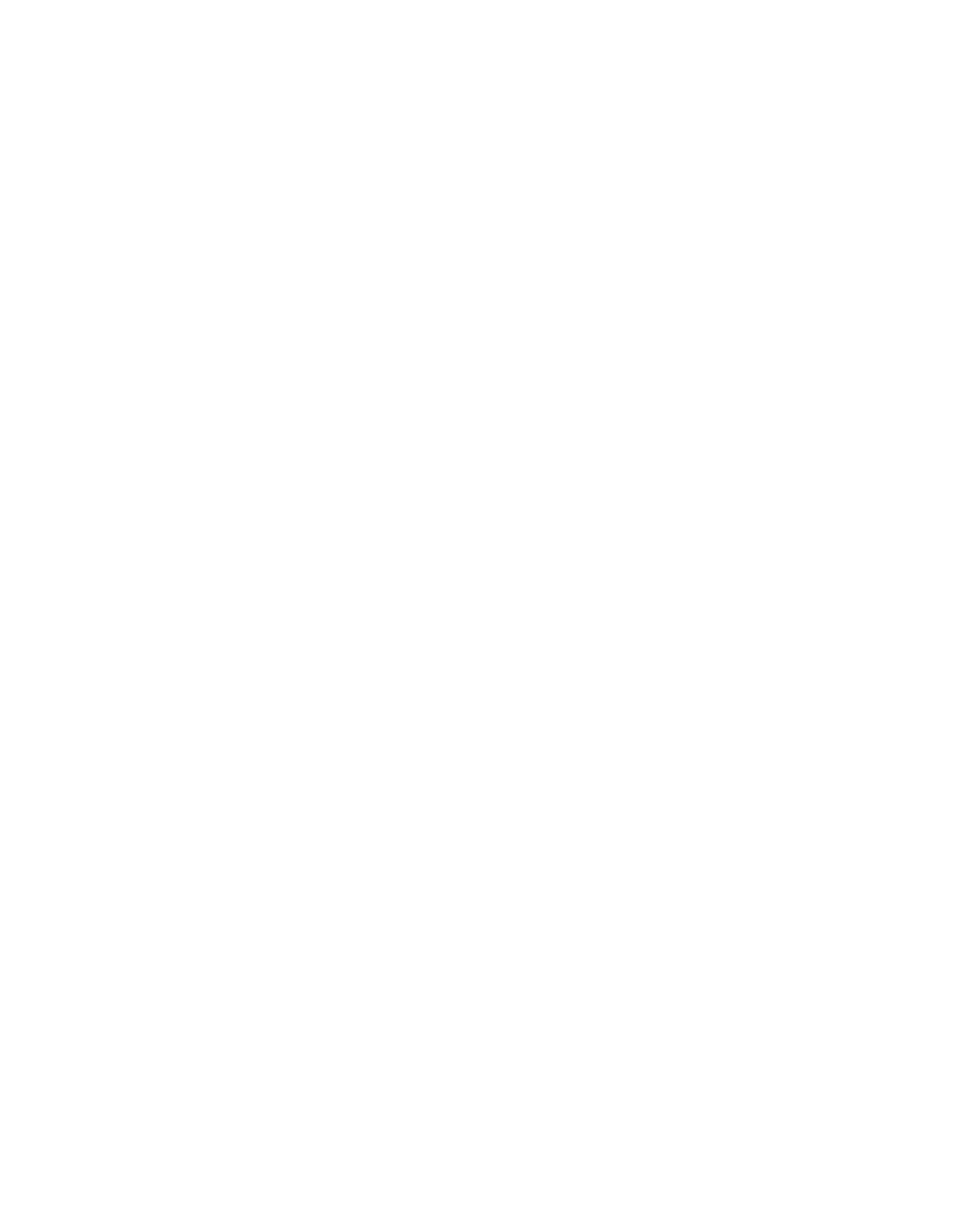#### **FORECAST ERROR AND UNCERTAINTY**

Forecasts should be understood to represent a range of outcomes even though discrete numbers are provided. Due to the nature of forecasting, there is no way to estimate a confidence interval as one might for data collected from a survey. The best way to measure potential forecast error is to compare actual enrollments with previous forecasts that were conducted using similar data and methodologies. In Table 21, actual BSD enrollment by grade level in Fall 2011 is compared with the 2011-12 forecasts that were prepared in 2008. As a measure of average error for grade levels, the mean absolute percent error (MAPE) is included in the tables.

BSD K-12 enrollment was higher than the low and mid-range forecasts prepared in 2008, and nearly identical to the high range forecast. The 2008 forecasts were prepared after two consecutive years of declining enrollment; subsequent growth was greater than expected and contrary to the regional trend. The largest grade level errors are for kindergarten enrollment, perhaps due to the introduction of full day kindergarten at many BSD schools resulting in a higher capture rate in 2011 than in 2008.

|                         |        | Low-range forecast <sup>1</sup> |        |         | Mid-range forecast <sup>1</sup> |        |         | High-range forecast <sup>1</sup> |        |         |
|-------------------------|--------|---------------------------------|--------|---------|---------------------------------|--------|---------|----------------------------------|--------|---------|
| Grade                   | Actual | Fcst.                           | Diff.  | Error   | Fcst.                           | Diff.  | Error   | Fcst.                            | Diff.  | Error   |
| К                       | 2,858  | 2,671                           | $-187$ | $-6.5%$ | 2,695                           | $-163$ | $-5.7%$ | 2,716                            | $-142$ | $-5.0%$ |
| $\mathbf{1}$            | 3,056  | 2,845                           | $-211$ | $-6.9%$ | 2,945                           | $-111$ | $-3.6%$ | 3,036                            | $-20$  | $-0.7%$ |
| $\overline{2}$          | 3,001  | 2,890                           | $-111$ | $-3.7%$ | 2,995                           | -6     | $-0.2%$ | 3,091                            | 90     | 3.0%    |
| 3                       | 3,125  | 3,001                           | $-124$ | $-4.0%$ | 3,032                           | $-93$  | $-3.0%$ | 3,056                            | $-69$  | $-2.2%$ |
| 4                       | 2,936  | 2,894                           | $-42$  | $-1.4%$ | 2,911                           | $-25$  | $-0.9%$ | 2,928                            | -8     | $-0.3%$ |
| 5                       | 2,941  | 2,879                           | $-62$  | $-2.1%$ | 2,896                           | $-45$  | $-1.5%$ | 2,914                            | $-27$  | $-0.9%$ |
| $6\phantom{1}6$         | 2,993  | 2,970                           | $-23$  | $-0.8%$ | 2,985                           | -8     | $-0.3%$ | 3,005                            | 12     | 0.4%    |
| $\overline{7}$          | 2,894  | 2,883                           | $-11$  | $-0.4%$ | 2,898                           | 4      | 0.1%    | 2,919                            | 25     | 0.9%    |
| $\overline{\mathbf{8}}$ | 2,847  | 2,868                           | 21     | 0.7%    | 2,883                           | 36     | 1.3%    | 2,903                            | 56     | 2.0%    |
| 9                       | 2,967  | 2,877                           | $-90$  | $-3.0%$ | 2,894                           | $-73$  | $-2.5%$ | 2,912                            | -55    | $-1.9%$ |
| 10                      | 2,802  | 2,814                           | 12     | 0.4%    | 2,831                           | 29     | 1.0%    | 2,847                            | 45     | 1.6%    |
| 11                      | 2,588  | 2,695                           | 107    | 4.1%    | 2,712                           | 124    | 4.8%    | 2,728                            | 140    | 5.4%    |
| 12                      | 2,673  | 2,599                           | $-74$  | $-2.8%$ | 2,615                           | $-58$  | $-2.2%$ | 2,632                            | $-41$  | $-1.5%$ |
| Total                   | 37,681 | 36,886                          | -795   | $-2.1%$ | 37,292                          | -389   | $-1.0%$ | 37,687                           | 6      | 0.0%    |
| MAPE <sup>2</sup>       |        |                                 |        | 2.8%    |                                 |        | 2.1%    |                                  |        | 2.0%    |

*1. Forecast for 2011‐12 by PSU‐PRC, baseline 2007‐08 enrollment, October 2008*

*2. Mean absolute percent error for individual grades K‐12.*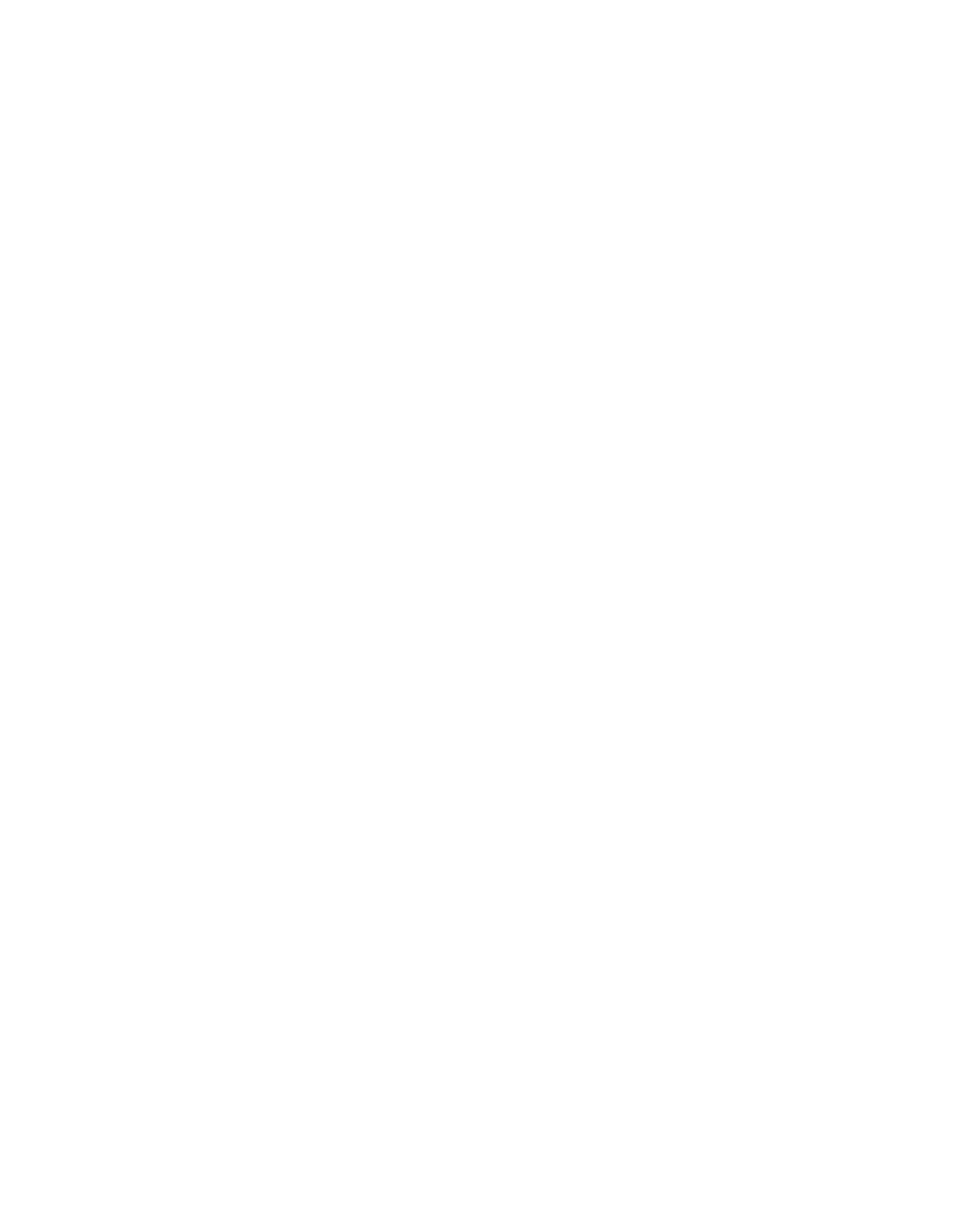### **APPENDIX**

**2010 Census Summaries**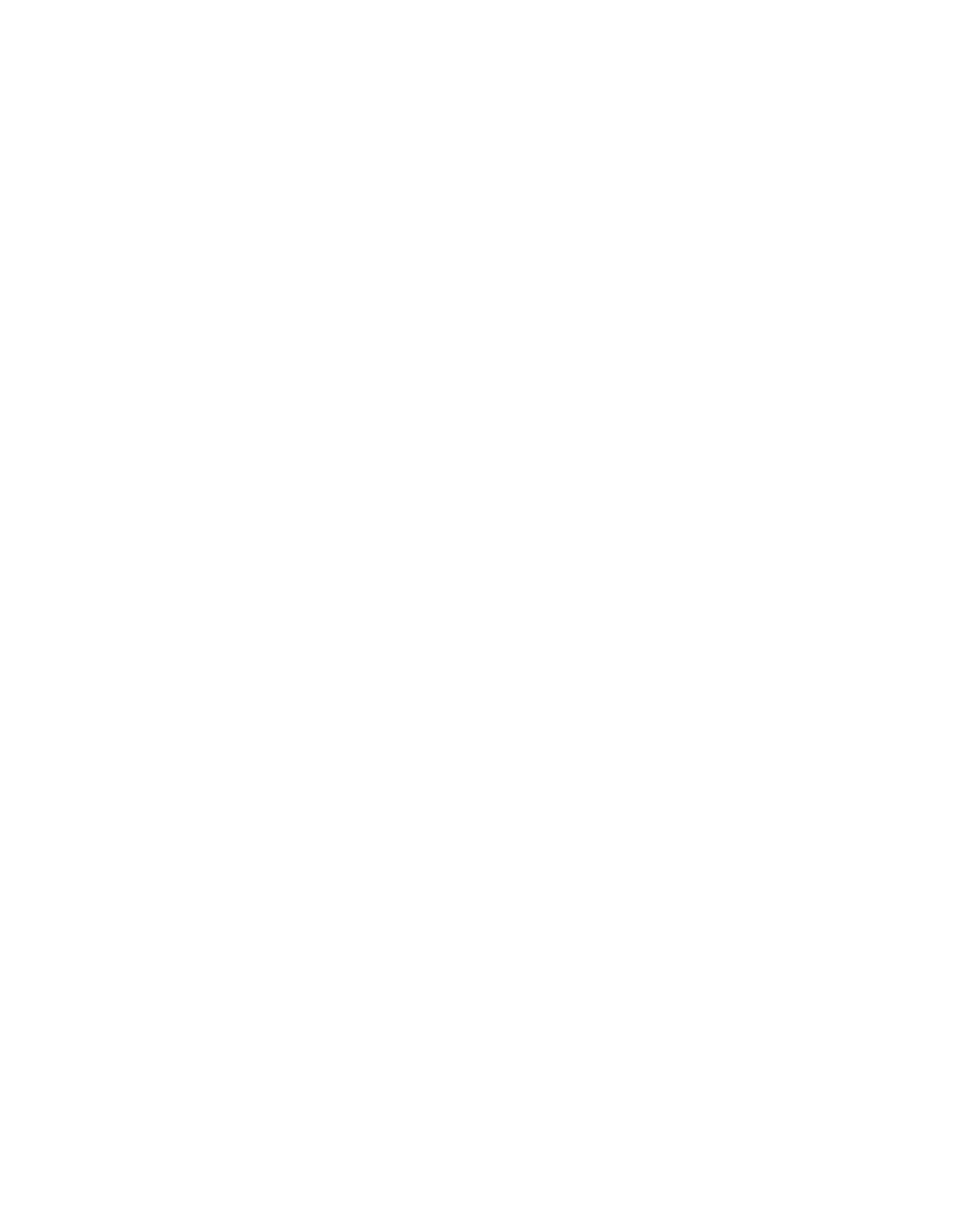|                        |         |                                                           |         | Table A1                         |                    |                                          |                              |                              |
|------------------------|---------|-----------------------------------------------------------|---------|----------------------------------|--------------------|------------------------------------------|------------------------------|------------------------------|
|                        |         |                                                           |         | <b>Beaverton School District</b> |                    |                                          |                              |                              |
|                        |         | Population and Households by Elementary Area, 2010 Census |         |                                  |                    |                                          |                              |                              |
|                        |         | Population                                                |         |                                  |                    | <b>Households</b>                        |                              |                              |
|                        |         |                                                           |         | Total<br>House-                  | With<br>Children < | Share of<br><b>HHs with</b><br>persons < | Popu-<br>lation in<br>House- | <b>Persons</b><br>per House- |
| <b>Elementary Area</b> | Total   | Age 5-17                                                  | < Age 5 | holds                            | Age 18             | <b>Age 18</b>                            | holds                        | hold                         |
| Aloha Huber K-8        | 8,742   | 1,715                                                     | 783     | 3,061                            | 1,286              | 42%                                      | 8,512                        | 2.78                         |
| <b>Barnes</b>          | 11,009  | 1,795                                                     | 888     | 4,432                            | 1,389              | 31%                                      | 10,888                       | 2.46                         |
| Beaver Acres           | 9,181   | 1,662                                                     | 848     | 3,282                            | 1,326              | 40%                                      | 9,136                        | 2.78                         |
| Bethany                | 6,471   | 1,343                                                     | 535     | 2,221                            | 1,035              | 47%                                      | 6,458                        | 2.91                         |
| <b>Bonny Slope</b>     | 6,263   | 1,405                                                     | 448     | 2,272                            | 976                | 43%                                      | 6,257                        | 2.75                         |
| Cedar Mill             | 4,641   | 716                                                       | 323     | 1,940                            | 604                | 31%                                      | 4,614                        | 2.38                         |
| Chehalem               | 8,897   | 1,353                                                     | 593     | 3,789                            | 1,049              | 28%                                      | 8,768                        | 2.31                         |
| Cooper Mountain        | 7,091   | 1,556                                                     | 476     | 2,316                            | 1,112              | 48%                                      | 7,036                        | 3.04                         |
| Elmonica               | 9,692   | 1,572                                                     | 726     | 3,825                            | 1,308              | 34%                                      | 9,631                        | 2.52                         |
| Errol Hassell          | 6,630   | 1,283                                                     | 498     | 2,288                            | 945                | 41%                                      | 6,585                        | 2.88                         |
| Findley                | 5,526   | 1,568                                                     | 544     | 1,614                            | 1,151              | 71%                                      | 5,526                        | 3.42                         |
| Fir Grove              | 6,833   | 1,193                                                     | 474     | 2,648                            | 891                | 34%                                      | 6,806                        | 2.57                         |
| Greenway               | 6,980   | 1,140                                                     | 469     | 3,051                            | 914                | 30%                                      | 6,980                        | 2.29                         |
| Hazeldale              | 6,561   | 1,326                                                     | 485     | 2,291                            | 954                | 42%                                      | 6,546                        | 2.86                         |
| Hiteon                 | 9,769   | 1,651                                                     | 518     | 4,109                            | 1,255              | 31%                                      | 9,727                        | 2.37                         |
| Jacob Wismer           | 6,238   | 1,620                                                     | 513     | 2,113                            | 1,164              | 55%                                      | 6,234                        | 2.95                         |
| Kinnaman               | 9,003   | 1,759                                                     | 751     | 3,167                            | 1,305              | 41%                                      | 8,964                        | 2.83                         |
| McKa y                 | 6,916   | 1,003                                                     | 439     | 2,909                            | 825                | 28%                                      | 6,690                        | 2.30                         |
| McKinley               | 13,193  | 1,605                                                     | 949     | 6,019                            | 1,544              | 26%                                      | 13,007                       | 2.16                         |
| Montclair              | 6,415   | 782                                                       | 390     | 2,917                            | 714                | 24%                                      | 6,301                        | 2.16                         |
| Nancy Ryles            | 9,838   | 1,527                                                     | 542     | 4,416                            | 1,256              | 28%                                      | 9,831                        | 2.23                         |
| Oak Hills              | 7,696   | 1,457                                                     | 548     | 3,032                            | 1,110              | 37%                                      | 7,682                        | 2.53                         |
| Raleigh Hills          | 8,728   | 1,241                                                     | 479     | 4,064                            | 967                | 24%                                      | 8,633                        | 2.12                         |
| Raleigh Park           | 7,359   | 1,158                                                     | 454     | 3,155                            | 919                | 29%                                      | 7,317                        | 2.32                         |
| Ridgewood              | 6,420   | 983                                                       | 346     | 2,787                            | 740                | 27%                                      | 6,384                        | 2.29                         |
| Rock Creek             | 5,263   | 1,017                                                     | 384     | 2,078                            | 761                | 37%                                      | 5,263                        | 2.53                         |
| Scholls Heights        | 6,669   | 1,734                                                     | 471     | 2,220                            | 1,174              | 53%                                      | 6,669                        | 3.00                         |
| Sexton Mountain        | 7,822   | 1,561                                                     | 489     | 2,946                            | 1,131              | 38%                                      | 7,805                        | 2.65                         |
| Springville K-8        | 6,958   | 1,552                                                     | 576     | 2,570                            | 1,161              | 45%                                      | 6,958                        | 2.71                         |
| Terra Linda            | 4,941   | 938                                                       | 294     | 1,959                            | 666                | 34%                                      | 4,926                        | 2.51                         |
| Vose                   | 9,029   | 1,411                                                     | 819     | 3,494                            | 1,156              | 33%                                      | 8,931                        | 2.56                         |
| West Tualatin View     | 8,455   | 985                                                       | 363     | 4,025                            | 806                | 20%                                      | 8,334                        | 2.07                         |
| Wm. Walker             | 7,969   | 1,299                                                     | 675     | 3,128                            | 1,077              | 34%                                      | 7,963                        | 2.55                         |
| <b>BSD Total</b>       | 253,198 | 44,910                                                    | 18,090  | 100,138                          | 34,671             | 35%                                      | 251,362                      | 2.51                         |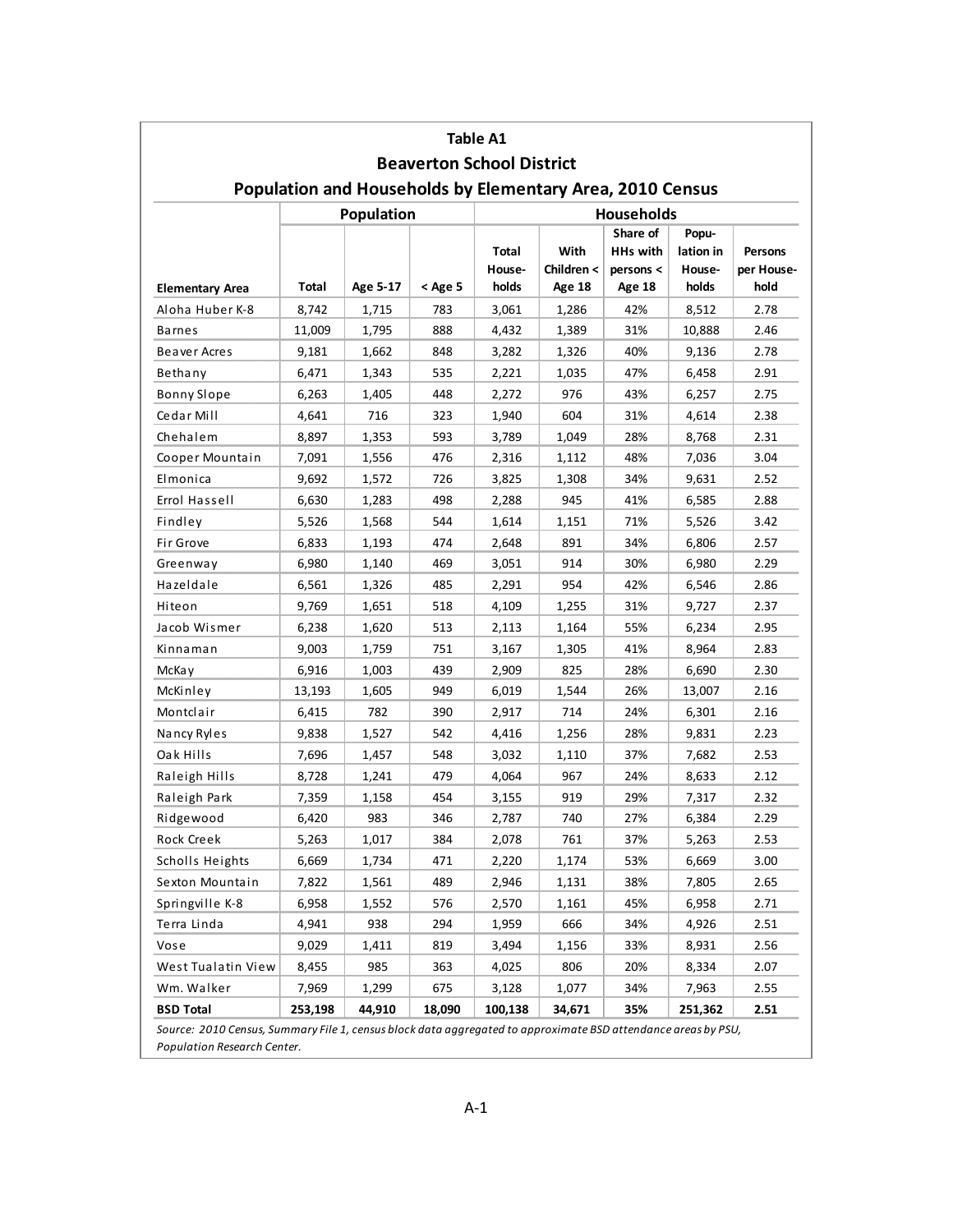|                        |                           |                                                      | Table A2 |                                  |                   |                    |                              |
|------------------------|---------------------------|------------------------------------------------------|----------|----------------------------------|-------------------|--------------------|------------------------------|
|                        |                           |                                                      |          | <b>Beaverton School District</b> |                   |                    |                              |
|                        |                           | <b>Housing Units by Elementary Area, 2010 Census</b> |          |                                  |                   |                    |                              |
|                        |                           |                                                      |          | <b>Housing Units</b>             |                   |                    |                              |
| <b>Elementary Area</b> | Total<br>Housing<br>Units | Occupied                                             | Vacant   | Vacancy<br>Rate                  | Owner<br>Occupied | Renter<br>Occupied | Percent<br>Owner<br>Occupied |
| Aloha Huber K-8        | 3,279                     | 3,061                                                | 218      | 6.6%                             | 1,081             | 1,980              | 35%                          |
| Barnes                 | 4,670                     | 4,432                                                | 238      | 5.1%                             | 1,752             | 2,680              | 40%                          |
| Beaver Acres           | 3,494                     | 3,282                                                | 212      | 6.1%                             | 1,990             | 1,292              | 61%                          |
| Bethany                | 2,290                     | 2,221                                                | 69       | 3.0%                             | 1,780             | 441                | 80%                          |
| <b>Bonny Slope</b>     | 2,525                     | 2,272                                                | 253      | 10.0%                            | 1,764             | 508                | 78%                          |
| Cedar Mill             | 2,218                     | 1,940                                                | 278      | 12.5%                            | 1,324             | 616                | 68%                          |
| Chehalem               | 3,971                     | 3,789                                                | 182      | 4.6%                             | 2,188             | 1,601              | 58%                          |
| Cooper Mountain        | 2,369                     | 2,316                                                | 53       | 2.2%                             | 2,092             | 224                | 90%                          |
| Elmonica               | 4,023                     | 3,825                                                | 198      | 4.9%                             | 1,895             | 1,930              | 50%                          |
| Errol Hassell          | 2,367                     | 2,288                                                | 79       | 3.3%                             | 1,849             | 439                | 81%                          |
| Findley                | 1,646                     | 1,614                                                | 32       | 1.9%                             | 1,510             | 104                | 94%                          |
| Fir Grove              | 2,769                     | 2,648                                                | 121      | 4.4%                             | 1,702             | 946                | 64%                          |
| Greenway               | 3,267                     | 3,051                                                | 216      | 6.6%                             | 1,233             | 1,818              | 40%                          |
| Hazeldale              | 2,391                     | 2,291                                                | 100      | 4.2%                             | 1,815             | 476                | 79%                          |
| Hiteon                 | 4,338                     | 4,109                                                | 229      | 5.3%                             | 2,543             | 1,566              | 62%                          |
| Jacob Wismer           | 2,228                     | 2,113                                                | 115      | 5.2%                             | 1,662             | 451                | 79%                          |
| Kinnaman               | 3,325                     | 3,167                                                | 158      | 4.8%                             | 1,962             | 1,205              | 62%                          |
| McKa y                 | 3,086                     | 2,909                                                | 177      | 5.7%                             | 1,447             | 1,462              | 50%                          |
| McKinley               | 6,673                     | 6,019                                                | 654      | 9.8%                             | 1,430             | 4,589              | 24%                          |
| Montclair              | 3,070                     | 2,917                                                | 153      | 5.0%                             | 1,625             | 1,292              | 56%                          |
| Nancy Ryles            | 4,679                     | 4,416                                                | 263      | 5.6%                             | 2,321             | 2,095              | 53%                          |
| Oak Hills              | 3,170                     | 3,032                                                | 138      | 4.4%                             | 1,952             | 1,080              | 64%                          |
| Raleigh Hills          | 4,291                     | 4,064                                                | 227      | 5.3%                             | 2,031             | 2,033              | 50%                          |
| Raleigh Park           | 3,325                     | 3,155                                                | 170      | 5.1%                             | 1,601             | 1,554              | 51%                          |
| Ridgewood              | 2,941                     | 2,787                                                | 154      | 5.2%                             | 1,794             | 993                | 64%                          |
| Rock Creek             | 2,201                     | 2,078                                                | 123      | 5.6%                             | 1,329             | 749                | 64%                          |
| Scholls Heights        | 2,293                     | 2,220                                                | 73       | 3.2%                             | 1,641             | 579                | 74%                          |
| Sexton Mountain        | 3,073                     | 2,946                                                | 127      | 4.1%                             | 2,360             | 586                | 80%                          |
| Springville K-8        | 2,826                     | 2,570                                                | 256      | 9.1%                             | 1,521             | 1,049              | 59%                          |
| Terra Linda            | 2,058                     | 1,959                                                | 99       | 4.8%                             | 1,363             | 596                | 70%                          |
| Vose                   | 3,731                     | 3,494                                                | 237      | 6.4%                             | 1,538             | 1,956              | 44%                          |
| West Tualatin View     | 4,339                     | 4,025                                                | 314      | 7.2%                             | 2,262             | 1,763              | 56%                          |
| Wm. Walker             | 3,299                     | 3,128                                                | 171      | 5.2%                             | 1,339             | 1,789              | 43%                          |
| <b>BSD Total</b>       | 106,225                   | 100,138                                              | 6,087    | 5.7%                             | 57,696            | 42,442             | 58%                          |

aggregi app by PSU, Population Research Center.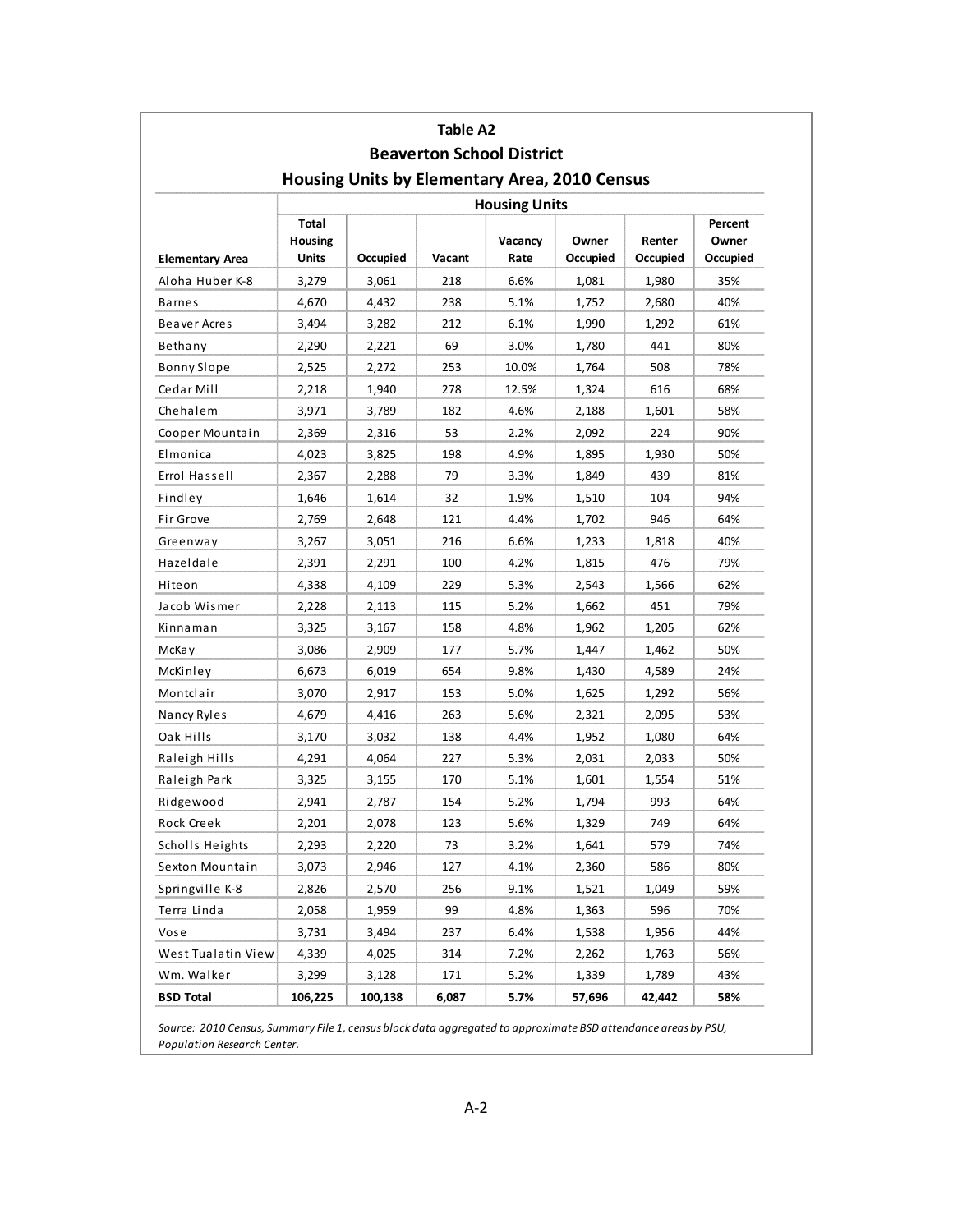*Approximation based on census blocks*

| <b>POPULATION</b>  | 2000    |        | 2010    |        | Change |        |
|--------------------|---------|--------|---------|--------|--------|--------|
| <b>SEX AND AGE</b> |         |        |         |        |        |        |
| Total population   | 214,592 | 100.0% | 253,198 | 100.0% | 38,606 | 18.0%  |
| Under 5 years      | 16,362  | 7.6%   | 18,090  | 7.1%   | 1,728  | 10.6%  |
| 5 to 9 years       | 16,091  | 7.5%   | 17,848  | 7.0%   | 1,757  | 10.9%  |
| 10 to 14 years     | 14,820  | 6.9%   | 16,892  | 6.7%   | 2,072  | 14.0%  |
| 15 to 19 years     | 13,552  | 6.3%   | 15,560  | 6.1%   | 2,008  | 14.8%  |
| 20 to 24 years     | 15,119  | 7.0%   | 15,434  | 6.1%   | 315    | 2.1%   |
| 25 to 29 years     | 19,043  | 8.9%   | 21,027  | 8.3%   | 1,984  | 10.4%  |
| 30 to 34 years     | 18,842  | 8.8%   | 20,415  | 8.1%   | 1,573  | 8.3%   |
| 35 to 39 years     | 18,647  | 8.7%   | 20,176  | 8.0%   | 1,529  | 8.2%   |
| 40 to 44 years     | 18,376  | 8.6%   | 18,916  | 7.5%   | 540    | 2.9%   |
| 45 to 49 years     | 16,690  | 7.8%   | 18,466  | 7.3%   | 1,776  | 10.6%  |
| 50 to 54 years     | 13,684  | 6.4%   | 17,274  | 6.8%   | 3,590  | 26.2%  |
| 55 to 59 years     | 9,082   | 4.2%   | 15,558  | 6.1%   | 6,476  | 71.3%  |
| 60 to 64 years     | 6,151   | 2.9%   | 12,313  | 4.9%   | 6,162  | 100.2% |
| 65 to 69 years     | 4,872   | 2.3%   | 8,078   | 3.2%   | 3,206  | 65.8%  |
| 70 to 74 years     | 4,302   | 2.0%   | 5,394   | 2.1%   | 1,092  | 25.4%  |
| 75 to 79 years     | 3,995   | 1.9%   | 4,122   | 1.6%   | 127    | 3.2%   |
| 80 to 84 years     | 2,643   | 1.2%   | 3,523   | 1.4%   | 880    | 33.3%  |
| 85 years and over  | 2,321   | 1.1%   | 4,112   | 1.6%   | 1,791  | 77.2%  |
| Median age (years) | 33.3    |        | 35.3    |        | 2.0    |        |
| Under 18 years     | 55,854  | 26.0%  | 63,000  | 24.9%  | 7,146  | 12.8%  |
| 18 to 64 years     | 140,605 | 65.5%  | 164,969 | 65.2%  | 24,364 | 17.3%  |
| 65 years and over  | 18,133  | 8.4%   | 25,229  | 10.0%  | 7,096  | 39.1%  |
|                    |         |        |         |        |        |        |
| Male population    | 106,377 | 100.0% | 123,745 | 100.0% | 17,368 | 16.3%  |
| Under 5 years      | 8,325   | 7.8%   | 9,227   | 7.5%   | 902    | 10.8%  |
| 5 to 9 years       | 8,184   | 7.7%   | 9,058   | 7.3%   | 874    | 10.7%  |
| 10 to 14 years     | 7,663   | 7.2%   | 8,672   | 7.0%   | 1,009  | 13.2%  |
| 15 to 19 years     | 7,039   | 6.6%   | 7,915   | 6.4%   | 876    | 12.4%  |
| 20 to 24 years     | 7,607   | 7.2%   | 7,612   | 6.2%   | 5      | 0.1%   |
| 25 to 29 years     | 9,909   | 9.3%   | 10,372  | 8.4%   | 463    | 4.7%   |
| 30 to 34 years     | 9,805   | 9.2%   | 10,248  | 8.3%   | 443    | 4.5%   |
| 35 to 39 years     | 9,427   | 8.9%   | 10,092  | 8.2%   | 665    | 7.1%   |
| 40 to 44 years     | 9,065   | 8.5%   | 9,563   | 7.7%   | 498    | 5.5%   |
| 45 to 49 years     | 8,267   | 7.8%   | 9,030   | 7.3%   | 763    | 9.2%   |
| 50 to 54 years     | 6,584   | 6.2%   | 8,400   | 6.8%   | 1,816  | 27.6%  |
| 55 to 59 years     | 4,385   | 4.1%   | 7,397   | 6.0%   | 3,012  | 68.7%  |
| 60 to 64 years     | 2,852   | 2.7%   | 5,661   | 4.6%   | 2,809  | 98.5%  |
| 65 to 69 years     | 2,277   | 2.1%   | 3,755   | 3.0%   | 1,478  | 64.9%  |
| 70 to 74 years     | 1,856   | 1.7%   | 2,358   | 1.9%   | 502    | 27.0%  |
| 75 to 79 years     | 1,529   | 1.4%   | 1,739   | 1.4%   | 210    | 13.7%  |
| 80 to 84 years     | 957     | 0.9%   | 1,357   | 1.1%   | 400    | 41.8%  |
| 85 years and over  | 646     | 0.6%   | 1,289   | 1.0%   | 643    | 99.5%  |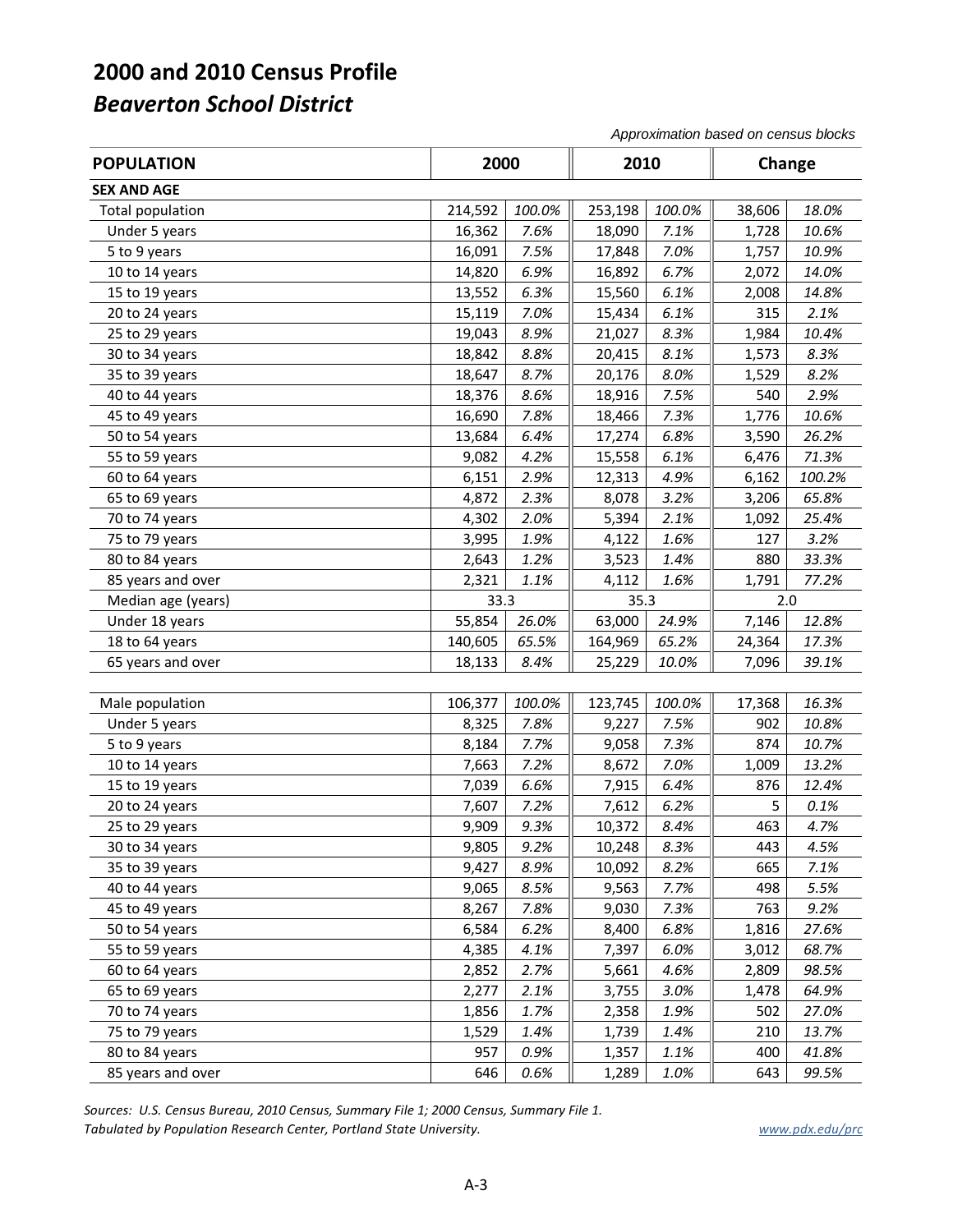*Approximation based on census blocks*

| <b>POPULATION (continued)</b>                    | 2000    |        | 2010    |        | Change |         |
|--------------------------------------------------|---------|--------|---------|--------|--------|---------|
| Male population (continued)                      |         |        |         |        |        |         |
| Median age (years)                               | 32.3    |        | 34.4    |        | 2.1    |         |
| Under 18 years                                   | 28,608  | 26.9%  | 32,133  | 26.0%  | 3,525  | 12.3%   |
| 18 to 64 years                                   | 70,504  | 66.3%  | 81,114  | 65.5%  | 10,610 | 15.0%   |
| 65 years and over                                | 7,265   | 6.8%   | 10,498  | 8.5%   | 3,233  | 44.5%   |
|                                                  |         |        |         |        |        |         |
| Female population                                | 108,215 | 100.0% | 129,453 | 100.0% | 21,238 | 19.6%   |
| Under 5 years                                    | 8,037   | 7.4%   | 8,863   | 6.8%   | 826    | 10.3%   |
| 5 to 9 years                                     | 7,907   | 7.3%   | 8,790   | 6.8%   | 883    | 11.2%   |
| 10 to 14 years                                   | 7,157   | 6.6%   | 8,220   | 6.3%   | 1,063  | 14.9%   |
| 15 to 19 years                                   | 6,513   | 6.0%   | 7,645   | 5.9%   | 1,132  | 17.4%   |
| 20 to 24 years                                   | 7,512   | 6.9%   | 7,822   | 6.0%   | 310    | 4.1%    |
| 25 to 29 years                                   | 9,134   | 8.4%   | 10,655  | 8.2%   | 1,521  | 16.7%   |
| 30 to 34 years                                   | 9,037   | 8.4%   | 10,167  | 7.9%   | 1,130  | 12.5%   |
| 35 to 39 years                                   | 9,220   | 8.5%   | 10,084  | 7.8%   | 864    | 9.4%    |
| 40 to 44 years                                   | 9,311   | 8.6%   | 9,353   | 7.2%   | 42     | 0.5%    |
| 45 to 49 years                                   | 8,423   | 7.8%   | 9,436   | 7.3%   | 1,013  | 12.0%   |
| 50 to 54 years                                   | 7,100   | 6.6%   | 8,874   | 6.9%   | 1,774  | 25.0%   |
| 55 to 59 years                                   | 4,697   | 4.3%   | 8,161   | 6.3%   | 3,464  | 73.7%   |
| 60 to 64 years                                   | 3,299   | 3.0%   | 6,652   | 5.1%   | 3,353  | 101.6%  |
| 65 to 69 years                                   | 2,595   | 2.4%   | 4,323   | 3.3%   | 1,728  | 66.6%   |
| 70 to 74 years                                   | 2,446   | 2.3%   | 3,036   | 2.3%   | 590    | 24.1%   |
| 75 to 79 years                                   | 2,466   | 2.3%   | 2,383   | 1.8%   | $-83$  | $-3.4%$ |
| 80 to 84 years                                   | 1,686   | 1.6%   | 2,166   | 1.7%   | 480    | 28.5%   |
| 85 years and over                                | 1,675   | 1.5%   | 2,823   | 2.2%   | 1,148  | 68.5%   |
| Median age (years)                               | 34.3    |        | 36.3    |        | 2.0    |         |
| Under 18 years                                   | 27,246  | 25.2%  | 30,867  | 23.8%  | 3,621  | 13.3%   |
| 18 to 64 years                                   | 70,101  | 64.8%  | 83,855  | 64.8%  | 13,754 | 19.6%   |
| 65 years and over                                | 10,868  | 10.0%  | 14,731  | 11.4%  | 3,863  | 35.5%   |
| <b>AREA AND DENSITY</b>                          |         |        |         |        |        |         |
| Land Area - Acres <sup>1</sup>                   | 35,145  |        | 35,764  |        |        |         |
| Persons per acre                                 | 6.1     |        | 7.1     |        | 1.0    | 15.9%   |
| Persons per square mile                          | 3,908   |        | 4,531   |        | 623    | 15.9%   |
| <b>RACE</b>                                      |         |        |         |        |        |         |
| Total population                                 | 214,592 | 100.0% | 253,198 | 100.0% | 38,606 | 18.0%   |
| White alone                                      | 172,710 | 80.5%  | 186,972 | 73.8%  | 14,262 | 8.3%    |
| <b>Black or African American alone</b>           | 3,183   | 1.5%   | 5,597   | 2.2%   | 2,414  | 75.8%   |
| American Indian and Alaska Native alone          | 1,258   | 0.6%   | 1,515   | 0.6%   | 257    | 20.4%   |
| Asian alone                                      | 20,115  | 9.4%   | 30,051  | 11.9%  | 9,936  | 49.4%   |
| Native Hawaiian and Other Pacific Islander alone | 658     | 0.3%   | 1,013   | 0.4%   | 355    | 54.0%   |
| Some Other Race alone                            | 9,349   | 4.4%   | 16,492  | 6.5%   | 7,143  | 76.4%   |
| Two or More Races                                | 7,319   | 3.4%   | 11,558  | 4.6%   | 4,239  | 57.9%   |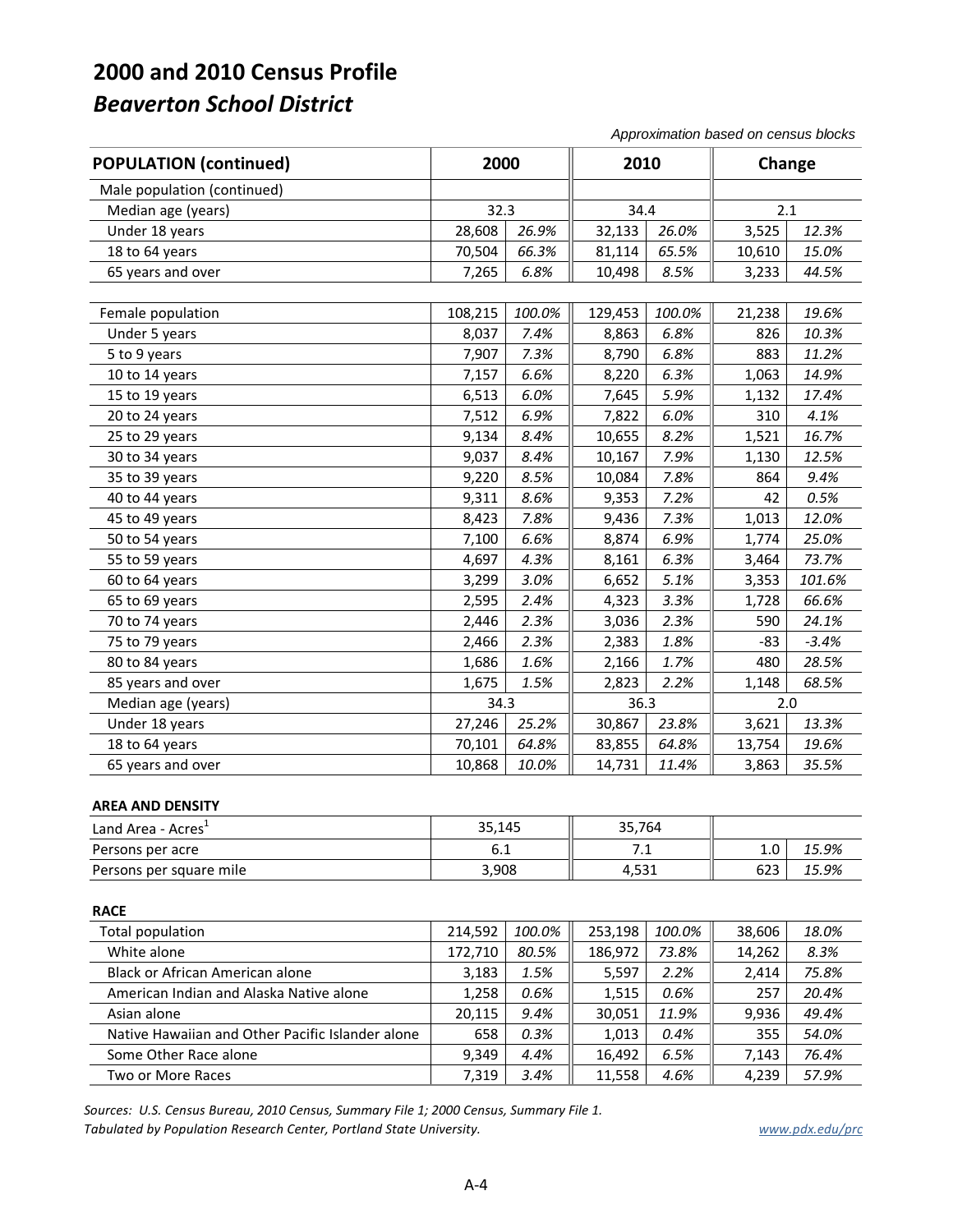*Approximation based on census blocks*

| <b>POPULATION (continued)</b>                                          | 2000    |        | 2010    |        | Change |       |
|------------------------------------------------------------------------|---------|--------|---------|--------|--------|-------|
| <b>RACE</b> (continued)                                                |         |        |         |        |        |       |
| Race alone or in combination with one or more other races <sup>2</sup> |         |        |         |        |        |       |
| White                                                                  | 179,014 | 83.4%  | 197,277 | 77.9%  | 18,263 | 10.2% |
| <b>Black or African American</b>                                       | 4,435   | 2.1%   | 8,169   | 3.2%   | 3,734  | 84.2% |
| American Indian and Alaska Native                                      | 2,805   | 1.3%   | 3,996   | 1.6%   | 1,191  | 42.5% |
| Asian                                                                  | 23,244  | 10.8%  | 35,696  | 14.1%  | 12,452 | 53.6% |
| Native Hawaiian and Other Pacific Islander                             | 1,487   | 0.7%   | 2,280   | 0.9%   | 793    | 53.3% |
| Some Other Race                                                        | 11,603  | 5.4%   | 18,583  | 7.3%   | 6,980  | 60.2% |
| <b>HISPANIC OR LATINO AND RACE</b>                                     |         |        |         |        |        |       |
| <b>Total population</b>                                                | 214,592 | 100.0% | 253,198 | 100.0% | 38,606 | 18.0% |
| Hispanic or Latino                                                     | 18,838  | 8.8%   | 33,537  | 13.2%  | 14,699 | 78.0% |
| Not Hispanic or Latino                                                 | 195,754 | 91.2%  | 219,661 | 86.8%  | 23,907 | 12.2% |
| White alone                                                            | 164,760 | 76.8%  | 172,950 | 68.3%  | 8,190  | 5.0%  |
| <b>Black or African American alone</b>                                 | 3,021   | 1.4%   | 5,293   | 2.1%   | 2,272  | 75.2% |
| American Indian and Alaska Native alone                                | 1,018   | 0.5%   | 1,064   | 0.4%   | 46     | 4.5%  |
| Asian alone                                                            | 20,022  | 9.3%   | 29,869  | 11.8%  | 9,847  | 49.2% |
| Native Hawaiian and Other Pacific Islander alone                       | 620     | 0.3%   | 941     | 0.4%   | 321    | 51.8% |
| Some Other Race alone                                                  | 372     | 0.2%   | 519     | 0.2%   | 147    | 39.5% |
| Two or More Races                                                      | 5,941   | 2.8%   | 9,025   | 3.6%   | 3,084  | 51.9% |
| <b>RELATIONSHIP</b>                                                    |         |        |         |        |        |       |
| <b>Total population</b>                                                | 214,592 | 100.0% | 253,198 | 100.0% | 38,606 | 18.0% |
| In households                                                          | 213,359 | 99.4%  | 251,362 | 99.3%  | 38,003 | 17.8% |
| In family households                                                   | 173,939 | 81.1%  | 204,167 | 80.6%  | 30,228 | 17.4% |
| Householder                                                            | 54,959  | 25.6%  | 64,222  | 25.4%  | 9,263  | 16.9% |
| Spouse <sup>3</sup>                                                    | 43,858  | 20.4%  | 49,711  | 19.6%  | 5,853  | 13.3% |
| Child                                                                  | 61,985  | 28.9%  | 72,850  | 28.8%  | 10,865 | 17.5% |
| Own child under 18 years                                               | 52,669  | 24.5%  | 58,719  | 23.2%  | 6,050  | 11.5% |
| Other relatives                                                        | 8,396   | 3.9%   | 11,276  | 4.5%   | 2,880  | 34.3% |
| Nonrelatives                                                           | 4,741   | 2.2%   | 6,108   | 2.4%   | 1,367  | 28.8% |
| In nonfamily households                                                | 39,420  | 18.4%  | 47,195  | 18.6%  | 7,775  | 19.7% |
| Householder                                                            | 29,882  | 13.9%  | 35,916  | 14.2%  | 6,034  | 20.2% |
| Nonrelatives                                                           | 9,538   | 4.4%   | 11,279  | 4.5%   | 1,741  | 18.3% |
|                                                                        |         |        |         |        |        |       |
| Population under 18 in households                                      | 55,763  | 99.8%  | 62,822  | 99.7%  | 7,059  | 12.7% |
| Population 18 to 64 in households                                      | 140,249 | 99.7%  | 164,415 | 99.7%  | 24,166 | 17.2% |
| Population 65 and over in households                                   | 17,347  | 95.7%  | 24,125  | 95.6%  | 6,778  | 39.1% |
|                                                                        |         |        |         |        |        |       |
| In group quarters                                                      | 1,233   | 0.6%   | 1,836   | 0.7%   | 603    | 48.9% |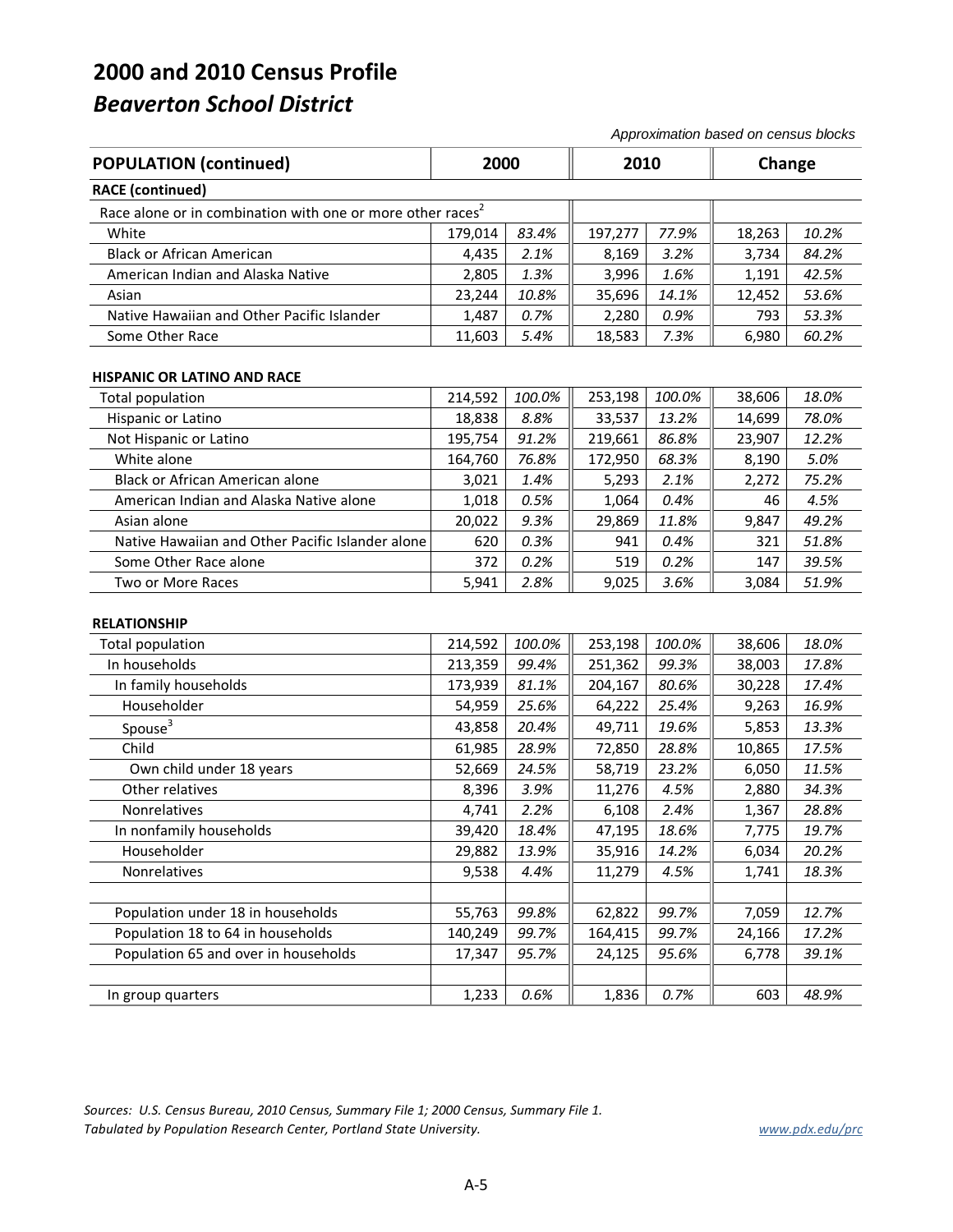*Approximation based on census blocks*

| <b>POPULATION (continued)</b>            | 2000  |        | 2010  |        | Change |        |
|------------------------------------------|-------|--------|-------|--------|--------|--------|
| <b>GROUP QUARTERS</b>                    |       |        |       |        |        |        |
| Total group quarters population          | 1.233 | 100.0% | 1,836 | 100.0% | 603    | 48.9%  |
| Institutionalized population             | 321   | 26.0%  | 685   | 37.3%  | 364    | 113.4% |
| Male                                     | 114   | 9.2%   | 238   | 13.0%  | 124    | 108.8% |
| Female                                   | 207   | 16.8%  | 447   | 24.3%  | 240    | 115.9% |
| Noninstitutionalized population          | 912   | 74.0%  | 1,151 | 62.7%  | 239    | 26.2%  |
| Male                                     | 242   | 19.6%  | 428   | 23.3%  | 186    | 76.9%  |
| Female                                   | 670   | 54.3%  | 723   | 39.4%  | 53     | 7.9%   |
|                                          |       |        |       |        |        |        |
| Population under 18 in group quarters    | 91    | 0.2%   | 178   | 0.3%   | 87     | 95.6%  |
| Population 18 to 64 in group quarters    | 356   | 0.3%   | 554   | 0.3%   | 198    | 55.6%  |
| Population 65 and over in group quarters | 786   | 4.3%   | 1,104 | 4.4%   | 318    | 40.5%  |

| <b>HOUSEHOLDS</b>                             | 2000   |        | 2010<br>Change |        |        |         |
|-----------------------------------------------|--------|--------|----------------|--------|--------|---------|
| Total households                              | 84,841 | 100.0% | 100,138        | 100.0% | 15,297 | 18.0%   |
| Family households (families) <sup>4</sup>     | 54,959 | 64.8%  | 64,222         | 64.1%  | 9,263  | 16.9%   |
| With own children under 18 years              | 29,220 | 34.4%  | 32,734         | 32.7%  | 3,514  | 12.0%   |
| Husband-wife family                           | 43,858 | 51.7%  | 49,711         | 49.6%  | 5,853  | 13.3%   |
| With own children under 18 years              | 22,334 | 26.3%  | 24,216         | 24.2%  | 1,882  | 8.4%    |
| Male householder, no wife present             | 3,221  | 3.8%   | 4,278          | 4.3%   | 1,057  | 32.8%   |
| With own children under 18 years              | 1,723  | 2.0%   | 2,259          | 2.3%   | 536    | 31.1%   |
| Female householder, no husband present        | 7,880  | 9.3%   | 10,233         | 10.2%  | 2,353  | 29.9%   |
| With own children under 18 years              | 5,163  | 6.1%   | 6,259          | 6.3%   | 1,096  | 21.2%   |
| Nonfamily households <sup>4</sup>             | 29,882 | 35.2%  | 35,916         | 35.9%  | 6,034  | 20.2%   |
| Householder living alone                      | 22,426 | 26.4%  | 26,965         | 26.9%  | 4,539  | 20.2%   |
| Male                                          | 10,153 | 12.0%  | 11,556         | 11.5%  | 1,403  | 13.8%   |
| 65 years and over                             | 1,045  | 1.2%   | 1,778          | 1.8%   | 733    | 70.1%   |
| Female                                        | 12,273 | 14.5%  | 15,409         | 15.4%  | 3,136  | 25.6%   |
| 65 years and over                             | 3,975  | 4.7%   | 5,489          | 5.5%   | 1,514  | 38.1%   |
|                                               |        |        |                |        |        |         |
| Households with individuals under 18 years    | 30,695 | 36.2%  | 34,671         | 34.6%  | 3,976  | 13.0%   |
| Households with individuals 65 years and over | 12,808 | 15.1%  | 18,231         | 18.2%  | 5,423  | 42.3%   |
|                                               |        |        |                |        |        |         |
| Average household size                        | 2.51   |        | 2.51           |        | 0.00   | $-0.2%$ |
| Average family size <sup>4</sup>              | 3.08   |        | 3.08           |        | 0.01   | 0.2%    |